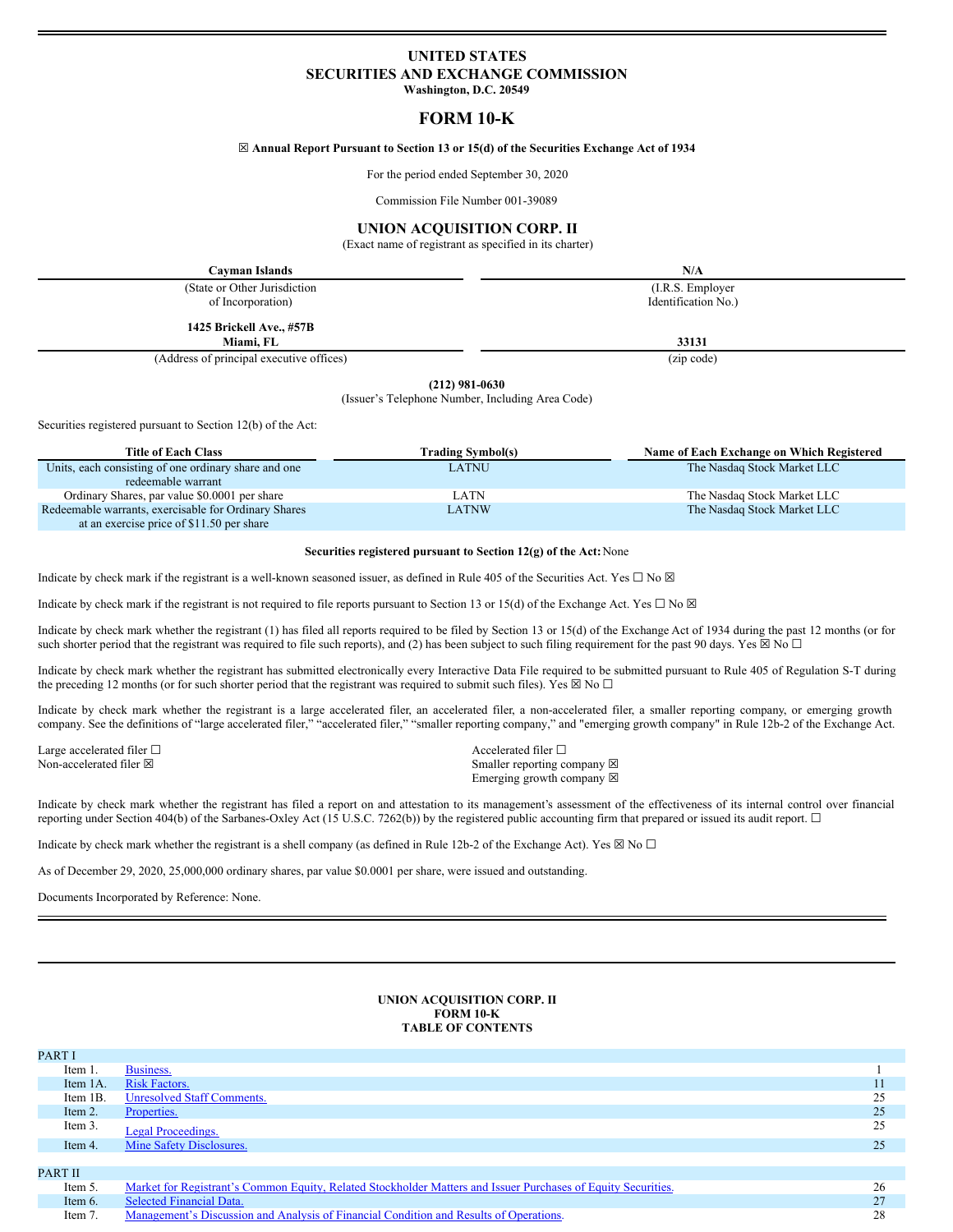| Item 7A.       | <b>Quantitative and Qualitative Disclosures About Market Risk.</b>                              | 31 |
|----------------|-------------------------------------------------------------------------------------------------|----|
| Item 8.        | Financial Statements and Supplementary Data.                                                    | 31 |
| Item 9.        | Changes in and Disagreements with Accountants on Accounting and Financial Disclosures.          | 31 |
| Item 9A.       | Controls and Procedures.                                                                        | 31 |
| Item 9B.       | Other Information.                                                                              | 31 |
|                |                                                                                                 |    |
| PART III       |                                                                                                 |    |
| Item $10$ .    | Directors, Executive Officers and Corporate Governance.                                         | 32 |
| Item $11.$     | <b>Executive Compensation.</b>                                                                  | 37 |
| Item $12$ .    | Security Ownership of Certain Beneficial Owners and Management and Related Stockholder Matters. | 37 |
| Item $13$ .    | Certain Relationships and Related Transactions, and Director Independence.                      | 39 |
| Item 14.       | Principal Accounting Fees and Services.                                                         | 39 |
|                |                                                                                                 |    |
| <b>PART IV</b> |                                                                                                 |    |
| Item $15$ .    | Exhibits, Financial Statement Schedules.                                                        | 40 |
| Item $16$ .    |                                                                                                 | 41 |
|                | Form 10-K Summary.                                                                              |    |
|                |                                                                                                 |    |

#### **PART I**

i

# <span id="page-1-0"></span>**ITEM 1. BUSINESS**

In this Annual Report on Form 10-K (the "Form 10-K"), references to the "Company" and to "we," "us," and "our" refer to Union Acquisition Corp. II.

For a description of our inception and initial public offering ("IPO") of units, ordinary shares, and warrants, and our simultaneous private placement of warrants (the "Private Warrants"), see the section tiled "Business" contained in our annual report on Form 10-K for the period ended September 30, 2019, as filed with the Securities and Exchange Commission ("SEC") on December 30, 2019, which is incorporated by reference herein.

## **Effecting a Business Combination**

#### **General**

We are not presently engaged in, and we will not engage in, any operations until after the consummation of our initial business combination. We intend to utilize cash derived from the proceeds of our IPO and the private placement of Private Warrants, our capital stock, debt or a combination of these in effecting a business combination. Although substantially all of the net proceeds of the IPO and the private placement of Private Placement Warrants are intended to be applied generally toward effecting a business combination, the proceeds are not otherwise being designated for any more specific purposes.

If we pay for our initial business combination using stock or debt securities, or we do not use all of the funds released from the trust account for payment of the purchase price in connection with our business combination or for redemptions or purchases of our ordinary shares, we may apply the balance of the cash released to us from the trust account for general corporate purposes, including for maintenance or expansion of operations of acquired businesses, the payment of principal or interest due on indebtedness incurred in consummating our initial business combination, to fund the purchase of other companies or for working capital.

A business combination may involve the acquisition of, or merger with, a company which does not need substantial additional capital but which desires to establish a public trading market for its shares, while avoiding what it may deem to be adverse consequences of undertaking a public offering itself. These include time delays, significant expense, loss of voting control and compliance with various Federal and state securities laws. In the alternative, we may seek to consummate a business combination with a company that may be financially unstable or in its early stages of development or growth. While we may seek to effect simultaneous business combinations with more than one target business, we will probably have the ability, as a result of our limited resources, to effect only a single business combination.

## **Sources of Target Businesses**

We expect that our principal means of identifying potential target businesses will be through the extensive contacts and relationships of our initial shareholders, officers, and directors. While our officers and directors are not required to commit any specific amount of time in identifying or performing due diligence on potential target businesses, we believe that the relationships they have developed over their careers will generate a number of potential business combination opportunities that will warrant further investigation. We also anticipate that target business candidates will be brought to our attention from various unaffiliated sources, including investment bankers, venture capital funds, private equity funds, leveraged buyout funds, management buyout funds and other members of the financial community. Target businesses may be brought to our attention by such unaffiliated sources as a result of being solicited by us through calls or mailings. These sources may also introduce us to target businesses they think we may be interested in on an unsolicited basis, since many of these sources will have read the prospectus filed in connection with our IPO and know what types of businesses we are targeting. Our initial shareholders, officers and directors, as well as their affiliates, may also bring to our attention target business candidates that they become aware of through their business contacts as a result of formal or informal inquiries or discussions they may have, as well as attending trade shows or conventions.

We may determine to engage the services of professional firms or other individuals that specialize in business acquisitions on a formal basis. If we do, we may pay such firms a finder's fee, consulting fee or other compensation to be determined in an arm's length negotiation based on the terms of the transaction. In no event, however, will any of our existing officers, directors, special advisors or initial stockholders, or any entity with which they are affiliated, be paid any finder's fee, consulting fee or other compensation prior to, or for any services they render in order to effectuate, the consummation of a business combination (regardless of the type of transaction). If we decide to enter into a business combination with a target business that is affiliated with our officers, directors or initial stockholders, we will do so only if we have obtained an opinion from an independent investment banking firm, another independent firm that commonly renders valuation opinions on the type of target business we are seeking to acquire, that the business combination is fair to our unaffiliated stockholders from a financial point of view.

# **Selection of a Target Business and Structuring of a Business Combination**

Subject to our management team's pre-existing fiduciary duties and the Nasdaq requirement that a target business have a fair market value of at least 80% of the balance in the trust account (excluding taxes payable on the income earned on the trust account) at the time of the execution of a definitive agreement for our initial business combination, and that we must acquire a controlling interest in the target business, our management will have virtually unrestricted flexibility in identifying and selecting a prospective target business, although we will not be permitted to effectuate our initial business combination with another blank check company or a similar company with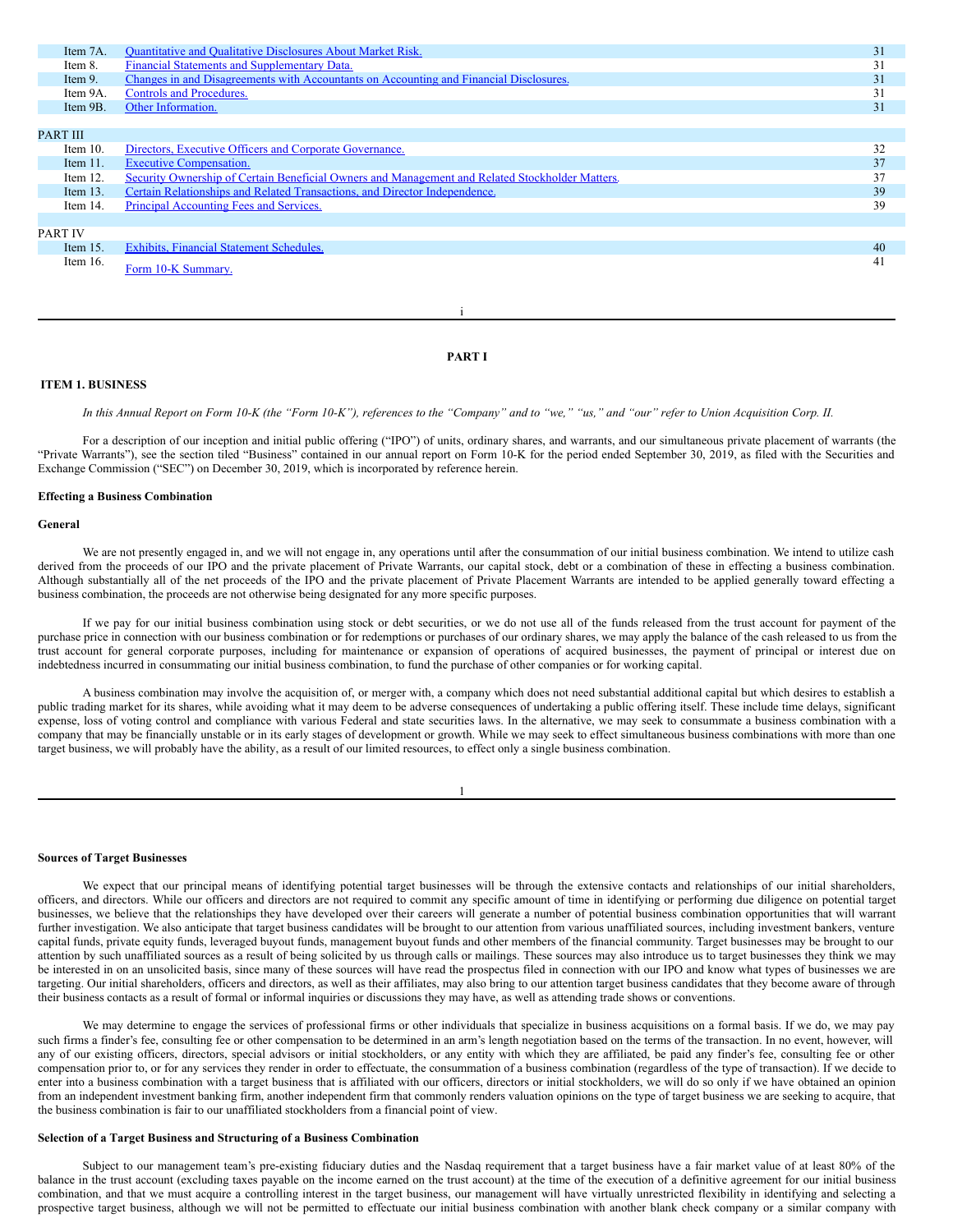nominal operations. In evaluating a prospective target business, our management may consider a variety of factors, including one or more of the following:

- financial condition and results of operation;
- growth potential;
- brand recognition and potential;
- experience and skill of management and availability of additional personnel;
- capital requirements;
- competitive position;
- barriers to entry;
- stage of development of the products, processes, or services;
- existing distribution and potential for expansion;
- degree of current or potential market acceptance of the products, processes, or services;

2

- proprietary aspects of products and the extent of intellectual property or other protection for products or formulas;
- impact of regulation on the business;
- regulatory environment of the industry;
- costs associated with effecting the business combination;
- industry leadership, sustainability of market share and attractiveness of market industries in which a target business participates; and
- macro competitive dynamics in the industry within which the company competes.

These criteria are not intended to be exhaustive. Any evaluation relating to the merits of a particular business combination will be based, to the extent relevant, on the above factors as well as other considerations deemed relevant by our management in effecting a business combination consistent with our business objective. In evaluating a prospective target business, we expect to conduct an extensive due diligence review which may encompass, among other things, meetings with incumbent management and inspection of facilities, as well as review of financial and other information which is made available to us. This due diligence review will be conducted either by our management or by unaffiliated third parties we may engage, although we have no current intention to engage any such third parties.

The time and costs required to select and evaluate a target business and to structure and complete the business combination cannot presently be ascertained with any degree of certainty. Any costs incurred with respect to the identification and evaluation of a prospective target business with which a business combination is not ultimately completed will result in a loss to us and reduce the amount of capital available to otherwise complete a business combination.

## **Fair Market Value of Target Business**

Pursuant to Nasdaq listing rules, the target business or businesses that we acquire must collectively have a fair market value equal to at least 80% of the balance of the funds in the trust account (excluding taxes payable on the income earned on the trust account) at the time of the execution of a definitive agreement for our initial business combination, although we may acquire a target business whose fair market value significantly exceeds 80% of the trust account balance. We currently anticipate structuring a business combination to acquire 100% of the equity interests or assets of the target business or businesses. We may, however, structure a business combination where we merge directly with the target business or where we acquire less than 100% of such interests or assets of the target business in order to meet certain objectives of the target management team or stockholders or for other reasons, but we will only complete such business combination if the post-transaction company owns or acquires 50% or more of the outstanding voting securities of the target or otherwise acquires a controlling interest in the target sufficient for it not to be required to register as an investment company under the Investment Company Act. Even if the post-transaction company owns or acquires 50% or more of the voting securities of the target, our stockholders prior to the business combination may collectively own a minority interest in the post-transaction company, depending on valuations ascribed to the target and us in the business combination transaction. For example, we could pursue a transaction in which we issue a substantial number of new shares in exchange for all of the outstanding capital of a target. In this case, we would acquire a 100% controlling interest in the target. However, as a result of the issuance of a substantial number of new shares, our stockholders immediately prior to our initial business combination could own less than a majority of our outstanding shares subsequent to our initial business combination. If less than 100% of the equity interests or assets of a target business or businesses are owned or acquired by the post-transaction company, only the portion of such business or businesses that is owned or acquired is what will be valued for purposes of the 80% fair market value test. In order to consummate such an acquisition, we may issue a significant amount of our debt or equity securities to the sellers of such businesses and/or seek to raise additional funds through a private offering of debt or equity securities.

|   | ۰,<br>I |  |  |
|---|---------|--|--|
| v |         |  |  |
|   |         |  |  |

The fair market value of the target will be determined by our board of directors based upon one or more standards generally accepted by the financial community (such as actual and potential sales, earnings, cash flow and/or book value). If our board is not able to independently determine that the target business has a sufficient fair market value, we will obtain an opinion from an unaffiliated, independent investment banking firm, or another independent entity that commonly renders valuation opinions on the type of target business we are seeking to acquire, with respect to the satisfaction of such criteria. We will not be required to obtain an opinion from an independent investment banking firm, or another independent entity that commonly renders valuation opinions on the type of target business we are seeking to acquire, as to the fair market value if our board of directors independently determines that the target business complies with the 80% threshold.

#### **Lack of Business Diversification**

Our business combination must be with a target business or businesses that collectively satisfy the minimum valuation standard at the time of such acquisition, as discussed above, although this process may entail the simultaneous acquisitions of several operating businesses at the same time. Therefore, at least initially, the prospects for our success may be entirely dependent upon the future performance of a single business. Unlike other entities which may have the resources to complete several business combinations of entities operating in multiple industries or multiple areas of a single industry, it is probable that we will not have the resources to diversify our operations or benefit from the possible spreading of risks or offsetting of losses. By consummating a business combination with only a single entity, our lack of diversification may:

- subject us to negative economic, competitive and regulatory developments, any or all of which may have a substantial adverse impact upon the particular industry in which we may operate subsequent to a business combination, and
- cause us to depend on the performance of a single operating business or the development or market acceptance of a single or limited number of products, processes or services.

If we determine to simultaneously acquire several businesses and such businesses are owned by different sellers, we will need for each of such sellers to agree that our purchase of its business is contingent on the simultaneous closings of the other acquisitions, which may make it more difficult for us, and delay our ability, to complete the business combination. With multiple acquisitions, we could also face additional risks, including additional burdens and costs with respect to possible multiple negotiations and due diligence investigations (if there are multiple sellers) and the additional risks associated with the subsequent assimilation of the operations and services or products of the acquired companies in a single operating business.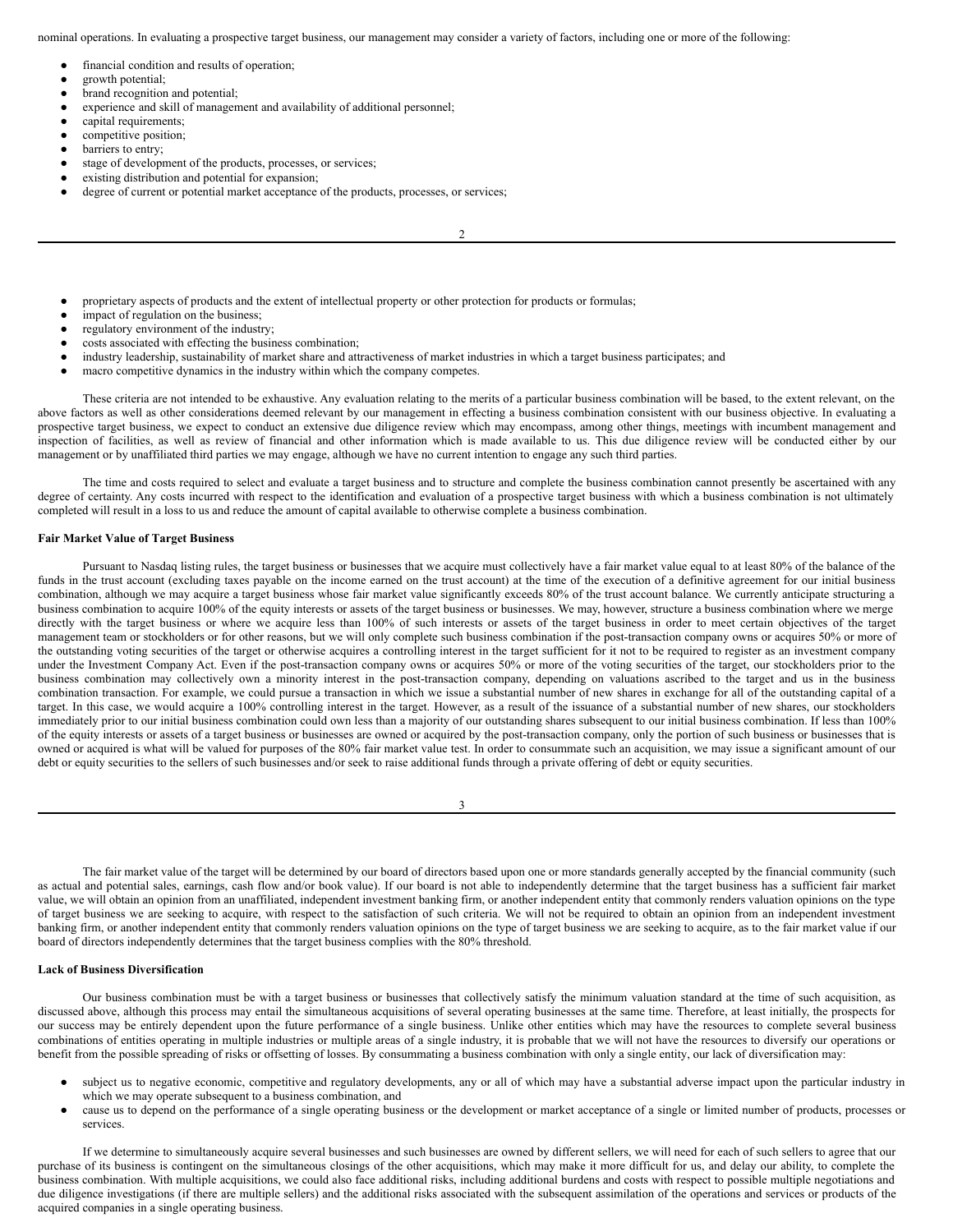#### 4

#### **Shareholders May Not Have the Ability to Approve an Initial Business Combination**

In connection with any proposed business combination, we will either (1) seek shareholder approval of our initial business combination at a meeting called for such purpose at which shareholders may seek to convert their shares, regardless of whether they vote for or against the proposed business combination or do not vote at all, into their pro rata share of the aggregate amount on deposit in the trust account (net of taxes payable), or (2) provide our shareholders with the opportunity to sell their shares to us by means of a tender offer (and thereby avoid the need for a shareholder vote) for an amount equal to their pro rata share of the aggregate amount on deposit in the trust account (net of taxes payable), in each case calculated as of two business days prior to the consummation of the business combination and subject to the limitations described herein. If we determine to engage in a tender offer, such tender offer will be structured so that each shareholder may tender all of his, her or its shares rather than some pro rata portion of his, her or its shares. The decision as to whether we will seek shareholder approval of a proposed business combination or will allow shareholders to sell their shares to us in a tender offer will be made by us, solely in our discretion, and will be based on a variety of factors such as the timing of the transaction and whether the terms of the transaction would otherwise require us to seek shareholder approval. Unlike other blank check companies which require shareholder votes and conduct proxy solicitations in conjunction with their initial business combinations and related conversions of public shares for cash upon consummation of such initial business combination even when a vote is not required by law, we will have the flexibility to avoid such shareholder vote and allow our shareholders to sell their shares pursuant to Rule 13e-4 and Regulation 14E of the Exchange Act which regulate issuer tender offers. In that case, we will file tender offer documents with the SEC which will contain substantially the same financial and other information about the initial business combination as is required under the SEC's proxy rules. We will consummate our initial business combination only if we have net tangible assets of at least \$5,000,001 upon such consummation and, if we seek shareholder approval, an ordinary resolution under Cayman Islands law, which requires the affirmative vote of a majority of the shareholders who attend and vote at a general meeting of the company.

We chose our net tangible asset threshold of \$5,000,001 to ensure that we would avoid being subject to Rule 419 promulgated under the Securities Act. However, if we seek to consummate an initial business combination with a target business that imposes any type of working capital closing condition or requires us to have a minimum amount of funds available from the trust account upon consummation of such initial business combination, we may need to have more than \$5,000,001 in net tangible assets upon consummation and this may force us to seek third party financing which may not be available on terms acceptable to us or at all. As a result, we may not be able to consummate such initial business combination and we may not be able to locate another suitable target within the applicable time period, if at all. Public shareholders may therefore have to wait 18 months from the closing of this offering in order to be able to receive a pro rata share of the trust account.

Our initial shareholders and our officers and directors have agreed (1) to vote any ordinary shares owned by them in favor of any proposed business combination, (2) not to convert any ordinary shares in connection with a shareholder vote to approve a proposed initial business combination and (3) not sell any ordinary shares in any tender in connection with a proposed initial business combination.

None of our officers, directors, initial shareholders or their affiliates has indicated any intention to purchase units or ordinary shares from persons in the open market or in private transactions. However, if we hold a meeting to approve a proposed business combination and a significant number of shareholders vote, or indicate an intention to vote, against such proposed business combination or to convert their shares, our officers, directors, initial shareholders or their affiliates could make such purchases in the open market or in private transactions in order to influence the vote or increase the likelihood of satisfying the necessary closing conditions to such transaction. Notwithstanding the foregoing, our officers, directors, initial shareholders and their affiliates will not make purchases of ordinary shares if the purchases would violate Section 9(a)(2) or Rule 10b-5 of the Exchange Act, which are rules designed to stop potential manipulation of a company's stock.

#### 5

#### **Conversion Rights**

At any meeting called to approve an initial business combination, public shareholders may seek to convert their shares, regardless of whether they vote for or against the proposed business combination or do not vote at all, into their pro rata share of the aggregate amount then on deposit in the trust account as of two business days prior to the consummation of the initial business combination, less any taxes then due but not yet paid. Alternatively, we may provide our public shareholders with the opportunity to sell their ordinary shares to us through a tender offer (and thereby avoid the need for a shareholder vote) for an amount equal to their pro rata share of the aggregate amount then on deposit in the trust account, less any taxes then due but not yet paid.

Notwithstanding the foregoing, a public shareholder, together with any affiliate of his or any other person with whom he is acting in concert or as a "group" (as defined in Section 13(d)(3) of the Exchange Act) will be restricted from seeking conversion rights with respect to 15% or more of the shares sold in this offering. Such a public shareholder would still be entitled to vote against a proposed business combination with respect to all shares owned by him or his affiliates. We believe this restriction will prevent shareholders from accumulating large blocks of shares before the vote held to approve a proposed business combination and attempt to use the conversion right as a means to force us or our management to purchase their shares at a significant premium to the then current market price. By limiting a shareholder's ability to convert no more than 15% of the shares sold in this offering, we believe we have limited the ability of a small group of shareholders to unreasonably attempt to block a transaction which is favored by our other public shareholders.

Our initial shareholders, officers, and directors will not have conversion rights with respect to any ordinary shares owned by them, directly or indirectly.

We may require public shareholders, whether they are a record holder or hold their shares in "street name," to either (i) tender their certificates (if any) to our transfer agent or (ii) deliver their shares to the transfer agent electronically using Depository Trust Company's DWAC (Deposit/Withdrawal At Custodian) System, at the holder's option, in each case prior to a date set forth in the proxy materials sent in connection with the proposal to approve the business combination.

There is a nominal cost associated with the above-referenced delivery process and the act of certificating the shares or delivering them through the DWAC System. The transfer agent will typically charge the tendering broker a nominal amount and it would be up to the broker whether or not to pass this cost on to the holder. However, this fee would be incurred regardless of whether or not we require holders seeking to exercise conversion rights to deliver their shares prior to a specified date. The need to deliver shares is a requirement of exercising conversion rights regardless of the timing of when such delivery must be effectuated. However, in the event we require shareholders seeking to exercise conversion rights to deliver their shares prior to the consummation of the proposed business combination and the proposed business combination is not consummated this may result in an increased cost to shareholders.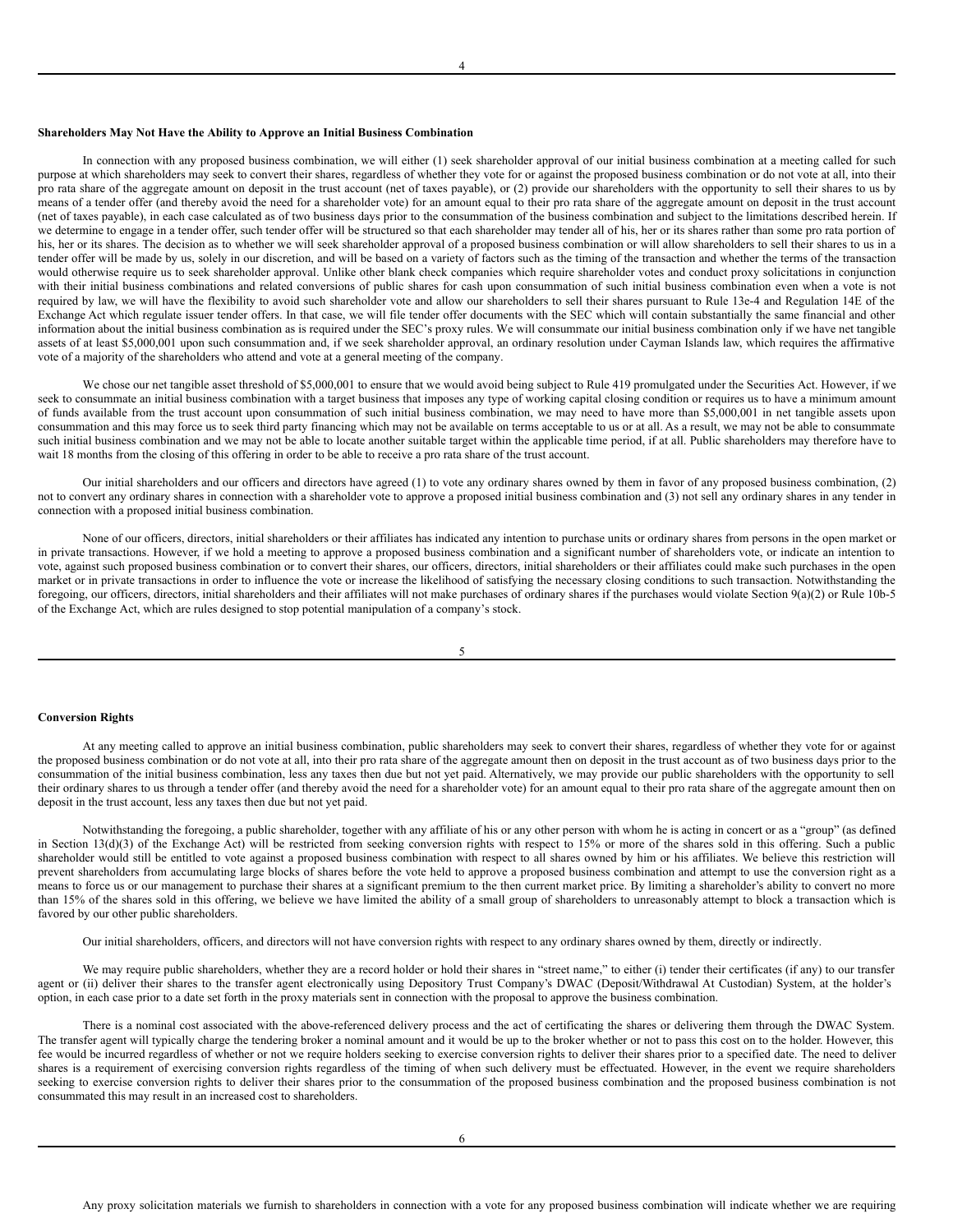shareholders to satisfy such certification and delivery requirements. Accordingly, a shareholder would have from the time the shareholder received our proxy statement up until the vote on the proposal to approve the business combination to deliver his shares if he wishes to seek to exercise his conversion rights. This time period varies depending on the specific facts of each transaction. However, as the delivery process can be accomplished by the shareholder, whether or not he is a record holder or his shares are held in "street name," in a matter of hours by simply contacting the transfer agent or his broker and requesting delivery of his shares through the DWAC System, we believe this time period is sufficient for an average investor. However, we cannot assure you of this fact. Please see the risk factor titled "In connection with any shareholder meeting called to approve a proposed initial business combination, we may require shareholders who wish to convert their shares in connection with a proposed business combination to comply with specific requirements for conversion that may make it more difficult for them to exercise their conversion rights prior to the deadline for exercising their rights" for further information on the risks of failing to comply with these requirements.

Any request to convert such shares once made, may be withdrawn at any time up to the vote on the proposed business combination or the expiration of the tender offer. Furthermore, if a holder of public shares delivered his certificate in connection with an election of their conversion and subsequently decides prior to the applicable date not to elect to exercise such rights, he may simply request that the transfer agent return the certificate (physically or electronically).

If the initial business combination is not approved or completed for any reason, then our public shareholders who elected to exercise their conversion rights would not be entitled to convert their shares for the applicable pro rata share of the trust account as of two business days prior to the consummation of the initial business combination. In such case, we will promptly return any shares delivered by public holders.

## **Liquidation if No Business Combination**

Our amended and restated memorandum and articles of association provide that we will have only until April 22, 2021 to complete our initial business combination. If we are unable to complete our initial business combination within such time period (or such longer period that our shareholders may approve), we will (i) cease all operations except for the purpose of winding up, (ii) as promptly as reasonably possible but not more than ten business days thereafter, redeem 100% of the outstanding public shares, at a per-share price, payable in cash, equal to the aggregate amount then on deposit in the trust account, including interest earned on the trust account not and not previously released to us (less up to \$100,000 of interest to pay liquidation expenses and which interest shall be net of taxes payable), divided by the number of then outstanding public shares, which redemption will completely extinguish public shareholders' rights as shareholders (including the right to receive further liquidation distributions, if any) and (iii) as promptly as reasonably possible following such redemption, subject to the approval of our remaining shareholders and our board of directors, liquidate and dissolve, subject in the case of clauses (ii) and (iii) to our obligations under Cayman Islands law to provide for claims of creditors and in all cases subject to the other requirements of applicable law. There will be no redemption rights or liquidating distributions with respect to our warrants which will expire worthless if we fail to complete our initial business combination by April 22, 2021 (or such longer period that our shareholders may approve).

Our initial shareholders, which include our independent directors, have entered into agreements with us, pursuant to which they have waived their rights to liquidating distributions from the trust account with respect to their founder shares if we fail to complete our initial business combination within the required time period. However, if our initial shareholders or management team acquire public shares, they will be entitled to liquidating distributions from the trust account with respect to such public shares if we fail to complete our initial business combination by such date.

Our executive officers and directors have agreed, pursuant to written agreements with us, that they will not propose any amendment to our amended and restated memorandum and articles of association that would affect the substance or timing of our obligation to redeem 100% of our public shares if we do not complete our initial business combination within the required time period, unless we provide our public shareholders with the opportunity to redeem their public shares upon approval of any such amendment at a per-share price, payable in cash, equal to the aggregate amount then on deposit in the trust account, including interest earned on the trust account (which interest shall be net of taxes payable), divided by the number of then outstanding public shares.

If we were to expend all of the net proceeds of the IPO, other than the proceeds deposited in the trust account, and without taking into account interest, if any, earned on the trust account, the per-share redemption amount received by shareholders upon our dissolution would be \$10.00. The proceeds deposited in the trust account could, however, become subject to the claims of our creditors which would have higher priority than the claims of our public shareholders. We cannot assure you that the actual per-share redemption amount received by shareholders will not be less than \$10.00. While we intend to pay such amounts, if any, we cannot assure you that we will have funds sufficient to pay or provide for all creditors' claims.

Although we will seek to have all vendors, service providers, prospective target businesses and other entities with which we do business execute agreements with us waiving any right, title, interest or claim of any kind in or to any monies held in the trust account for the benefit of our public shareholders, there is no guarantee that they will execute such agreements or even if they execute such agreements that they would be prevented from bringing claims against the trust account including but not limited to fraudulent inducement, breach of fiduciary responsibility or other similar claims, as well as claims challenging the enforceability of the waiver, in each case in order to gain an advantage with respect to a claim against our assets, including the funds held in the trust account. If any third party refuses to execute an agreement waiving such claims to the monies held in the trust account, our management will perform an analysis of the alternatives available to it and will only enter into an agreement with a third party that has not executed a waiver if management believes that such third party's engagement would be significantly more beneficial to us than any alternative. Examples of possible instances where we may engage a third party that refuses to execute a waiver include the engagement of a third party consultant whose particular expertise or skills are believed by management to be significantly superior to those of other consultants that would agree to execute a waiver or in cases where management is unable to find a service provider willing to execute a waiver. In order to protect the amounts held in the trust account, Union Group International Holdings Limited has contractually agreed pursuant to a written agreement with us that, if we liquidate the trust account prior to the consummation of a business combination, it will be liable to ensure that the proceeds in the trust account are not reduced by the claims of target businesses or claims of vendors or other entities that are owed money by us for services rendered or contracted for or products sold to us. We believe Union Group International Holdings Limited has sufficient net worth to satisfy its indemnity obligation should it arise, however we have not asked it to reserve for such obligations and we cannot assure you it will have sufficient liquid assets to satisfy such obligations if it is required to do so. Additionally, the agreement entered into by Union Group International Holdings Limited specifically provides for two exceptions to the indemnity given: it will have no liability (1) as to any claimed amounts owed to a target business or vendor or other entity who has executed an agreement with us waiving any right, title, interest or claim of any kind they may have in or to any monies held in the trust account, or (2) as to any claims for indemnification by the underwriters of this offering against certain liabilities, including liabilities under the Securities Act. As a result, we cannot assure you that the per-share distribution from the trust account, if we liquidate the trust account because we have not completed a business combination within the required time period, will not be less than \$10.00.

In the event that Union Group International Holdings Limited asserts that it is unable to satisfy any indemnification obligations that may arise or that it has no indemnification obligations related to a particular claim, our independent directors would determine whether to take legal action against Union Group International Holdings Limited to enforce such indemnification obligations. While we currently expect that our independent directors would take legal action on our behalf to enforce these indemnification obligations, it is possible that our independent directors in exercising their business judgment may choose not to do so in any particular instance. Accordingly, we cannot assure you that due to claims of creditors the actual value of the per-share redemption price will not be less than \$10.00 per share.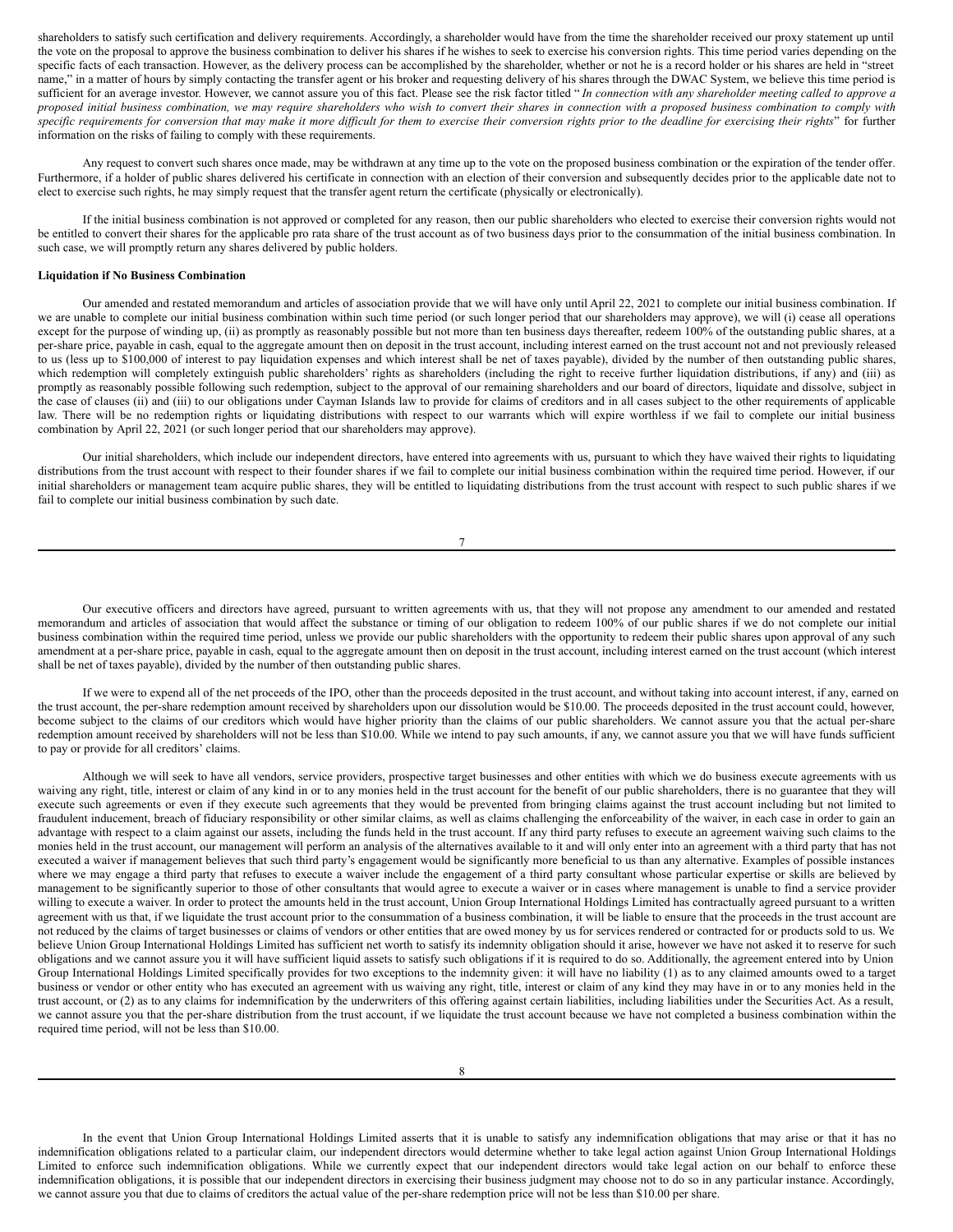If we file a bankruptcy petition or an involuntary bankruptcy petition is filed against us that is not dismissed, the proceeds held in the trust account could be subject to applicable bankruptcy law, and may be included in our bankruptcy estate and subject to the claims of third parties with priority over the claims of our shareholders. To the extent any bankruptcy claims deplete the trust account, we cannot assure you we will be able to return \$10.00 per share to our public shareholders. Additionally, if we file a bankruptcy petition or an involuntary bankruptcy petition is filed against us that is not dismissed, any distributions received by shareholders could be viewed under applicable debtor/creditor and/or bankruptcy laws as either a "preferential transfer" or a "fraudulent conveyance." As a result, a bankruptcy court could seek to recover some or all amounts received by our shareholders. Furthermore, our board of directors may be viewed as having breached its fiduciary duty to our creditors and/or may have acted in bad faith, and thereby exposing itself and our company to claims of punitive damages, by paying public shareholders from the trust account prior to addressing the claims of creditors. We cannot assure you that claims will not be brought against us for these reasons.

Our public shareholders will be entitled to receive funds from the trust account only (i) in the event of the redemption of our public shares if we do not complete our initial business combination within the required time period, (ii) in connection with a shareholder vote to amend our amended and restated memorandum and articles of association that would affect our public shareholders' ability to convert or sell their shares to us in connection with a business combination as described herein or affect the substance or timing of our obligation to redeem 100% of our public shares if we do not complete our initial business combination within the required time period or (iii) if they redeem their respective shares for cash upon the completion of our initial business combination. In no other circumstances will a shareholder have any right or interest of any kind to or in the trust account. In the event we seek shareholder approval in connection with our initial business combination, a shareholder's voting in connection with the business combination alone will not result in a shareholder's redeeming its shares to us for an applicable pro rata share of the trust account. Such shareholder must have also exercised its redemption rights and followed the procedures described above and as detailed in the applicable proxy or tender offer materials. These provisions of our amended and restated memorandum and articles of association, like all provisions of our amended and restated memorandum and articles of association, may be amended with a shareholder vote.

 $\overline{Q}$ 

#### **Competition**

In identifying, evaluating and selecting a target business for a business combination, we may encounter intense competition from other entities having a business objective similar to ours, including other blank check companies, private equity groups and leveraged buyout funds and operating businesses seeking strategic acquisitions. Many of these entities are well established and have extensive experience identifying and effecting business combinations directly or through affiliates. Moreover, many of these competitors possess greater financial, technical, human and other resources than us. Our ability to acquire larger target businesses will be limited by our available financial resources. This inherent limitation gives others an advantage in pursuing the acquisition of a target business.

The following also may not be viewed favorably by certain target businesses:

- our obligation to seek shareholder approval of a business combination or engage in a tender offer may delay the completion of a transaction;
- our obligation to convert or repurchase ordinary shares held by our public shareholders may reduce the resources available to us for a business combination; and
- our outstanding warrants, and the potential future dilution they represent.

Any of these factors may place us at a competitive disadvantage in successfully negotiating a business combination. Our management believes, however, that our status as a public entity and potential access to the United States public equity markets may give us a competitive advantage over privately-held entities having a similar business objective as ours in acquiring a target business with significant growth potential on favorable terms.

If we succeed in effecting a business combination, there will be, in all likelihood, intense competition from competitors of the target business. We cannot assure you that, subsequent to a business combination, we will have the resources or ability to compete effectively.

#### **Human Capital Resources**

We currently have two executive officers. These individuals are not obligated to devote any specific number of hours to our matters and intend to devote only as much time as they deem necessary to our affairs. The amount of time they will devote in any time period will vary based on whether a target business has been selected for the business combination and the stage of the business combination process the company is in. Accordingly, once a suitable target business to acquire has been located, management will spend more time investigating such target business and negotiating and processing the business combination (and consequently spend more time on our affairs) than had been spent prior to locating a suitable target business. We presently expect our executive officers to devote such amount of time as they reasonably believe is necessary to our business. We do not intend to have any full time employees prior to the consummation of a business combination.

| I |  |
|---|--|
|   |  |

## <span id="page-5-0"></span>**ITEM 1A. RISK FACTORS**

## **Risk Factors Specific to Our Business**

## If we are unable to consummate a business combination, our public shareholders may be forced to wait until after April 22, 2021 before receiving distributions from the *trust account.*

We have until April 22, 2021 to complete a business combination (unless our shareholders approve an amendment to our amended and restated memorandum and articles of association to provide for a longer period of time). We have no obligation to return funds to investors prior to such date unless we consummate a business combination prior thereto and only then in cases where investors have sought to convert or sell their shares to us. Only after the expiration of this full time period will public security holders be entitled to distributions from the trust account if we are unable to complete a business combination. Accordingly, investors' funds may be unavailable to them until after such date and to liquidate your investment, public security holders may be forced to sell their public shares or warrants, potentially at a loss.

# Our independent registered public accounting firm has expressed substantial doubt as to our ability to continue as a going concern in its report.

In its report on our financial statements for the year ended September 30, 2020, our independent registered public accounting firm included an explanatory paragraph expressing substantial doubt regarding our ability to continue as a going concern. A "going concern" opinion means, in general, that our independent registered public accounting firm has substantial doubt about our ability to continue our operations unless we complete a business combination by April 22, 2021.

## *Our public shareholders may not be af orded an opportunity to vote on our proposed business combination.*

We will either (1) seek shareholder approval of our initial business combination at a meeting called for such purpose at which public shareholders may seek to convert their shares, regardless of whether they vote for or against the proposed business combination or do not vote at all, into their pro rata share of the aggregate amount then on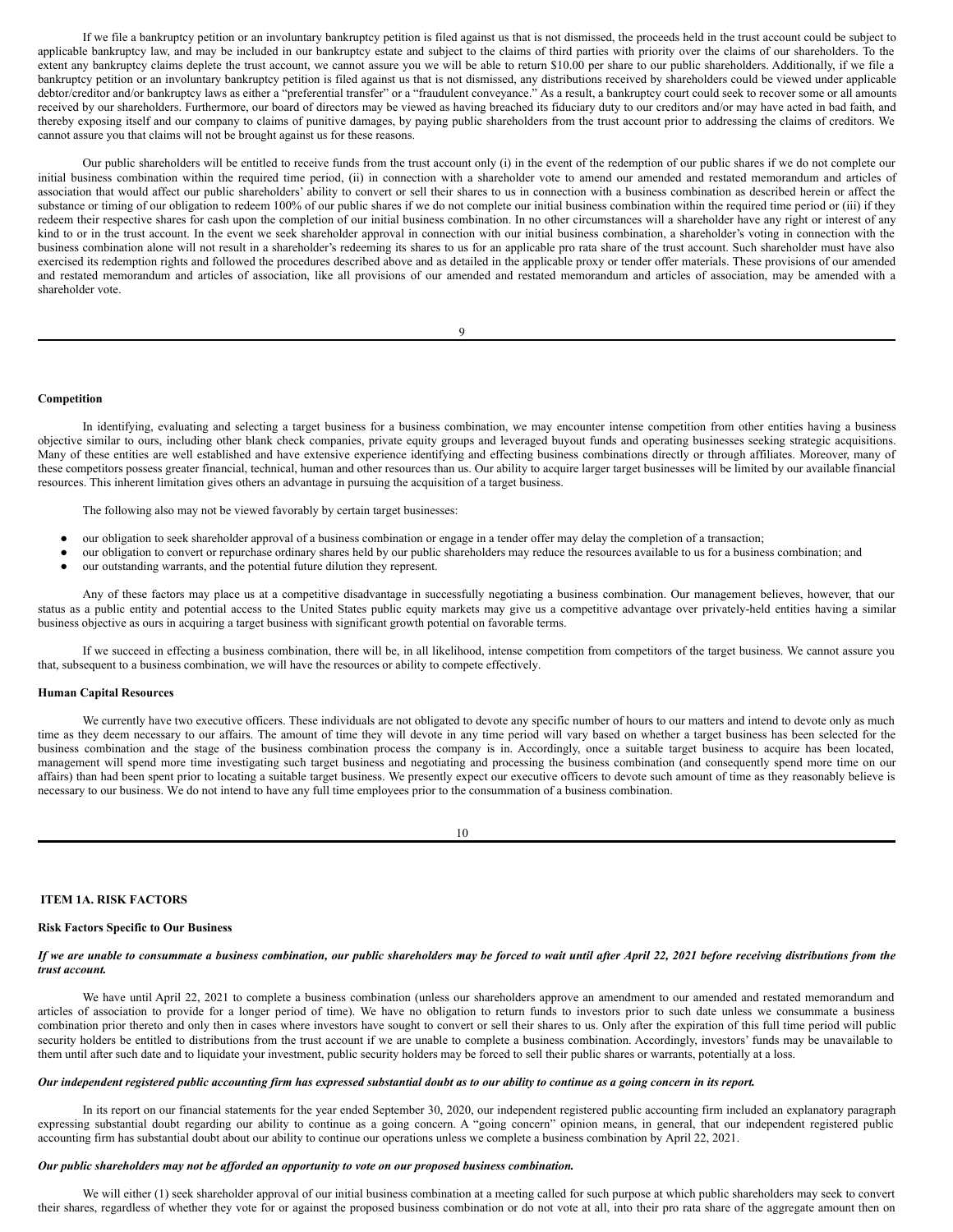deposit in the trust account (net of taxes payable), or (2) provide our public shareholders with the opportunity to sell their shares to us by means of a tender offer (and thereby avoid the need for a shareholder vote) for an amount equal to their pro rata share of the aggregate amount then on deposit in the trust account (net of taxes payable), in each case subject to the limitations described elsewhere in this Form 10-K. Accordingly, it is possible that we will consummate our initial business combination even if holders of a majority of our public shares do not approve of the business combination we consummate.

## We may issue shares or debt securities to complete a business combination, which would reduce the equity interest of our shareholders and likely cause a change in control *of our ownership.*

Our amended and restated memorandum and articles of association authorizes the issuance of up to 150,000,000 ordinary shares, par value \$.0001 per share, and 1,000,000 preference shares, par value \$.0001 per share. We may issue a substantial number of additional ordinary shares or preference shares, or a combination of ordinary shares and preference shares, to complete a business combination. The issuance of additional ordinary shares or preference shares will not reduce the per-share conversion amount in the trust account, but:

- may significantly reduce the equity interest of investors in this offering;
- may subordinate the rights of holders of ordinary shares if we issue preference shares with rights senior to those afforded to our ordinary shares;
- may cause a change in control if a substantial number of ordinary shares are issued, which may affect, among other things, our ability to use our net operating loss carry forwards, if any, and could result in the resignation or removal of our present officers and directors; and

11

may adversely affect prevailing market prices for our securities.

Similarly, if we issue debt securities or otherwise incur significant indebtedness, it could result in, among other things:

- default and foreclosure on our assets if our operating revenues after a business combination are insufficient to repay our debt obligations;
- acceleration of our obligations to repay the indebtedness even if we make all principal and interest payments when due if we breach certain covenants that require the maintenance of certain financial ratios or reserves without a waiver or renegotiation of that covenant;
- our immediate payment of all principal and accrued interest, if any, if the debt security is payable on demand; and
- our inability to obtain necessary additional financing if the debt security contains covenants restricting our ability to obtain such financing while the debt security is outstanding.

If we incur indebtedness, our lenders will not have a claim on the cash in the trust account and such indebtedness will not decrease the per-share conversion amount in the trust account.

#### If the net proceeds of the IPO not being held in trust are insufficient to allow us to operate for at least until April 22, 2021, we may be unable to complete a business *combination.*

We cannot assure you that available funds will be sufficient to allow us to operate for at least until April 22, 2021, assuming that a business combination is not consummated during that time. Accordingly, if we use all of the funds held outside of the trust account, we may not have sufficient funds available with which to structure, negotiate or close an initial business combination. In such event, we would need to borrow funds from our initial shareholders, officers or directors or their affiliates to operate or may be forced to liquidate. Our initial shareholders, officers, directors and their affiliates may, but are not obligated to, loan us funds, from time to time or at any time, in whatever amount that they deem reasonable in their sole discretion for our working capital needs. Each loan would be evidenced by a promissory note. The notes would either be paid upon consummation of our initial business combination, without interest, or, at holder's discretion, up to \$1,500,000 of the notes may be converted into private warrants at a price of \$1.00 per private warrant.

#### If third parties bring claims against us, the proceeds held in trust could be reduced and the per-share redemption price received by shareholders may be less than \$10.00.

Our placing of funds in trust may not protect those funds from third party claims against us. Although we will seek to have all vendors and service providers we engage and prospective target businesses we negotiate with execute agreements with us waiving any right, title, interest or claim of any kind in or to any monies held in the trust account for the benefit of our public shareholders, they may not execute such agreements. Furthermore, even if such entities execute such agreements with us, they may seek recourse against the trust account. A court may not uphold the validity of such agreements. Accordingly, the proceeds held in trust could be subject to claims which could take priority over those of our public shareholders. If we are unable to complete a business combination and distribute the proceeds held in trust to our public shareholders, Union Group International Holdings Limited has agreed (subject to certain exceptions described elsewhere in this annual report) that it will be liable to ensure that the proceeds in the trust account are not reduced below \$10.00 per share by the claims of target businesses or claims of vendors or other entities that are owed money by us for services rendered or contracted for or products sold to us. We believe Union Group International Holdings Limited has sufficient net worth to satisfy its indemnity obligation should it arise, however we cannot assure you it will have sufficient liquid assets to satisfy such obligations if it is required to do so. Therefore, the per-share distribution from the trust account may be less than \$10.00, plus interest, due to such claims.

12

Additionally, if we are forced to file a bankruptcy case or an involuntary bankruptcy case is filed against us which is not dismissed, the proceeds held in the trust account could be subject to applicable bankruptcy law, and may be included in our bankruptcy estate and subject to the claims of third parties with priority over the claims of our shareholders. To the extent any bankruptcy claims deplete the trust account, we may not be able to return to our public shareholders at least \$10.00.

## Our independent directors may decide not to enforce Union Group International Holdings Limited's indemnification obligations, resulting in a reduction in the amount of *funds in the trust account available for distribution to our public shareholders.*

In the event that the proceeds in the trust account are reduced below \$10.00 per public share and Union Group International Holdings Limited asserts that it is unable to satisfy its indemnification obligations or that it has no indemnification obligations related to a particular claim, our independent directors would determine whether to take legal action against Union Group International Holdings Limited to enforce such indemnification obligations. It is possible that our independent directors in exercising their business judgment may choose not to do so in any particular instance. If our independent directors choose not to enforce these indemnification obligations, the amount of funds in the trust account available for distribution to our public shareholders may be reduced below \$10.00 per share.

## Our shareholders may be held liable for claims by third parties against us to the extent of distributions received by them.

Our amended and restated memorandum and articles of association provide that we will continue in existence only until April 22, 2021 (unless this time period is otherwise extended by our shareholders). If we have not completed a business combination by such date, we will (i) cease all operations except for the purpose of winding up, (ii) as promptly as reasonably possible but not more than ten business days thereafter, redeem 100% of the outstanding public shares, at a per-share price, payable in cash, equal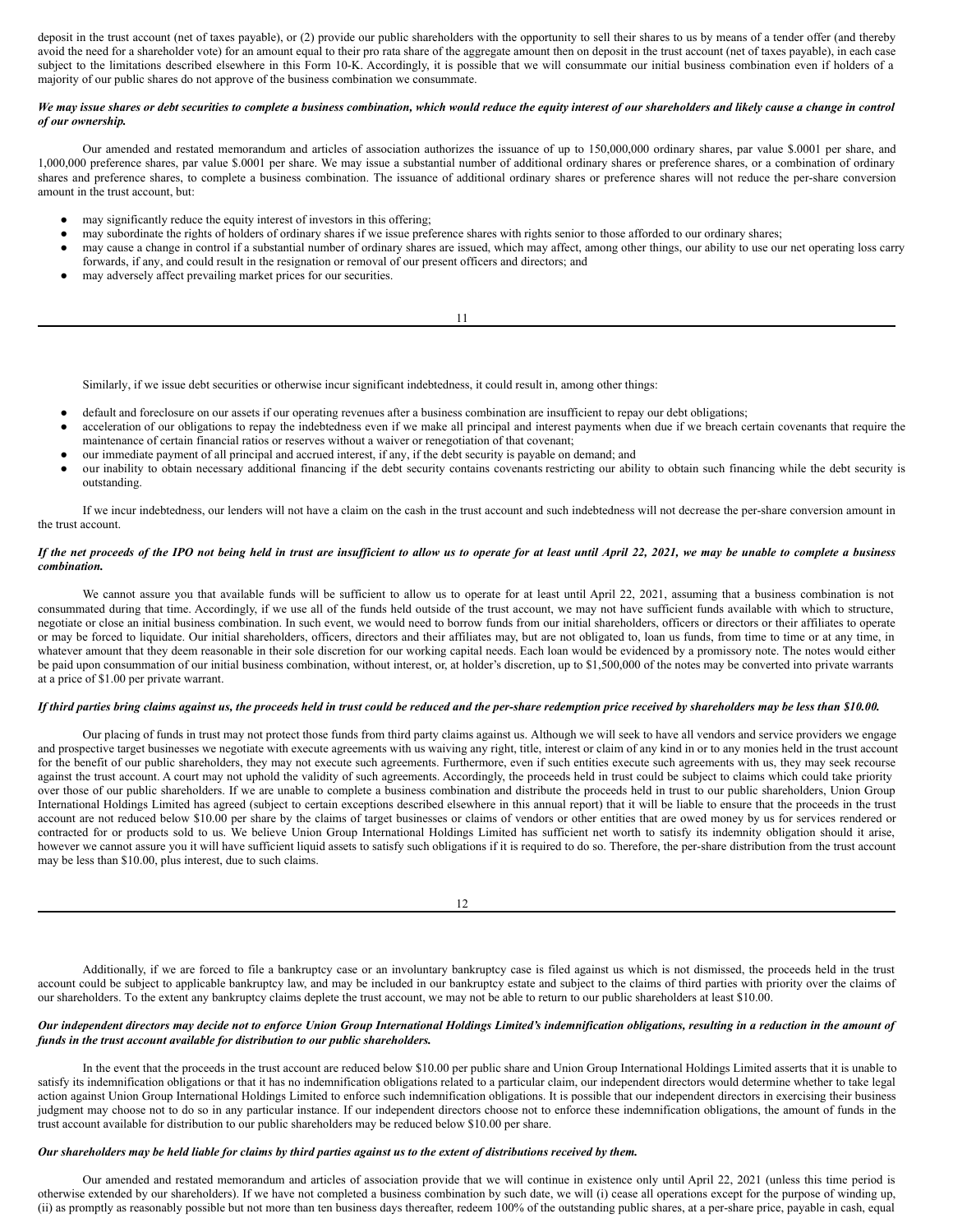to the aggregate amount then on deposit in the trust account, including any interest earned on the trust funds and not previously released to us (less up to \$100,000 of such interest to pay liquidation expenses and which interest shall be net of taxes payable), divided by the number of then outstanding public shares, which redemption will completely extinguish public shareholders' rights as shareholders (including the right to receive further liquidation distributions, if any), subject to applicable law, and (iii) as promptly as reasonably possible following such redemption, subject to the approval of our remaining shareholders and our board of directors, liquidate and dissolve, subject (in the case of (ii) and (iii) above) to our obligations under Cayman Islands law to provide for claims of creditors and the requirements of other applicable law. We cannot assure you that we will properly assess all claims that may be potentially brought against us. Accordingly, we cannot assure you that third parties will not seek to recover from our shareholders amounts owed to them by us.

If we are forced to enter into an insolvent liquidation, any distributions received by shareholders could be viewed as an unlawful payment if it was proved that immediately following the date on which the distribution was made, we were unable to pay our debts as they fall due in the ordinary course of business. As a result, a liquidator could seek to recover all amounts received by our shareholders. Furthermore, our directors may be viewed as having breached their fiduciary duties to us or our creditors and/or may have acted in bad faith, thereby exposing themselves and our company to claims, by paying public shareholders from the trust account prior to addressing the claims of creditors. We cannot assure you that claims will not be brought against us for these reasons. We and our directors and officers who knowingly and willfully authorized or permitted any distribution to be paid out of our share premium account while we were unable to pay our debts as they fall due in the ordinary course of business would be guilty of an offense and may be liable to pay a fine of US\$18,292.68 and subject to imprisonment for five years in the Cayman Islands.

13

## Since we have not yet selected a particular industry or target business with which to complete a business combination, we are unable to currently ascertain the merits or *risks of the industry or business in which we may ultimately operate.*

Although we currently intend to focus our search for target businesses located in Latin America, we may consummate a business combination with a company in any industry or geographic location we choose and are not limited to any particular industry or type of business. Accordingly, there is no current basis for you to evaluate the possible merits or risks of the particular industry in which we may ultimately operate or the target business which we may ultimately acquire. To the extent we complete a business combination with a financially unstable company or an entity in its development stage, we may be affected by numerous risks inherent in the business operations of those entities. If we complete a business combination with an entity in an industry characterized by a high level of risk, we may be affected by the currently unascertainable risks of that industry. Although our management will endeavor to evaluate the risks inherent in a particular industry or target business, we cannot assure you that we will properly ascertain or assess all of the significant risk factors. We also cannot assure you that an investment in our units will not ultimately prove to be less favorable to investors in this offering than a direct investment, if an opportunity were available, in a target business.

## Our ability to successfully effect a business combination and to be successful thereafter will be totally dependent upon the efforts of our key personnel, some of whom may join us following a business combination. While we intend to closely scrutinize any individuals we engage after a business combination, we cannot assure you that our *assessment of these individuals will prove to be correct.*

Our ability to successfully effect a business combination is dependent upon the efforts of our key personnel. We believe that our success depends on the continued service of our key personnel, at least until we have consummated our initial business combination. We cannot assure you that any of our key personnel will remain with us for the immediate or foreseeable future. In addition, none of our officers is required to commit any specified amount of time to our affairs and, accordingly, our officers will have conflicts of interest in allocating management time among various business activities, including identifying potential business combinations and monitoring the related due diligence. We do not have employment agreements with, or key-man insurance on the life of, any of our officers. The unexpected loss of the services of our key personnel could have a detrimental effect on us.

Additionally, Juan Sartori, our non-executive Chairman of the Board, was elected as a senator of Uruguay in February 15, 2020. Mr. Sartori's involvement in Uruguayan politics may limit the time he is able to dedicate to our company and additional conflicts may arise as a result of any other position he may ultimately hold. Furthermore, we cannot guarantee that Mr. Sartori will not resign as our non-executive Chairman of the Board as a result of such involvement.

The role of our key personnel after a business combination, however, cannot presently be ascertained. Although some of our key personnel may serve in senior management or advisory positions following a business combination, it is likely that most, if not all, of the management of the target business will remain in place. While we intend to closely scrutinize any individuals we engage after a business combination, we cannot assure you that our assessment of these individuals will prove to be correct. These individuals may be unfamiliar with the requirements of operating a public company which could cause us to have to expend time and resources helping them become familiar with such requirements. This could be expensive and time-consuming and could lead to various regulatory issues which may adversely affect our operations.

## Our officers and directors may not have significant experience or knowledge regarding the jurisdiction or industry of the target business we may seek to acquire.

We may consummate a business combination with a target business in any geographic location or industry we choose. We cannot assure you that our officers and directors will have enough experience or have sufficient knowledge relating to the jurisdiction of the target or its industry to make an informed decision regarding a business combination.

14

#### Our key personnel may negotiate employment or consulting agreements with a target business in connection with a particular business combination. These agreements may provide for them to receive compensation following a business combination and as a result, may cause them to have conflicts of interest in determining whether a *particular business combination is the most advantageous.*

Our key personnel will be able to remain with the company after the consummation of a business combination only if they are able to negotiate employment or consulting agreements or other appropriate arrangements in connection with the business combination. Such negotiations would take place simultaneously with the negotiation of the business combination and could provide for such individuals to receive compensation in the form of cash payments and/or our securities for services they would render to the company after the consummation of the business combination. The personal and financial interests of such individuals may influence their motivation in identifying and selecting a target business.

## Our officers and directors will allocate their time to other businesses thereby causing conflicts of interest in their determination as to how much time to devote to our *af airs. This could have a negative impact on our ability to consummate a business combination.*

Our officers and directors are officers and/or directors of other companies and will not commit their full time to our affairs. We presently expect each of our employees to devote such amount of time as they reasonably believe is necessary to our business. However, we cannot guarantee that Mr. Sartori will not resign as our nonexecutive Chairman of the Board as a result of his involvement in Uruguayan politics. We do not intend to have any full-time employees prior to the consummation of our initial business combination. The foregoing could have a negative impact on our ability to consummate our initial business combination.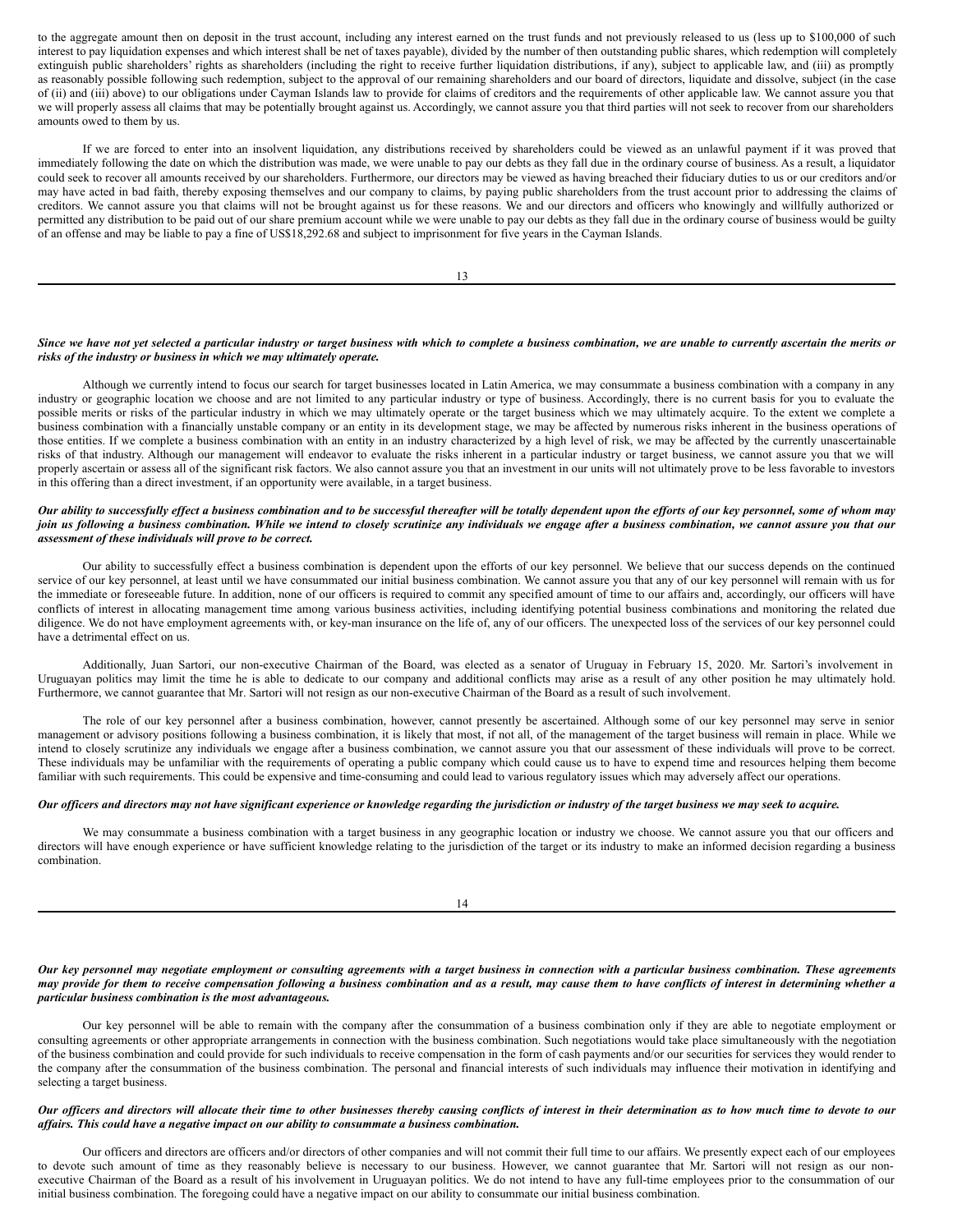#### Our officers and directors may have a conflict of interest in determining whether a particular target business is appropriate for a business combination.

Our officers and directors have waived their right to convert their founders' shares or any other shares purchased by them, or to receive distributions from the trust account with respect to their founders' shares upon our liquidation if we are unable to consummate a business combination. Accordingly, the founder shares and the private warrants will be worthless if we do not consummate a business combination.

The personal and financial interests of our directors and officers may influence their motivation in timely identifying and selecting a target business and completing a business combination. Consequently, our directors' and officers' discretion in identifying and selecting a suitable target business may result in a conflict of interest when determining whether the terms, conditions, and timing of a particular business combination are appropriate and in our shareholders' best interest.

## Our officers and directors or their affiliates have pre-existing fiduciary and contractual obligations and accordingly, may have conflicts of interest in determining to which *entity a particular business opportunity should be presented.*

Our officers and directors or their affiliates have pre-existing fiduciary and contractual obligations to other companies. Accordingly, a potential target business may be presented by our management team to another entity prior to its presentation to us and we may not be afforded the opportunity to engage in a transaction with such target business. Additionally, our officers and directors may participate in transactions and have obligations that may be in conflict or competition with our consummation of our initial business combination. For a more detailed description of the pre-existing fiduciary and contractual obligations of our management team, and the potential conflicts of interest that such obligations may present, see the section titled "*Management — Conflicts of Interest*.*"*

15

## We are an "emerging growth company" and we cannot be certain if the reduced disclosure requirements applicable to emerging growth companies will make our ordinary *shares less attractive to investors.*

We are an "emerging growth company," as defined in the JOBS Act. We will remain an emerging growth company until the earlier of (1) the last day of the fiscal year (a) following October 22, 2024, (b) in which we have total annual gross revenue of at least \$1.07 billion, or (c) in which we are deemed to be a large accelerated filer, which means the market value of our outstanding ordinary shares that are held by non-affiliates exceeds \$700 million as of the prior June 30, and (2) the date on which we have issued more than \$1.0 billion in non-convertible debt during the prior three year period. As an emerging growth company, we are not required to comply with the auditor attestation requirements of Section 404 of the Sarbanes-Oxley Act, we have reduced disclosure obligations regarding executive compensation in our periodic reports and proxy statements and we are exempt from the requirements of holding a nonbinding advisory vote on executive compensation and shareholder approval of any golden parachute payments not previously approved. Additionally, as an emerging growth company, we have elected to delay the adoption of new or revised accounting standards that have different effective dates for public and private companies until those standards apply to private companies. As such, our financial statements may not be comparable to companies that comply with public company effective dates. We cannot predict if investors will find our ordinary shares less attractive because we may rely on these provisions. If some investors find our ordinary shares less attractive as a result, there may be a less active trading market for our shares and our share price may be more volatile.

## We may only be able to complete one business combination, which will cause us to be solely dependent on a single business which may have a limited number of products *or services.*

It is likely we will consummate a business combination with a single target business, although we have the ability to simultaneously acquire several target businesses. By consummating a business combination with only a single entity, our lack of diversification may subject us to numerous economic, competitive and regulatory developments. Further, we would not be able to diversify our operations or benefit from the possible spreading of risks or offsetting of losses, unlike other entities which may have the resources to complete several business combinations in different industries or different areas of a single industry. Accordingly, the prospects for our success may be:

- solely dependent upon the performance of a single business, or
- dependent upon the development or market acceptance of a single or limited number of products, processes or services.

This lack of diversification may subject us to numerous economic, competitive and regulatory developments, any or all of which may have a substantial adverse impact upon the particular industry in which we may operate subsequent to a business combination.

16

#### We may be unable to obtain additional financing, if required, to complete a business combination or to fund the operations and growth of the target business, which could *compel us to restructure or abandon a particular business combination.*

Although we believe that the net proceeds of our IPO will be sufficient to allow us to consummate a business combination, because we have not yet identified any prospective target business, we cannot ascertain the capital requirements for any particular transaction. If the net proceeds of our IPO prove to be insufficient, either because of the size of the business combination, the depletion of the available net proceeds in search of a target business, or the obligation to convert into cash a significant number of shares from shareholders seeking conversion, we will be required to seek additional financing. Such financing may not be available on acceptable terms, if at all. To the extent that additional financing proves to be unavailable when needed to consummate a particular business combination, we would be compelled to either restructure the transaction or abandon that particular business combination and seek an alternative target business candidate. In addition, if we consummate a business combination, we may require additional financing to fund the operations or growth of the target business. The failure to secure additional financing could have a material adverse effect on the continued development or growth of the target business. None of our initial shareholders, officers, directors or shareholders is required to provide any financing to us in connection with or after a business combination.

#### If we are deemed to be an investment company, we may be required to institute burdensome compliance requirements and our activities may be restricted, which may make *it dif icult for us to complete a business combination.*

A company that, among other things, is or holds itself out as being engaged primarily, or proposes to engage primarily, in the business of investing, reinvesting, owning, trading or holding certain types of securities would be deemed an investment company under the Investment Company Act, as amended, or the Investment Company Act. Since we will invest the proceeds held in the trust account, it is possible that we could be deemed an investment company. Notwithstanding the foregoing, we do not believe that our anticipated principal activities will subject us to the Investment Company Act. To this end, the proceeds held in trust may be invested by the trustee only in United States "government securities" within the meaning of Section 2(a)(16) of the Investment Company Act having a maturity of 180 days or less or in money market funds meeting all applicable conditions under Rule 2a-7 promulgated under the Investment Company Act which invest only in direct U.S. government treasury obligations. By restricting the investment of the proceeds to these instruments, we intend to meet the requirements for the exemption provided in Rule 3a-1 promulgated under the Investment Company Act.

If we are nevertheless deemed to be an investment company under the Investment Company Act, we may be subject to certain restrictions that may make it more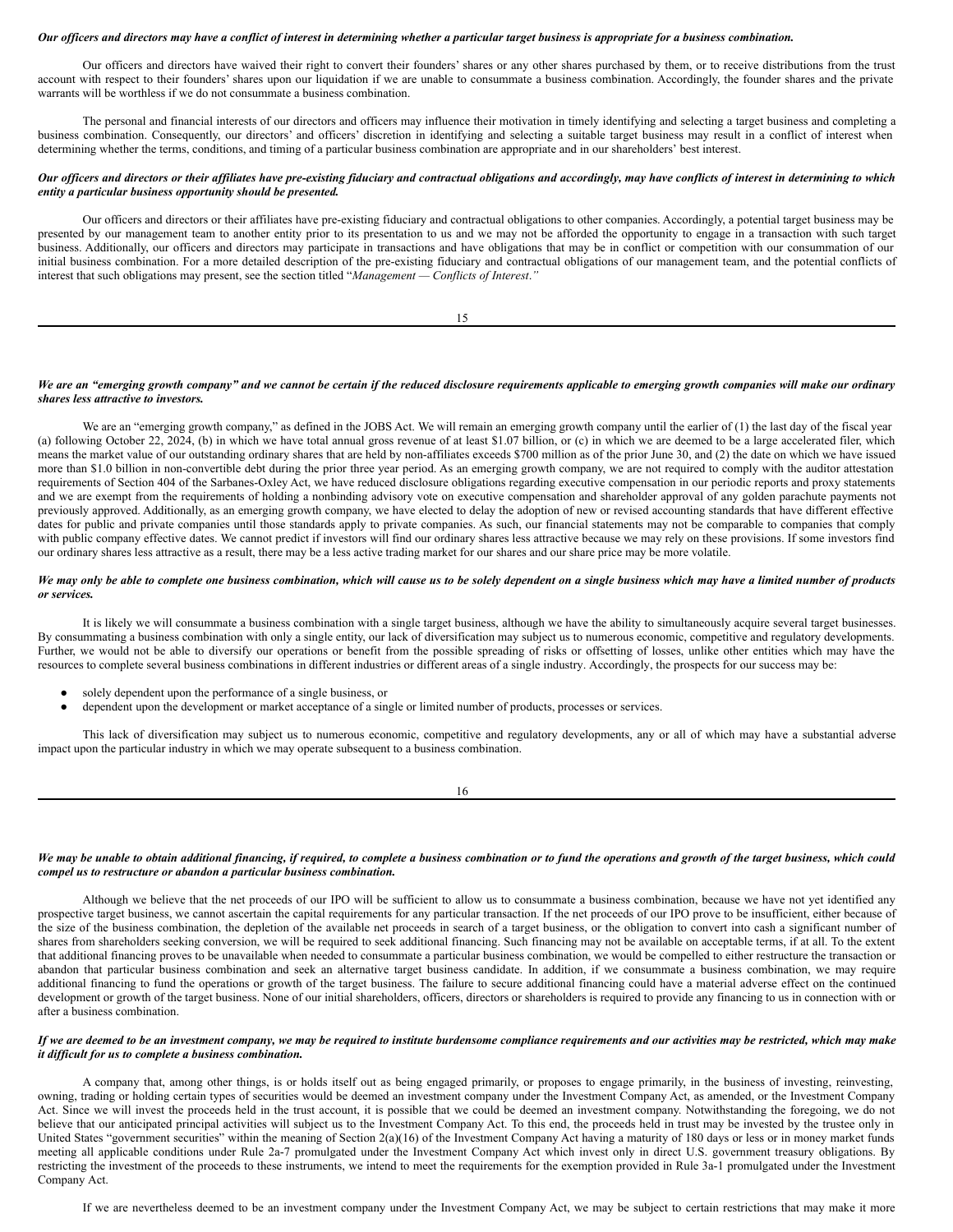difficult for us to complete a business combination, including:

- restrictions on the nature of our investments; and
- restrictions on the issuance of securities.

In addition, we may have imposed upon us certain burdensome requirements, including:

- registration as an investment company;
- adoption of a specific form of corporate structure; and
- reporting, record keeping, voting, proxy, compliance policies and procedures and disclosure requirements and other rules and regulations.

Compliance with these additional regulatory burdens would require additional expenses for which we have not allotted.

17

#### If we do not conduct an adequate due diligence investigation of a target business, we may be required to subsequently take write-downs or write-offs, restructuring, and impairment or other charges that could have a significant negative effect on our financial condition, results of operations and our shares price, which could cause you to *lose some or all of your investment.*

We must conduct a due diligence investigation of the target businesses we intend to acquire. Intensive due diligence is time consuming and expensive due to the operations, accounting, finance and legal professionals who must be involved in the due diligence process. Even if we conduct extensive due diligence on a target business, this diligence may not reveal all material issues that may affect a particular target business, and factors outside the control of the target business and outside of our control may later arise. If our diligence fails to identify issues specific to a target business, industry or the environment in which the target business operates, we may be forced to later writedown or write-off assets, restructure our operations, or incur impairment or other charges that could result in our reporting losses. Even though these charges may be noncash items and not have an immediate impact on our liquidity, the fact that we report charges of this nature could contribute to negative market perceptions about us or our ordinary shares. In addition, charges of this nature may cause us to violate net worth or other covenants to which we may be subject as a result of assuming pre-existing debt held by a target business or by virtue of our obtaining post-combination debt financing.

## The requirement that we complete an initial business combination by April 22, 2021 may give potential target businesses leverage over us in negotiating a business *combination*.

We currently have until April 22, 2021 to complete an initial business combination. Any potential target business with which we enter into negotiations concerning a business combination will be aware of this requirement. Consequently, such target business may obtain leverage over us in negotiating a business combination, knowing that if we do not complete a business combination with that particular target business, we may be unable to complete a business combination with any other target business. This risk will increase as we get closer to the time limit referenced above.

#### We may not obtain a fairness opinion with respect to the target business that we seek to acquire and therefore you may be relying solely on the judgment of our board of *directors in approving a proposed business combination.*

We will only be required to obtain a fairness opinion with respect to the target business that we seek to acquire if it is an entity that is affiliated with any of our officers, directors or initial shareholders. In all other instances, we will have no obligation to obtain an opinion. Accordingly, investors will be relying solely on the judgment of our board of directors in approving a proposed business combination.

#### Resources could be spent researching acquisitions that are not consummated, which could materially adversely affect subsequent attempts to locate and acquire or merge *with another business.*

It is anticipated that the investigation of each specific target business and the negotiation, drafting, and execution of relevant agreements, disclosure documents, and other instruments will require substantial management time and attention and substantial costs for accountants, attorneys and others. If a decision is made not to complete a specific business combination, the costs incurred up to that point for the proposed transaction likely would not be recoverable. Furthermore, even if an agreement is reached relating to a specific target business, we may fail to consummate the business combination for any number of reasons including those beyond our control. Any such event will result in a loss to us of the related costs incurred which could materially adversely affect subsequent attempts to locate and acquire or merge with another business.

18

# Because we are incorporated under the laws of the Cayman Islands, you may face difficulties in protecting your interests, and your ability to protect your rights through the *U.S. Federal courts may be limited.*

We are an exempted company incorporated under the laws of the Cayman Islands and certain of our officers and directors are residents of jurisdictions outside the United States. As a result, it may be difficult for investors to effect service of process within the United States upon our directors or executive officers, or enforce judgments obtained in the United States courts against our directors or officers.

Our corporate affairs are governed by our amended and restated memorandum and articles of association, the Companies Law (2018 Revision) (as the same may be supplemented or amended from time to time) or the common law of the Cayman Islands. The rights of shareholders to take action against the directors, actions by minority shareholders and the fiduciary responsibilities of our directors to us under Cayman Islands law are to a large extent governed by the common law of the Cayman Islands. The common law of the Cayman Islands is derived in part from comparatively limited judicial precedent in the Cayman Islands as well as from English common law, the decisions of whose courts are of persuasive authority, but are not binding on a court in the Cayman Islands. The rights of our shareholders and the fiduciary responsibilities of our directors under Cayman Islands law are different from statutes or judicial precedent in some jurisdictions in the United States. In particular, the Cayman Islands has a different body of securities laws as compared to the United States. In addition, Cayman Islands companies may not have standing to initiate a shareholders derivative action in a Federal court of the United States.

We have been advised by our Cayman Islands legal counsel that the courts of the Cayman Islands are unlikely (i) to recognize or enforce against us judgments of courts of the United States predicated upon the civil liability provisions of the federal securities laws of the United States or any state; and (ii) in original actions brought in the Cayman Islands, to impose liabilities against us predicated upon the civil liability provisions of the federal securities laws of the United States or any state, so far as the liabilities imposed by those provisions are penal in nature. In those circumstances, although there is no statutory enforcement in the Cayman Islands of judgments obtained in the United States, the courts of the Cayman Islands will recognize and enforce a foreign money judgment of a foreign court of competent jurisdiction without retrial on the merits based on the principle that a judgment of a competent foreign court imposes upon the judgment debtor an obligation to pay the sum for which judgment has been given provided certain conditions are met. For a foreign judgment to be enforced in the Cayman Islands, such judgment must be final and conclusive and for a liquidated sum, and must not be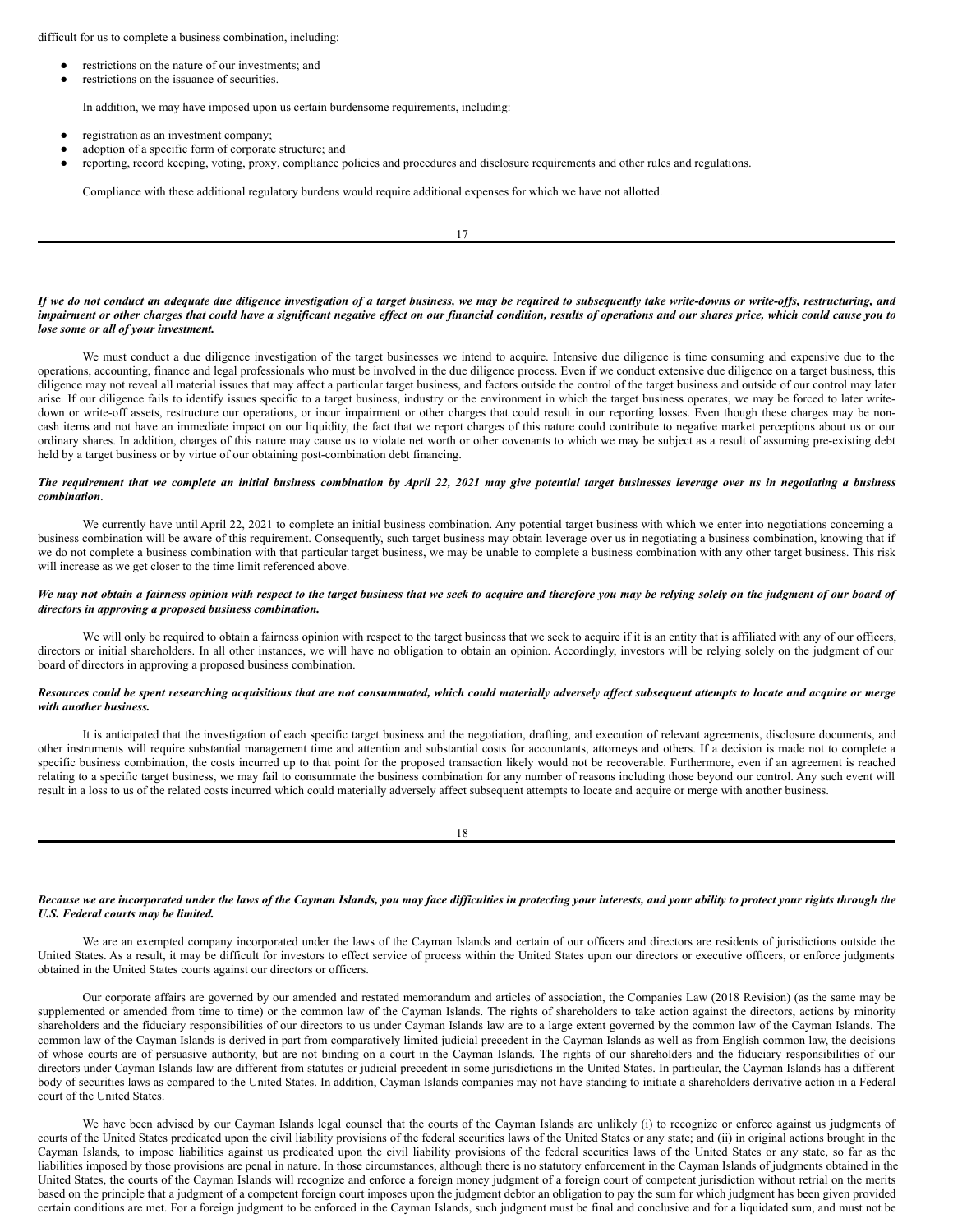in respect of taxes or a fine or penalty, inconsistent with a Cayman Islands judgment in respect of the same matter, impeachable on the grounds of fraud or obtained in a manner, and or be of a kind the enforcement of which is, contrary to natural justice or the public policy of the Cayman Islands (awards of punitive or multiple damages may well be held to be contrary to public policy). A Cayman Islands Court may stay enforcement proceedings if concurrent proceedings are being brought elsewhere.

As a result of all of the above, public shareholders may have more difficulty in protecting their interests in the face of actions taken by management, members of the board of directors or controlling shareholders than they would as public shareholders of a United States company.

#### If we effect a business combination with a company located in Latin America, we would be subject to a variety of additional risks that may negatively impact our *operations.*

We currently intend to focus our search for target businesses located in Latin America. If we acquired a company in Latin America or in another jurisdiction outside of the United States, we would be subject to any special considerations or risks associated with companies operating in the target business' home jurisdiction, including any of the following:

- rules and regulations or currency conversion or corporate withholding taxes on individuals;
- increased tariffs and trade barriers;
- higher costs and difficulties inherent in managing cross-border business operations and complying with commercial and legal requirements of overseas markets;
- regulations related to customs and import/export matters;
- longer payment cycles;
- tax issues, such as tax law changes and variations in tax laws as compared to the United States;
- currency fluctuations and exchange controls;
- challenges in collecting accounts receivable;
- cultural and language differences;
- employment regulations;
- crime, strikes, riots, civil disturbances, terrorist attacks, natural disasters and wars; and
- deterioration of political relations with the United States, including as a result of new or additional regulations or restrictions on trade.

We cannot assure you that we would be able to adequately address these additional risks. If we were unable to do so, our operations might suffer.

## If we effect a business combination with a company located outside of the United States, the laws applicable to such company will likely govern all of our material *agreements and we may not be able to enforce our legal rights.*

If we effect a business combination with a company located outside of the United States, the laws of the country in which such company operates will govern almost all of the material agreements relating to its operations. We cannot assure you that the target business will be able to enforce any of its material agreements or that remedies will be available in this new jurisdiction. The system of laws and the enforcement of existing laws in such jurisdiction may not be as certain in implementation and interpretation as in the United States. The inability to enforce or obtain a remedy under any of our future agreements could result in a significant loss of business, business opportunities or capital. Additionally, if we acquire a company located outside of the United States, it is likely that substantially all of our assets would be located outside of the United States and some of our officers and directors might reside outside of the United States. As a result, it may not be possible for investors in the United States to enforce their legal rights, to effect service of process upon our directors or officers or to enforce judgments of United States courts predicated upon civil liabilities and criminal penalties of our directors and officers under federal securities laws.

 $20$ 

## Because we must furnish our shareholders with target business financial statements prepared in accordance with U.S. generally accepted accounting principles or international financial reporting standards, we will not be able to complete a business combination with prospective target businesses unless their financial statements are *prepared in accordance with U.S. generally accepted accounting principles.*

The federal proxy rules require that a proxy statement with respect to a vote on a business combination meeting certain financial significance tests include historical and/or pro forma financial statement disclosure in periodic reports. These financial statements may be required to be prepared in accordance with, or be reconciled to, accounting principles generally accepted in the United States of America, or GAAP, or international financial reporting standards as promulgated by the International Accounting Standards Board (IASB), or IFRS, depending on the circumstances, and the historical financial statements may be required to be audited in accordance with the standards of the Public Company Accounting Oversight Board (United States), or PCAOB. We will include the same financial statement disclosure in connection with any tender offer documents we use, whether or not they are required under the tender offer rules. Additionally, to the extent we furnish our shareholders with financial statements prepared in accordance with IFRS, such financial statements will need to be audited in accordance with U.S. GAAP at the time of the consummation of the business combination. These financial statement requirements may limit the pool of potential target businesses we may acquire.

## *There may be tax consequences to our business combinations that may adversely af ect us.*

While we expect to undertake any merger or acquisition so as to minimize taxes both to the acquired business and/or asset and us, such business combination might not meet the statutory requirements of a tax-free reorganization, or the parties might not obtain the intended tax-free treatment upon a transfer of shares or assets. A nonqualifying reorganization could result in the imposition of substantial taxes.

#### **Risk Factors Relating to our Securities**

## If we do not file and maintain a current and effective prospectus relating to the ordinary shares issuable upon exercise of the warrants, holders will only be able to exercise *such warrants on a "cashless basis."*

If we do not file and maintain a current and effective prospectus relating to the ordinary shares issuable upon exercise of the warrants at the time that holders wish to exercise such warrants, they will only be able to exercise them on a "cashless basis" provided that an exemption from registration is available. As a result, the number of ordinary shares that holders will receive upon exercise of the warrants will be fewer than it would have been had such holder exercised his warrant for cash. Further, if an exemption from registration is not available, holders would not be able to exercise on a cashless basis and would only be able to exercise their warrants for cash if a current and effective prospectus relating to the ordinary shares issuable upon exercise of the warrants is available. Under the terms of the warrant agreement, we have agreed to use our best efforts to file and maintain a current and effective prospectus relating to the ordinary shares issuable upon exercise of the warrants until the expiration of the warrants. However, we cannot assure you that we will be able to do so. If we are unable to do so, the potential "upside" of the holder's investment in our company may be reduced or the warrants may expire worthless.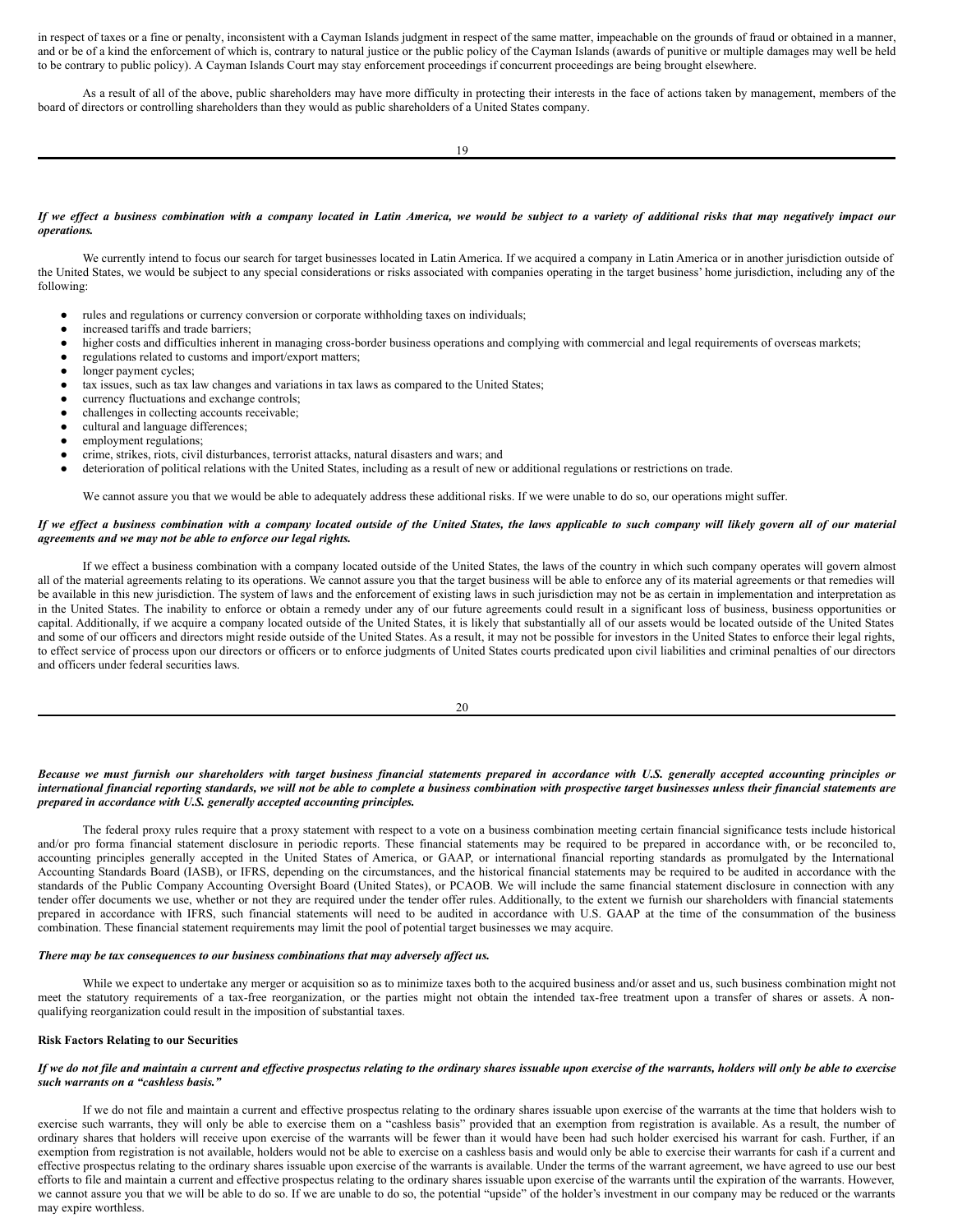## An investor will only be able to exercise a warrant if the issuance of ordinary shares upon such exercise has been registered or qualified or is deemed exempt under the *securities laws of the state of residence of the holder of the warrants.*

No warrants will be exercisable and we will not be obligated to issue ordinary shares unless the ordinary shares issuable upon such exercise has been registered or qualified or deemed to be exempt under the securities laws of the state of residence of the holder of the warrants. If the ordinary shares issuable upon exercise of the warrants are not registered or qualified or exempt from registration or qualification in the jurisdictions in which the holders of the warrants reside, the warrants may be deprived of any value, the market for the warrants may be limited and they may expire worthless if they cannot be sold.

#### We may amend the terms of the warrants in a manner that may be adverse to holders with the approval by the holders of at least a majority of the then *outstanding public warrants.*

Our warrants will be issued in registered form under a warrant agreement between Continental Stock Transfer & Trust Company, as warrant agent, and us. The warrant agreement provides that the terms of the warrants may be amended without the consent of any holder to cure any ambiguity or correct any defective provision. The warrant agreement requires the approval by the holders of at least a majority of the then outstanding public warrants in order to make any change that adversely affects the interests of the registered holders. Accordingly, we would need approval from the holders of only 8,750,001 of the public warrants to amend the terms of the warrants.

## Nasdaq may delist our securities from quotation on its exchange which could limit investors' ability to make transactions in our securities and subject us to additional *trading restrictions.*

Our securities are listed on Nasdaq, a national securities exchange. However, we cannot assure you that our securities will continue to be listed on Nasdaq in the future prior to an initial business combination. Additionally, in connection with our initial business combination, it is likely that Nasdaq will require us to file a new initial listing application and meet its initial listing requirements as opposed to its more lenient continued listing requirements. We cannot assure you that we will be able to meet those initial listing requirements at that time.

If Nasdaq delists our securities from trading on its exchange, we could face significant material adverse consequences, including:

- a limited availability of market quotations for our securities;
- reduced liquidity with respect to our securities;
- a determination that our ordinary shares are "penny stock" which will require brokers trading in our ordinary shares to adhere to more stringent rules, possibly resulting in a reduced level of trading activity in the secondary trading market for our ordinary shares;
- a limited amount of news and analyst coverage for our company; and
- a decreased ability to issue additional securities or obtain additional financing in the future.

The National Securities Markets Improvement Act of 1996, which is a federal statute, prevents or preempts the states from regulating the sale of certain securities, which are referred to as "covered securities." Because our units, ordinary shares, and warrants are listed on Nasdaq, our units, ordinary shares, and warrants are covered securities. If we were no longer listed on Nasdaq, our securities would not be covered securities and we would be subject to regulation in each state in which we offer our securities.

## The ability of our shareholders to exercise their conversion rights or sell their shares to us in a tender offer may not allow us to effectuate the most desirable business *combination or optimize our capital structure.*

If our business combination requires us to use substantially all of our cash to pay the purchase price for the target business, because we will not know how many shareholders may exercise conversion rights or seek to sell their shares to us in a tender offer, we may need to arrange third party financing to help fund our business combination. Raising additional funds to cover any shortfall may involve dilutive equity financing or incurring indebtedness at higher than desirable levels. This may limit our ability to effectuate the most attractive business combination available to us.

## In connection with any vote to approve a business combination, we will offer each public shareholder the option to vote in favor of a proposed business combination and *still seek conversion of his, her or its shares.*

In connection with any vote to approve a business combination, we will offer each public shareholder (but not our initial shareholders, officers or directors) the right to have his, her or its ordinary shares converted to cash (subject to the limitations described elsewhere in this annual report) regardless of whether such shareholder votes for or against such proposed business combination. This ability to seek conversion while voting in favor of our proposed business combination may make it more likely that we will consummate a business combination.

## In connection with any shareholder meeting called to approve a proposed initial business combination, we may require shareholders who wish to convert their shares in connection with a proposed business combination to comply with specific requirements for conversion that may make it more difficult for them to exercise their conversion *rights prior to the deadline for exercising their rights.*

In connection with any shareholder meeting called to approve a proposed initial business combination, each public shareholder will have the right, regardless of whether he is voting for or against such proposed business combination or does not vote at all, to demand that we convert his shares into a pro rata share of the trust account as of two business days prior to the consummation of the initial business combination. Such conversion will be effectuated under Cayman Islands law as a compulsory redemption of the shares, with the redemption price to be paid being the applicable pro rata portion of the monies held in the trust account. We may require public shareholders who wish to convert their shares in connection with a proposed business combination to either (i) tender their certificates (if any) to our transfer agent or (ii) deliver their shares to the transfer agent electronically using the Depository Trust Company's DWAC (Deposit/Withdrawal At Custodian) System, at the holders' option, in each case prior to a date set forth in the tender offer documents or proxy materials sent in connection with the proposal to approve the business combination. In order to obtain a physical share certificate, a shareholder's broker and/or clearing broker, DTC and our transfer agent will need to act to facilitate this request. It is our understanding that shareholders should generally allot at least two weeks to obtain physical certificates from the transfer agent. However, because we do not have any control over this process or over the brokers or DTC, it may take significantly longer than two weeks to obtain a physical share certificate. While we have been advised that it takes a short time to deliver shares through the DWAC System, we cannot assure you of this fact. Accordingly, if it takes longer than we anticipate for shareholders to deliver their shares, shareholders who wish to convert may be unable to meet the deadline for exercising their conversion rights and thus may be unable to convert their shares.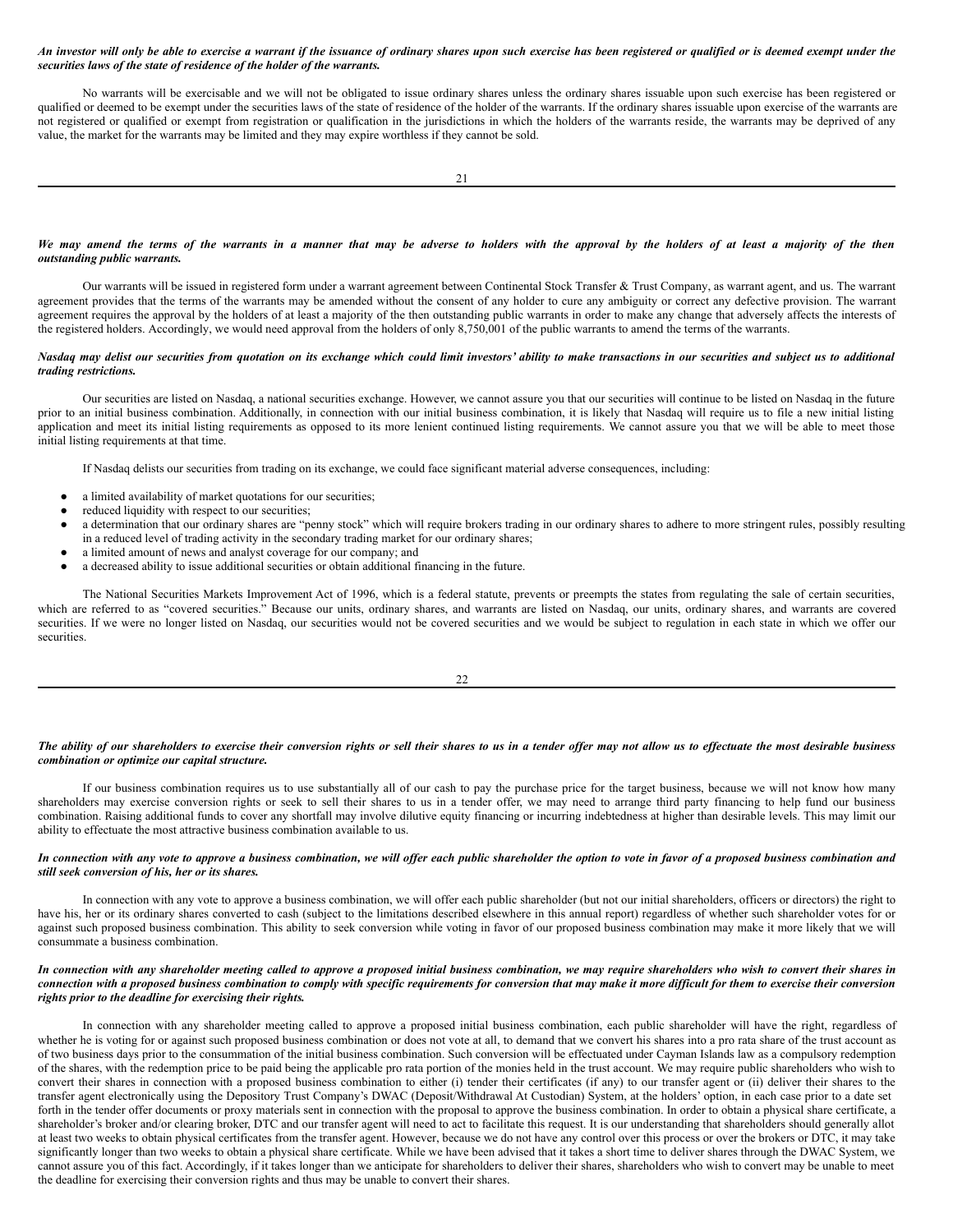## If, in connection with any shareholder meeting called to approve a proposed business combination, we require public shareholders who wish to convert their shares to comply with specific requirements for conversion, such converting shareholders may be unable to sell their securities when they wish to in the event that the proposed *business combination is not approved.*

If we require public shareholders who wish to convert their shares to comply with specific delivery requirements for conversion and such proposed business combination is not consummated, we will promptly return such certificates to the tendering public shareholders. Accordingly, investors who attempted to convert their shares in such a circumstance will be unable to sell their securities after the failed acquisition until we have returned their securities to them. The market price for our ordinary shares may decline during this time and you may not be able to sell your securities when you wish to, even while other shareholders that did not seek conversion may be able to sell their securities.

#### Our officers and directors and their affiliates will control a substantial interest in us and thus may influence certain actions requiring a shareholder vote.

Our officers and directors and their affiliates own approximately 20% of our issued and outstanding ordinary shares. None of our officers, directors or their affiliates has indicated any intention to purchase units or ordinary shares from person in the open market or in private transactions. However, our officers, directors or their affiliates could determine in the future to make such purchases in the open market or in private transactions, to the extent permitted by law, in order to influence the vote or magnitude of the number of shareholders seeking to tender their shares to us. In connection with any vote for a proposed business combination, our officers and directors have agreed to vote the ordinary shares owned by them immediately before this offering as well as any ordinary shares acquired in this offering or in the aftermarket in favor of such proposed business combination.

Our board of directors is and will be divided into three classes, each of which will generally serve for a term of three years with only one class of directors being elected in each year. There is no requirement under the Companies Law for us to hold annual or general meetings to elect directors. Accordingly, you may not be able to exercise your voting rights under corporate law for up to 18 months. If there is an annual general meeting, as a consequence of our "staggered" board of directors, only a minority of the board of directors will be considered for election and our initial shareholders, because of their ownership position, will have considerable influence regarding the outcome. Accordingly, our initial shareholders will continue to exert control at least until the consummation of a business combination.

## We may redeem your unexpired warrants prior to their exercise at a time that is disadvantageous to you, thereby making your warrants worthless.

We have the ability to redeem outstanding warrants (excluding the private warrants and any warrants issued in payment of working capital loans made to us, to the extent they are held by the initial purchasers or their permitted transferees) at any time after they become exercisable and prior to their expiration, at a price of \$0.01 per warrant, provided that the last reported sales price of the ordinary shares equals or exceeds \$18.00 per share (as adjusted for share splits, share capitalizations, reorganizations and recapitalizations) for any 20 trading days within a 30 trading-day period ending on the third business day prior to proper notice of such redemption provided that on the date we give notice of redemption and during the entire period thereafter until the time we redeem the warrants, we have an effective registration statement under the Securities Act covering the ordinary shares issuable upon exercise of the warrants and a current prospectus relating to them is available. If and when the warrants become redeemable by us, we may exercise our redemption right even if we are unable to register or qualify the underlying securities for sale under all applicable state securities laws. Redemption of the outstanding warrants could force you (i) to exercise your warrants and pay the exercise price therefor at a time when it may be disadvantageous for you to do so, (ii) to sell your warrants at the then-current market price when you might otherwise wish to hold your warrants or (iii) to accept the nominal redemption price which, at the time the outstanding warrants are called for redemption, is likely to be substantially less than the market value of your warrants.

$$
24\quad
$$

Our management's ability to require holders of our warrants to exercise such warrants on a cashless basis will cause holders to receive fewer ordinary shares upon their exercise of the warrants than they would have received had they been able to exercise their warrants for cash.

If we call our public warrants for redemption, our management will have the option to require any holder that wishes to exercise his warrant (including any warrants held by our officers or directors or their permitted transferees) to do so on a "cashless basis." If our management chooses to require holders to exercise their warrants on a cashless basis, the number of ordinary shares received by a holder upon exercise will be fewer than it would have been had such holder exercised his warrant for cash. This will have the effect of reducing the potential "upside" of the holder's investment in our company.

## If our security holders exercise their registration rights, it may have an adverse effect on the market price of our ordinary shares and the existence of these rights may *make it more dif icult to ef ect a business combination.*

Our initial shareholders are entitled to make a demand that we register the resale of the founders' shares at any time commencing three months prior to the date on which their shares may be released from escrow. Additionally, the holders of the private warrants and any warrants our officers, directors, or their affiliates may be issued in payment of working capital loans made to us are entitled to demand that we register the resale of the private warrants and any other warrants we issue to them (and the underlying ordinary shares) commencing at any time after we consummate an initial business combination. The presence of these additional ordinary shares trading in the public market may have an adverse effect on the market price of our securities. In addition, the existence of these rights may make it more difficult to effectuate a business combination or increase the cost of acquiring the target business, as the shareholders of the target business may be discouraged from entering into a business combination with us or will request a higher price for their securities because of the potential effect the exercise of such rights may have on the trading market for our ordinary shares.

## **General Risk Factors**

## Our search for a business combination, and any target business with which we ultimately consummate a business combination, may be materially adversely affected by the *recent coronavirus (COVID-19) outbreak.*

The coronavirus (COVID-19) pandemic has resulted in a widespread health crisis that has adversely affect the economies and financial markets worldwide, and the business of any potential target business with which we consummate a business combination could be materially and adversely affected. Furthermore, we may be unable to complete a business combination if continued concerns relating to COVID-19 restrict travel, limit the ability to have meetings with potential investors or the target company's personnel, vendors and services providers are unavailable to negotiate and consummate a transaction in a timely manner. The extent to which COVID-19 impacts our search for a business combination will depend on future developments, which are highly uncertain and cannot be predicted, including new information which may emerge concerning the severity of COVID-19 and the actions to contain COVID-19 or treat its impact, among others. If the disruptions posed by COVID-19 or other matters of global concern continue for an extended period of time, our ability to consummate a business combination, or the operations of a target business with which we ultimately consummate a business combination, may be materially adversely affected.

# <span id="page-12-0"></span>**ITEM 1B. UNRESOLVED STAFF COMMENTS**

#### Not applicable.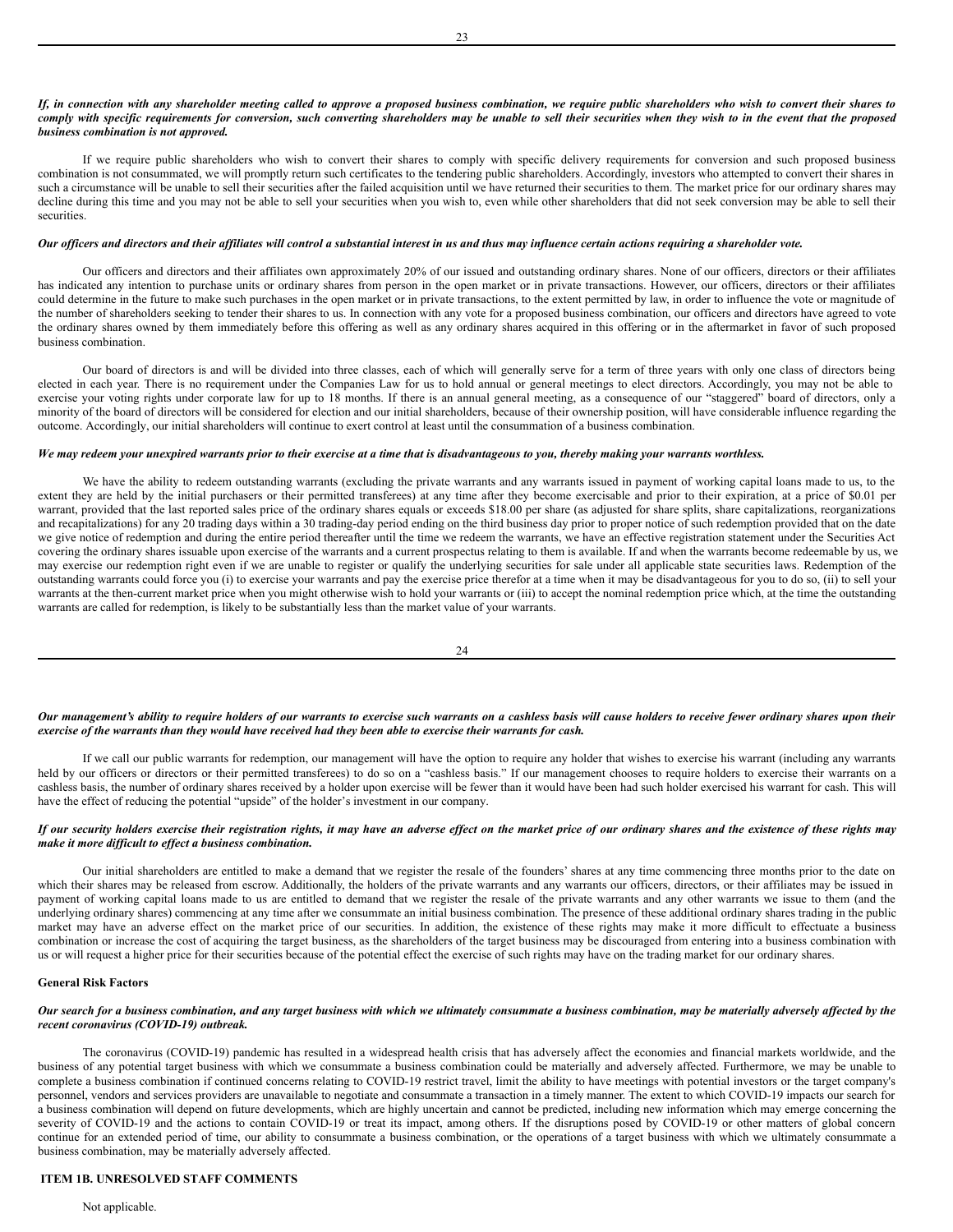## <span id="page-13-0"></span>**ITEM 2. PROPERTY**

We maintain our principal executive offices at 1425 Brickell Ave., #57B, Miami, FL 33131. This space is being provided to us by UCG International Corp., an affiliate of Mr. Sartori, for a monthly fee of \$10,000. We consider our current office space, combined with the other office space otherwise available to our executive officers, adequate for our current operations.

## <span id="page-13-1"></span>**ITEM 3. LEGAL PROCEEDINGS**

None.

#### <span id="page-13-2"></span>**ITEM 4. MINE SAFETY DISCLOSURES**

Not applicable.

 $25$ 

#### **PART II**

# <span id="page-13-3"></span>**ITEM 5. MARKET FOR COMMON EQUITY AND RELATED STOCKHOLDER MATTERS AND ISSUER PURCHASES OF EQUITY SECURITIES**

#### **Market Information**

Our units, ordinary shares and warrants are listed on the Nasdaq Capital Market ("Nasdaq") under the symbols LATNU, LATN and LATNW, respectively.

## **Holders**

As of September 30, 2020, there was one holder of record of our units, nine holders of record of our ordinary shares and three holders of record of our warrants.

## **Dividends**

We have not paid any cash dividends on our shares of common stock to date and do not intend to pay cash dividends prior to the completion of a business combination. The payment of cash dividends in the future will be contingent upon our revenues and earnings, if any, capital requirements, and general financial condition subsequent to completion of a business combination. Further, if we incur any indebtedness in connection with our initial business combination, our ability to declare dividends may be limited by restrictive covenants we may agree to in connection therewith. The payment of any dividends subsequent to a business combination will be within the discretion of our then board of directors. It is the present intention of our board of directors to retain all earnings, if any, for use in our business operations and, accordingly, our board does not anticipate declaring any dividends in the foreseeable future.

## **Recent Sales of Unregistered Securities; Use of Proceeds from Registered Securities**

In December 2018, we issued 4,312,500 founder shares to Kyle Bransfield, our Chief Executive Officer, in exchange for a capital contribution of \$25,000, or approximately \$0.006 per share. In August 2019, we effected a share capitalization pursuant to which we issued an additional 718,750 ordinary shares, resulting in there being an aggregate of 5,031,250 founders' shares outstanding. Mr. Bransfield then transferred 2,515,625 shares to each of Union Acquisition Associates II, LLC, an entity controlled by him, and Union Group International Holdings Limited, an entity controlled by Juan Sartori, our Non-Executive Chairman of the Board. Union Acquisition Associates II, LLC and Union Group International Holdings Limited thereafter transferred an aggregate of 152,500 shares to our officers, directors, advisors, and their affiliates at the same price the shares were originally paid for by Mr. Bransfield.

On October 22, 2019, we consummated the IPO of 20,000,000 units, including 2,500,000 units subject to the underwriters' over-allotment option. Each unit consisted of one ordinary share and one redeemable warrant, with each warrant entitling the holder to purchase one ordinary share at a price of \$11.50 per share. The units were sold at an offering price of \$10.00 per unit, generating gross proceeds of \$200,000,000.

Simultaneously with the consummation of the IPO, we consummated the sale of 6,250,000 Private Warrants at a price of \$1.00 per Private Warrant, generating total proceeds of \$6,250,000. The Private Warrants were purchased by Union Acquisition Associates II, LLC and Union Group International Holdings Limited. The Private Warrants are identical to the warrants sold in the IPO, except that the Private Warrants are non-redeemable and may be exercised on a cashless basis, in each case so long as they continue to be held by the initial purchaser or its permitted transferees. The purchasers of Private Warrants have agreed not to transfer, assign, or sell any of the Private Warrants or ordinary shares underlying the Private Warrants (except to certain permitted transferees) until 30 days after the completion of our initial business combination.

Transaction costs to date amounted to \$4,529,222, consisting of \$4,000,000 of underwriting fees and \$529,222 of other costs. In addition, \$1,888,753 was held as cash outside of the trust account established in connection with the IPO and is available for working capital purposes.

We intend to use substantially all of the funds held in the trust account, including any amounts representing interest earned on the trust account not previously released to us (less taxes payable and deferred underwriting commissions) to complete our initial business combination. We may withdraw interest to pay our income or other tax obligations and up to \$100,000 for our liquidation expenses. To the extent that our equity or debt is used, in whole or in part, as consideration to complete our initial business combination, the remaining proceeds held in the trust account will be used as working capital to finance the operations of the target business or businesses, make other acquisitions, and pursue our growth strategies.

We intend to use the funds held outside the trust account primarily for legal, accounting, and other expenses of structuring and negotiating business combinations, due diligence of prospective target businesses, legal and accounting fees related to SEC reporting obligations, the monthly administrative fee to UCG International Corp., a monthly consulting fee of \$10,000 paid to Dan Fink, our Chief Operating Officer, and for reimbursement of any out-of-pocket expenses incurred by our initial shareholders, officers, and directors in connection with activities performed on our behalf.

# <span id="page-13-4"></span>**ITEM 6. SELECTED FINANCIAL DATA**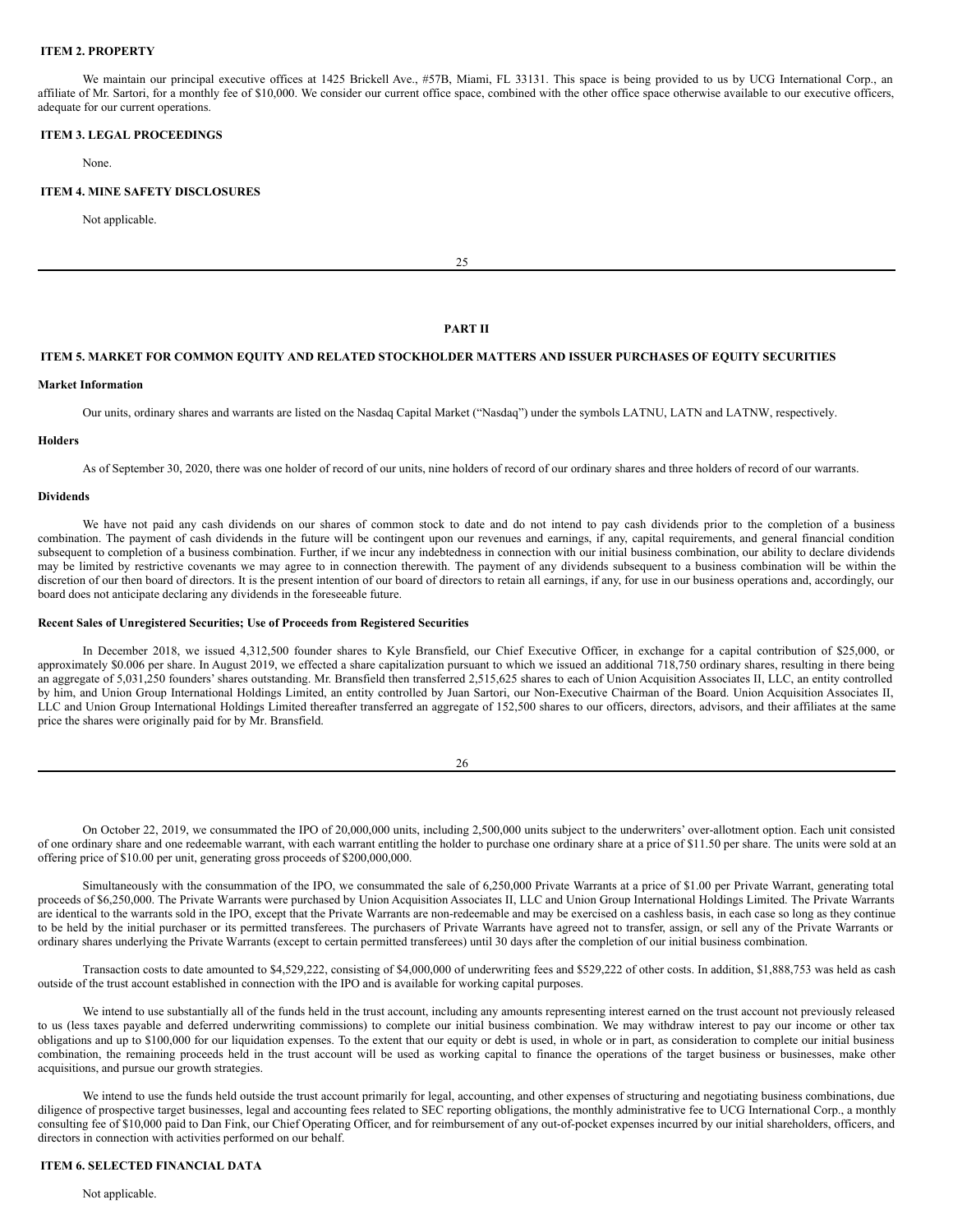<span id="page-14-0"></span>The following discussion and analysis of the Company's financial condition and results of operations should be read in conjunction with our audited financial statements and the notes related thereto which are included in "Item 8. Financial Statements and Supplementary Data" of this Annual Report on Form 10-K. Certain information contained in the discussion and analysis set forth below includes forward-looking statements. Our actual results may differ materially from those anticipated in these forward-looking statements as a result of many factors, including those set forth under "Special Note Regarding Forward-Looking Statements," "Item 1A. Risk Factors" and elsewhere in this Annual Report on Form 10-K.

27

#### **Overview**

We are a blank check company formed on December 6, 2018 for the purpose of entering into a merger, share exchange, asset acquisition, stock purchase, recapitalization, reorganization or other similar business combination with one or more target businesses. We intend to effectuate our initial business combination using cash from the proceeds of the IPO and the sale of the Private Placement Warrants, our capital stock, debt or a combination of cash, stock and debt.

We have neither engaged in any operations nor generated any revenues to date. Our entire activity since inception has been to prepare for our IPO, which was consummated on October 22, 2019.

## **Results of Operations**

We have neither engaged in any operations nor generated any revenues to date. Our only activities from December 6, 2018 (inception) to September 30, 2020 were organizational activities and those necessary to consummate the IPO, described below. Following the IPO, we do not expect to generate any operating revenues until after the completion of our business combination. We expect to generate non-operating income in the form of interest income on cash and marketable securities held after the IPO. We expect to incur increased expenses as a result of being a public company (for legal, financial reporting, accounting and auditing compliance), as well as for due diligence expenses.

For the period from October 1, 2019 through September 30, 2020, we had net income of \$500,467 which consists of interest income earned on the trust account of \$1,367,922, offset by operating and formation costs of \$867,455.

For the period from December 6, 2018 (inception) through September 30, 2019, we had a net loss of \$15,175, which consisted of operating and formation costs.

#### **Liquidity and Capital Resources**

As of September 30, 2020, we had cash of \$955,800. Until the consummation of the IPO, our liquidity needs were satisfied through the receipt of \$25,000 from the sale of founders' shares and a \$175,000 loan from one of our initial shareholders.

On October 22, 2019, we consummated the IPO of 20,000,000 units, which includes the partial exercise by the underwriters of their over-allotment option in the amount of 2,500,000 units, at a price of \$10.00 per unit, generating gross proceeds of \$200,000,000. Simultaneously with the closing of the IPO, we consummated the sale of 6,250,000 Private Warrants to Union Acquisition Associates II, LLC and Union Group International Holdings Limited at a price of \$1.00 per Private Warrant, generating total proceeds of \$6,250,000.

| ł |              |
|---|--------------|
| I | I<br>M.<br>۹ |

Following the IPO and the sale of the Private Warrants, a total of \$200,000,000 was placed in the trust account. We incurred \$4,529,222 in IPO-related costs, including \$4,000,000 of underwriting fees and \$529,222 of other offering costs.

For the year ended September 30, 2020, net cash used in operating activities was \$774,803. Net income of \$500,467 was offset by interest earned on marketable securities of \$1,367,922, fees charged on the trust account of \$44,583 and changes in operating assets and liabilities, which generated \$48,069 of cash from operating activities.

For the period from December 6, 2018 (inception) through September 30, 2019, cash used in operating activities was \$15,175, resulting primarily from our net loss of \$15,175.

At September 30, 2020, we had cash and marketable securities held in the Trust Account of \$201,323,339. We intend to use substantially all of the funds held in the trust account, including any amounts representing interest earned on the trust account (less taxes payable) to complete our initial business combination. We may withdraw interest from the trust account to pay franchise and income taxes. To the extent that our equity or debt is used, in whole or in part, as consideration to complete our initial business combination, the remaining proceeds held in the trust account will be used as working capital to finance the operations of the target business or businesses, make other acquisitions, and pursue our growth strategies.

At September 30, 2020, we had cash of \$955,800 held outside of the trust account. We intend to use the funds held outside the Trust Account primarily to identify and evaluate target businesses, perform business due diligence on prospective target businesses, travel to and from the offices, plants or similar locations of prospective target businesses or their representatives or owners, review corporate documents and material agreements of prospective target businesses, and structure, negotiate, and complete a business combination.

In order to fund working capital deficiencies or finance transaction costs in connection with an initial business combination, our officers, directors or their affiliates may, but are not obligated to, loan us funds as may be required. If we consummate an initial business combination, we would repay such loaned amounts. In the event that the initial business combination does not close, we may use a portion of the working capital held outside the trust account to repay such loaned amounts, but no proceeds from our trust account would be used for such repayment. Up to \$1,500,000 of such loans may be convertible into warrants of the post business combination entity at a price of \$1.00 per warrant at the option of the lender. The warrants would be identical to the private warrants.

If our estimates of the costs of undertaking in-depth due diligence and negotiating an initial business combination is less than the actual amount necessary to do so, we may have insufficient funds available to operate our business prior to our initial business combination. Moreover, we may need to obtain additional financing either to consummate our initial business combination or because we become obligated to redeem a significant number of our public shares upon consummation of our initial business combination, in which case we may issue additional securities or incur debt in connection with such business combination. If we are unable to complete our initial business combination because we do not have sufficient funds available to us we will be forced to cease operations and liquidate the trust account.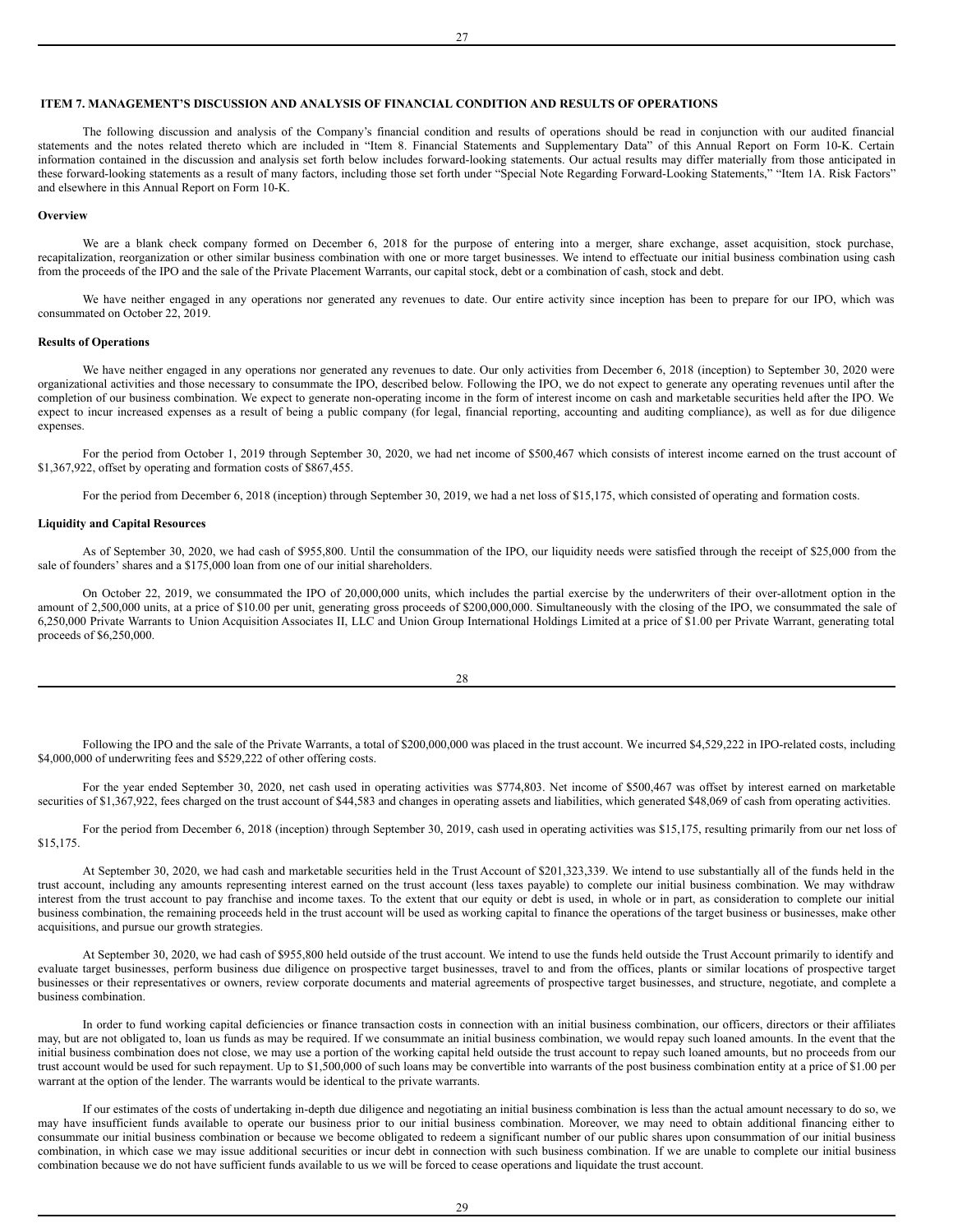#### **Going Concern**

In connection with our assessment of going concern considerations in accordance with Financial Accounting Standard Board's Accounting Standards Update ("ASU") 2014-15, "Disclosures of Uncertainties about an Entity's Ability to Continue as a Going Concern," management has determined that the mandatory liquidation and subsequent dissolution raises substantial doubt about our ability to continue as a going concern. No adjustments have been made to the carrying amounts of assets or liabilities should we be required to liquidate after April 22, 2021.

## **Off-Balance Sheet Arrangements; Commitments and Contractual Obligations**

We have no obligations, assets or liabilities which would be considered off-balance sheet arrangements as of September 30, 2020. We do not participate in transactions that create relationships with unconsolidated entities or financial partnerships, often referred to as variable interest entities, which would have been established for the purpose of facilitating off-balance sheet arrangements. We have not entered into any off-balance sheet financing arrangements, established any special purpose entities, guaranteed any debt or commitments of other entities, or purchased any non-financial assets.

We do not have any long-term debt, capital lease obligations, operating lease obligations or long-term liabilities other than an agreement to pay UCG International Corp., an affiliate of Juan Sartori, a monthly fee of \$10,000 for office space, utilities and administrative support provided to the Company. We began incurring these fees on October 17, 2019 and will continue to incur these fees monthly until the earlier of the completion of the business combination and the Company's liquidation.

## **Critical Accounting Policies**

The preparation of financial statements and related disclosures in conformity with GAAP requires management to make estimates and assumptions that affect the reported amounts of assets and liabilities, disclosure of contingent assets and liabilities at the date of the financial statements, and income and expenses during the periods reported. Actual results could materially differ from those estimates. We have identified the following critical accounting policies:

## *Common Stock Subject to Possible Redemption*

We account for our common stock subject to possible redemption in accordance with the guidance in Accounting Standards Codification ("ASC") Topic 480 "Distinguishing Liabilities from Equity." Common stock subject to mandatory redemption is classified as a liability instrument and is measured at fair value. Conditionally redeemable common stock (including common stock that features redemption rights that are either within the control of the holder or subject to redemption upon the occurrence of uncertain events not solely within our control) is classified as temporary equity. At all other times, common stock is classified as stockholders' equity. Our common stock features certain redemption rights that are considered to be outside of our control and subject to occurrence of uncertain future events. Accordingly, common stock subject to possible redemption is presented as temporary equity, outside of the stockholders' equity section of our unaudited condensed balance sheets.

#### *Net Loss Per Ordinary Share*

We apply the two-class method in calculating earnings per share. Net income per ordinary share, basic and diluted for Class A redeemable ordinary shares is calculated by dividing the interest income earned on the trust account, net of applicable franchise and income taxes, by the weighted average number of Class A redeemable ordinary shares outstanding for the period. Net loss per ordinary share, basic and diluted for Class A and Class B non-redeemable ordinary shares is calculated by dividing the net income, less income attributable to Class A redeemable ordinary shares, by the weighted average number of Class A and Class B non-redeemable ordinary shares outstanding for the periods.

$$
30\,
$$

#### **Recent Accounting Pronouncements**

Management does not believe that any recently issued, but not yet effective, accounting pronouncements, if currently adopted, would have a material effect on the Company's financial statements.

# <span id="page-15-0"></span>**ITEM 7A. QUANTITATIVE AND QUALITATIVE DISCLOSURES ABOUT MARKET RISK**

As of the period ended September 30, 2020, we were not subject to any market or interest rate risk. Following the consummation of our IPO, the net proceeds of our IPO, including amounts in deposited in the trust account, may be invested in U.S. government treasury bills, notes or bonds with a maturity of 180 days or less, or in certain money market funds that invest solely in U.S. treasuries. Due to the short-term nature of these investments, we believe there will be no associated material exposure to interest rate risk when and if the net proceeds are invested in such securities.

## <span id="page-15-1"></span>**ITEM 8. FINANCIAL STATEMENTS AND SUPPLEMENTARY DATA**

This information appears following Item 16 of this Report and is incorporated herein by reference.

## <span id="page-15-2"></span>**ITEM 9. CHANGES IN AND DISAGREEMENTS WITH ACCOUNTANTS ON ACCOUNTING AND FINANCIAL DISCLOSURE.**

## None.

# <span id="page-15-3"></span>**ITEM 9A. CONTROL AND PROCEDURES**

Disclosure controls and procedures are controls and other procedures that are designed to ensure that information required to be disclosed in company reports filed or submitted under the Securities Exchange Act of 1934, as amended (the "Exchange Act") is recorded, processed, summarized, and reported within the time periods specified in the Securities and Exchange Commission's rules and forms. Disclosure controls and procedures include, without limitation, controls and procedures designed to ensure that information required to be disclosed in company reports filed or submitted under the Exchange Act is accumulated and communicated to management, including our Chief Executive Officer, as appropriate to allow timely decisions regarding required disclosure.

As required by Rules 13a-15 and 15d-15 under the Exchange Act, our Chief Executive Officer carried out an evaluation of the effectiveness of the design and operation of our disclosure controls and procedures as of September 30, 2020. Based upon his evaluation, he concluded that our disclosure controls and procedures were effective.

# **Internal Control Over Financial Reporting**

As required by the SEC rules and regulations for the implementation of Section 404 of the Sarbanes-Oxley Act, our management is responsible for establishing and maintaining adequate internal controls over financial reporting. Our internal control over financial reporting is designed to provide reasonable assurance regarding the reliability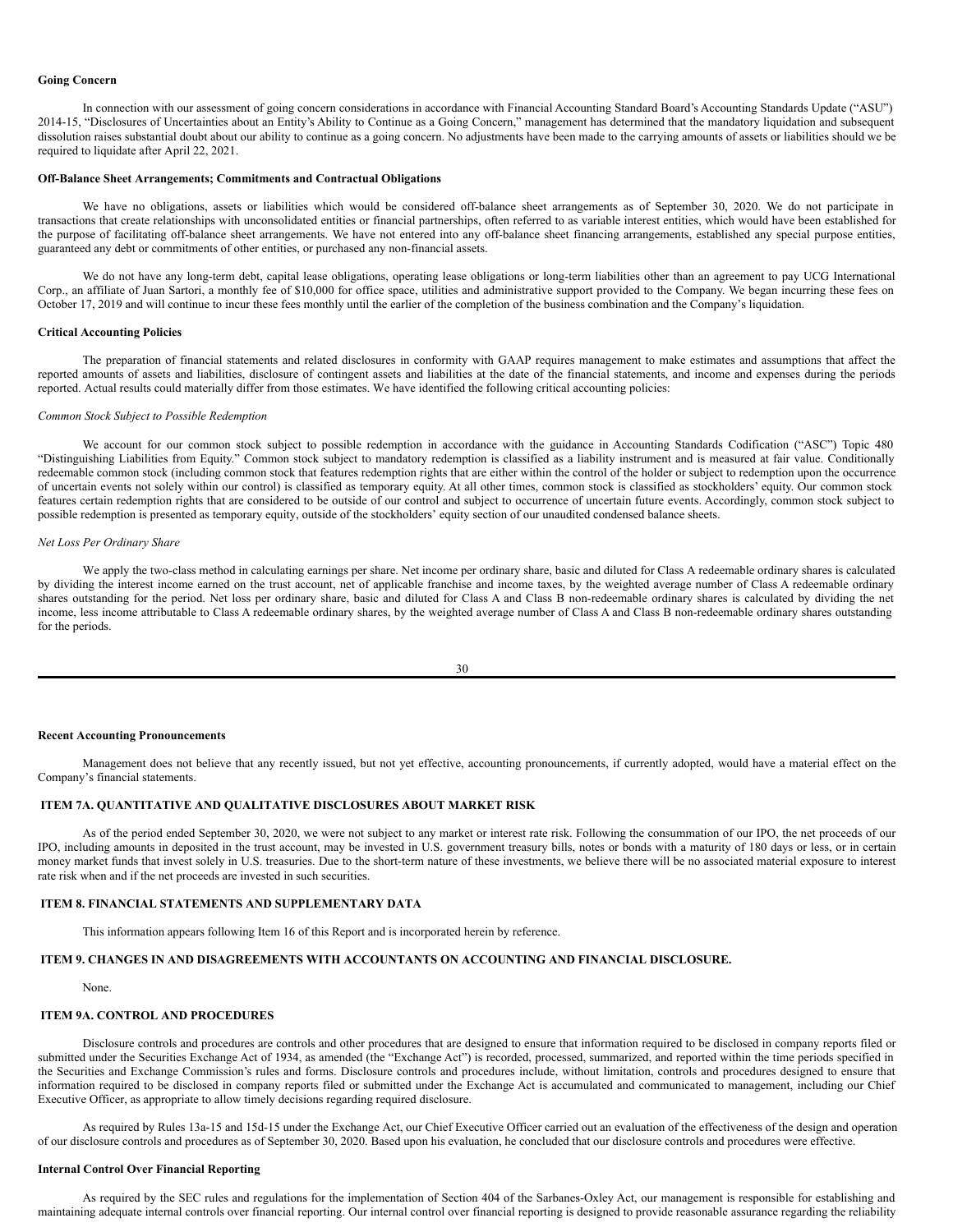of financial reporting and the preparation of our financial statements for external reporting purposes in accordance with GAAP. Our internal control over financial reporting includes those policies and procedures that:

- (1) pertain to the maintenance of records that, in reasonable detail, accurately and fairly reflect the transactions and dispositions of the assets of our company;
- (2) provide reasonable assurance that transactions are recorded as necessary to permit preparation of financial statements in accordance with accounting principles generally accepted in the United States of America, and that our receipts and expenditures are being made only in accordance with authorization of our management and directors; and
- (3) provide reasonable assurance regarding prevention or timely detection of unauthorized acquisition, use, or disposition of our assets that could have a material effect on the financial statements.

Because of inherent limitations, internal control over financial reporting may not prevent or detect errors or misstatements in our financial statements. Also, projections of any evaluation of effectiveness to future periods are subject to the risk that controls may become inadequate because of changes in conditions, or that the degree or compliance with the policies or procedures may deteriorate. Management assessed the effectiveness of our internal control over financial reporting at September 30, 2020. In making these assessments, management used the criteria set forth by the Committee of Sponsoring Organizations of the Treadway Commission (COSO) in Internal Control -Integrated Framework (2013). Based on our assessments and those criteria, management determined that we maintained effective internal control over financial reporting as of September 30, 2020.

During the fiscal period ended September 30, 2020, there has been no change in our internal control over financial reporting that has materially affected, or is reasonably likely to materially affect, our internal control over financial reporting.

#### <span id="page-16-0"></span>**ITEM 9B. OTHER INFORMATION**

None.

31

#### **PART III**

## <span id="page-16-1"></span>**ITEM 10. DIRECTORS AND EXECUTIVE OFFICERS OF THE REGISTRANT**

## **Directors and Executive Officers**

Our officers and directors are as follows:

| Name               | Age | Position                             |  |
|--------------------|-----|--------------------------------------|--|
|                    |     |                                      |  |
| Juan Sartori       | 39  | Non-Executive Chairman of the Board  |  |
|                    |     |                                      |  |
| Kyle P. Bransfield | 36  | Chief Executive Officer and Director |  |
|                    |     |                                      |  |
| Daniel W. Fink     | 43  | Chief Operating Officer and Director |  |
|                    |     |                                      |  |
| Gerald W. Haddock  | 72  | Director                             |  |
|                    |     |                                      |  |
| Joseph J. Schena   | 61  | Director                             |  |

**Juan Sartori** has served as our non-executive Chairman of the Board since December 2018. He also served as Chairman of the Board of Union I from November 2017 until it completed its merger with Bioceres in March 2019. Mr. Sartori is the Chairman and founder of Union Group International Holdings Ltd. (Union Group), a privately owned investment and private equity management firm with significant strategic Latin American interests. These cover the agricultural, energy, forestry, infrastructure, minerals, oil & gas and real estate sectors. Mr. Sartori established Union Group in 2007. In 2008, he formed Union Agriculture Group (BVM: UAGR), one of the first companies affiliated with Union Group to consolidate agricultural assets. UAGR has grown to become the largest agricultural company in Uruguay, and one of the biggest in Latin America, with a subsidiary listed on the Montevideo Stock Exchange. Since its incorporation, Union Group and its subsidiaries have performed numerous transactions across Latin America, growing its portfolio of businesses of private and public companies. Mr. Sartori is a regular speaker about Latin American issues in worldwide conferences and media. Mr. Sartori began his career as a financial services entrepreneur in 2002 launching Union Capital Group, a Geneva based multi-strategy asset manager, selling its control in 2008. Mr. Sartori was a candidate in the 2019 Uruguayan Presidential elections under the National Party, and placed second in the primary with 23% of the party's vote. Mr. Sartori received a Bachelor Degree in Business and Economics from École des Hautes Études Commerciales de Lausanne.

We believe Mr. Sartori is well qualified to serve as a director due to his contacts and business experience, including his experience with Union I.

#### 32

**Kyle P. Bransfield** has served as our Chief Executive Officer and a director since our inception. He has also served as director of Union I since November 2017 and served as its Chief Executive Officer from December 2017 until it completed its merger with Bioceres in March 2019. Mr. Bransfield currently serves on the board of the resulting entity, Bioceres Crop Solutions (NYSE American: BIOX), and sits on the audit, compensation, and nominating and governance committees. Mr. Bransfield is Founder and CEO of Union Acquisition Group a private and public markets investment firm. Prior to Union Acquisition Group, Mr. Bransfield was a Partner at Exos Technology Financial Partners where he established a SPAC Asset Management business through the formation of Exos SPAC Opportunities I and the Morgan Creek-Exos SPAC+ Fund. Prior to Exos, Mr. Bransfield was a Partner of Atlantic-Pacific Capital and led the firm's global direct private placement and structured investment activities beginning in 2015. Mr. Bransfield has over 13 years of experience in direct equity and debt private markets principal investing, capital raising, and investment banking. Prior to joining Atlantic-Pacific, Mr. Bransfield was an investment banker in Sagent Advisors' Private Financing Solutions Group from 2014 to 2015. Prior to Sagent, Mr. Bransfield spent five years from 2009 to 2014 as a Principal and General Partner at CS Capital Partners, a Philadelphia-based multi-family office focused on alternative investments. In his role there, he co-managed a portfolio of direct investments, served as an observer to several boards of directors, and fulfilled operating roles within portfolio companies. In 2006, Mr. Bransfield began his career in the Mergers & Acquisitions Group at Stifel Nicolaus Weisel. Mr. Bransfield received a B.S. in Business Administration from American University.

We believe Mr. Bransfield is well qualified to serve as a director due to deep expertise in SPACs and his contacts and business experience, including his experience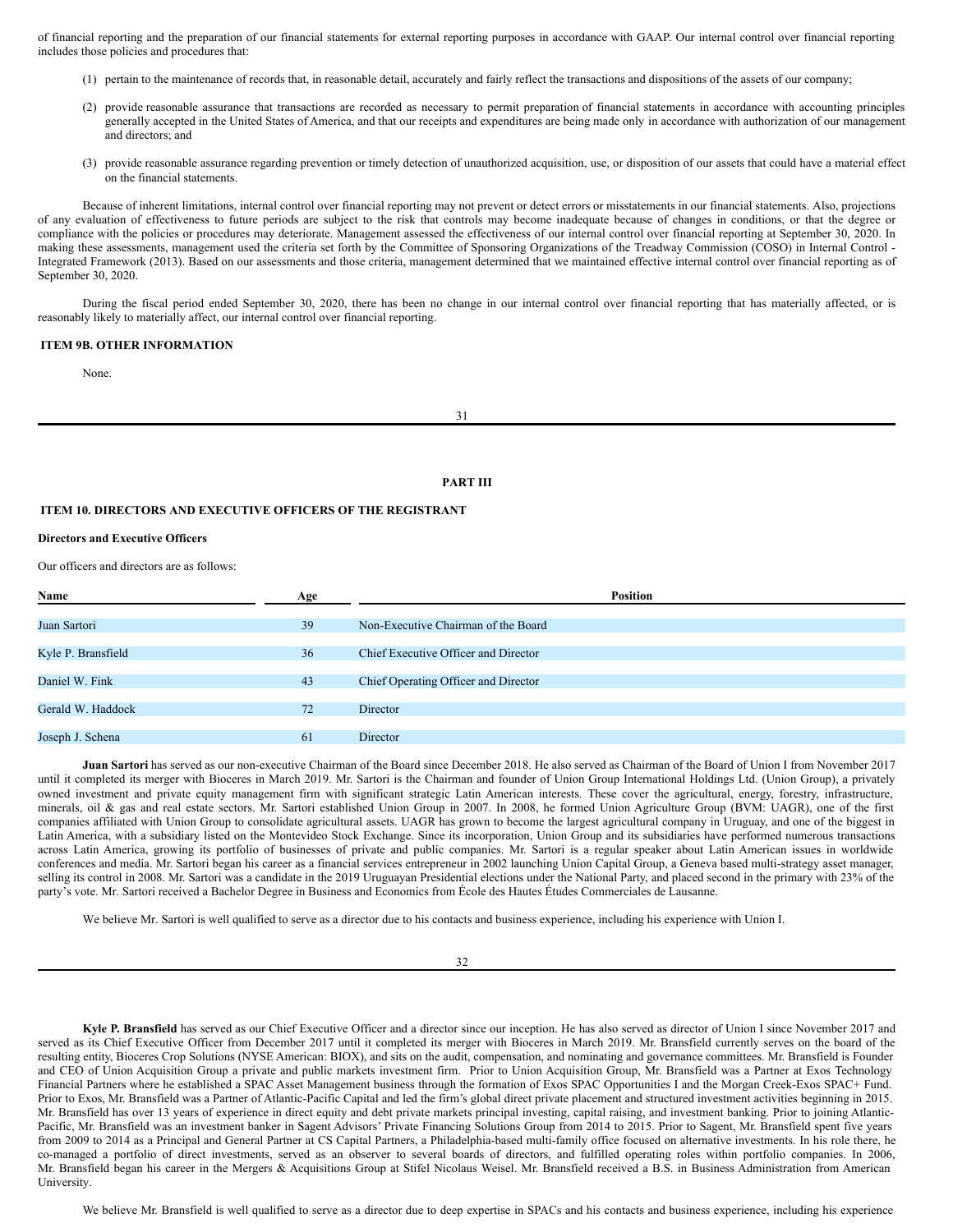**Daniel W. Fink** has served as our Chief Operating Officer and a director since December 2018. He also served as a director of Union I from December 2017 until it completed its merger with Bioceres in March 2019. Mr. Fink has been a Partner at PTW Capital, an investment firm, since March 2017, and the Managing Principal at Blue Moose of Boulder, an emerging natural foods company, since October 2015. Mr. Fink has spent the majority of his career in investment banking and private equity, including working at Morgan Stanley from 1999 to 2001, J.W. Childs Associates, L.P. from 2001 to 2007, Stone Tower Equity Partners from 2007 to 2008 and Centerview Capital from 2009 to 2013. From April 2013 to March 2015, Mr. Fink was at Bacardi Limited where he served as Vice President of Finance/Business Planning. Over the course of his career, Mr. Fink has helped to build or revitalize some highly recognized brands in the consumer industry. Mr. Fink received a BA in Economics from Yale University and an MBA from Harvard Business School.

We believe Mr. Fink is well qualified to serve as a director due to his contacts and business experience, including his experience with Union I.

**Gerald W. Haddock** has served as a director since December 2018. He also served as a director of Union I from December 2017 until it completed its merger with Bioceres in March 2019. Mr. Haddock founded Haddock Enterprises, LLC in 2000 and has served as its President since such time. Haddock Enterprises is an entrepreneurial development company concentrating on private investments and transactions, including oil and gas and real estate, located in Fort Worth, Texas. Mr. Haddock formerly served as President and Chief Operating Officer of Crescent Real Estate Equities Company, a diversified real estate investment trust, from 1994 to 1999. Mr. Haddock served as a director of Valaris plc (formerly ENSCO International, Plc.) (NYSE: VAL), a leading global offshore oil and gas drilling service company, from 1986 until May 2019. He has also served as a director of Meritage Homes Corporation (NYSE: MTH), a real estate development company that constructs single-family detached homes across the United States as well as active adult communities and luxury real estate in Arizona, since 2005 and has served as Chairman of the Nominating and Corporate Governance Committee since 2006 and served as a member of the Audit Committee from 2009 to 2018. Mr. Haddock is a former board member of Cano Petroleum, Inc., having served from December 2004 to October 2008. He also serves on the board of trustees and is a member of various committees for the Executive Investment Committee at Baylor University, the M.D. Anderson Proton Therapy Education and Research Foundation, the CEELI Institute and the Johnny Unitas Golden Arm Educational Foundation. Mr. Haddock received his Bachelor's Degree in Business Administration from Baylor University and his J.D. from Baylor University Law School. He also has received a Masters of Law in Taxation degree from New York University School of Law and a MBA from Dallas Baptist University.

33

We believe Mr. Haddock is well qualified to serve as a director due to his contacts and business experience, including his experience with Union I, as well as his experience on other public company boards and committees.

**Joseph J. Schena** has served as a director since December 2018. He also served as a director of Union I from December 2017 until it completed its merger with Bioceres in March 2019. Mr. Schena has served as a principal and co-founder of PTW Capital since June 2017. Mr. Schena served as the Chief of Staff at Cohen Enterprises focused on C&S Wholesale Grocers and Warehouse Technologies from November 2015 until April 2019. Previously, Mr. Schena served as Chief Financial Officer and Executive Vice President at C&S Wholesale Grocers. Prior to C&S Mr. Schena was Chief Financial Officer of Bacardi Limited from October 2012 to September 2014. Previously, Mr. Schena served as an Operating Partner at Centerview Capital from 2007 to 2012 and was involved in the \$5.5 billion privatization of Del Monte Foods and the acquisition of Richelieu Foods. Prior to Centerview Capital, Mr. Schena served in various senior financial positions at Gillette from 2001 to 2007 where he was Chief Financial Officer of the Gillette business unit after the sale to P&G and Kraft/Nabisco from 1980 to 2000. Mr. Schena currently serves as a director of Warehouse Technologies, an automated warehousing company located in Wilmington, MA. He also serves as a director of Conyers Park II Acquisition Corp., a blank check company seeking to consummate an initial business combination with a target business in the consumer sector. Mr. Schena received an MBA in Finance and a BBA in Accounting from Iona College.

We believe Mr. Schena is well qualified to serve as a director due to his contacts and business experience, including his experience with Union I.

Our board of directors is divided into three classes with only one class of directors being elected in each year and each class serving a three-year term. The term of office of the first class of directors, consisting of Mr. Schena, will expire at our first annual general meeting of shareholders. The term of office of the second class of directors, consisting of Messrs. Haddock and Fink, will expire at the second annual general meeting. The term of office of the third class of directors, consisting of Messrs. Bransfield and Sartori, will expire at the third annual general meeting.

#### **Director Independence**

Our board has determined that each of Messrs. Sartori, Haddock and Schena is an "independent director" under Nasdaq listing standards and applicable SEC rules.

Our independent directors will have regularly scheduled meetings at which only independent directors are present.

Any affiliated transactions will be on terms no less favorable to us than could be obtained from independent parties. Our board of directors will review and approve all affiliated transactions with any interested director abstaining from such review and approval.

|                    | I |
|--------------------|---|
|                    |   |
| ۰,<br>I<br>×<br>۰. | ٧ |

#### **Audit Committee**

Effective October 17, 2019, we established an audit committee of the board of directors, in accordance with Section 3(a)(58)(A) of the Exchange Act, which consists of Juan Sartori, Gerald Haddock and Joseph Schena**,** each of whom is an independent director under Nasdaq's listing standards. Notwithstanding that Mr. Sartori is an independent director under Nasdaq's listing standards, Mr. Sartori owns more than 10% of our ordinary shares and as a result, does not fall under the Safe Harbor Provision of SEC Rule 10A-3. The audit committee's duties, which are specified in our Audit Committee Charter, include, but are not limited to:

- reviewing and discussing with management and the independent auditor the annual audited financial statements, and recommending to the board whether the audited financial statements should be included in our Form 10-K;
- discussing with management and the independent registered public accounting firm significant financial reporting issues and judgments made in connection with the preparation of our financial statements;
- discussing with management major risk assessment and risk management policies;
- monitoring the independence of the independent registered public accounting firm;
- verifying the rotation of the lead (or coordinating) audit partner having primary responsibility for the audit and the audit partner responsible for reviewing the audit as required by law;
- reviewing and approving all related-party transactions;
- inquiring and discussing with management our compliance with applicable laws and regulations;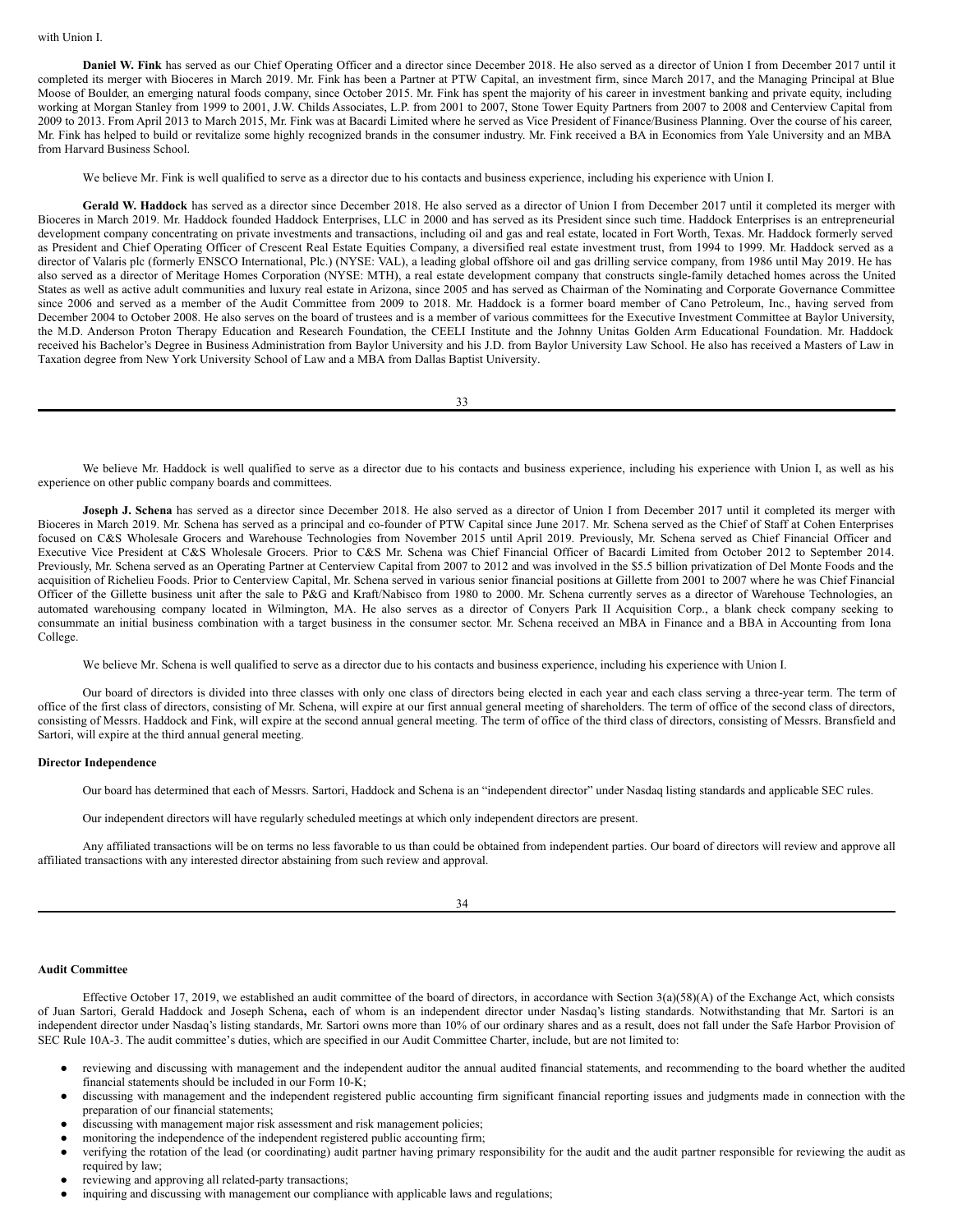- pre-approving all audit services and permitted non-audit services to be performed by our independent auditor, including the fees and terms of the services to be performed;
- appointing or replacing the independent registered public accounting firm;
- determining the compensation and oversight of the work of the independent registered public accounting firm (including resolution of disagreements between management and the independent registered public accounting firm regarding financial reporting) for the purpose of preparing or issuing an audit report or related work;
- establishing procedures for the receipt, retention and treatment of complaints received by us regarding accounting, internal accounting controls or reports which raise material issues regarding our financial statements or accounting policies; and
- approving reimbursement of expenses incurred by our management team in identifying potential target businesses.

#### **Financial Experts on Audit Committee**

The audit committee will at all times be composed exclusively of "independent directors" who are able to read and understand fundamental financial statements as required under Nasdaq listing standards.

In addition, we must certify to Nasdaq that the committee has, and will continue to have, at least one member who has past employment experience in finance or accounting, requisite professional certification in accounting, or other comparable experience or background that results in the individual's financial sophistication. The board of directors has determined that Mr. Schena qualifies as an "audit committee financial expert," as defined under rules and regulations of the SEC.

## **Nominating Committee**

Effective October 17, 2019, we established a nominating committee of the board of directors, which will consist of Juan Sartori, Gerald Haddock and Joseph Schena, each of whom is an independent director under Nasdaq's listing standards. The nominating committee is responsible for overseeing the selection of persons to be nominated to serve on our board of directors. The nominating committee considers persons identified by its members, management, shareholders, investment bankers and others.

35

#### *Guidelines for Selecting Director Nominees*

The guidelines for selecting nominees, which are specified in the Nominating Committee Charter, generally provide that persons to be nominated:

- should have demonstrated notable or significant achievements in business, education or public service;
- should possess the requisite intelligence, education and experience to make a significant contribution to the board of directors and bring a range of skills, diverse perspectives and backgrounds to its deliberations; and
- should have the highest ethical standards, a strong sense of professionalism and intense dedication to serving the interests of the shareholders.

The Nominating Committee will consider a number of qualifications relating to management and leadership experience, background, and integrity and professionalism in evaluating a person's candidacy for membership on the board of directors. The nominating committee may require certain skills or attributes, such as financial or accounting experience, to meet specific board needs that arise from time to time and will also consider the overall experience and makeup of its members to obtain a broad and diverse mix of board members. The nominating committee does not distinguish among nominees recommended by shareholders and other persons.

There have been no material changes to the procedures by which security holders may recommend nominees to our board of directors.

#### **Compensation Committee**

Effective October 17, 2019, we established a compensation committee of the board of directors, which consists of Juan Sartori, Gerald Haddock, and Joseph Schena, each of whom is an independent director under Nasdaq's listing standards. The compensation committee's duties, which are specified in our Compensation Committee Charter, include, but are not limited to:

- reviewing and approving on an annual basis the corporate goals and objectives relevant to our Chief Executive Officer's compensation, evaluating our Chief Executive Officer's performance in light of such goals and objectives and determining and approving the remuneration (if any) of our Chief Executive Officer based on such evaluation;
- reviewing and approving the compensation of all of our other executive officers;
- reviewing our executive compensation policies and plans;
- implementing and administering our incentive compensation equity-based remuneration plans;
- assisting management in complying with our proxy statement and annual report disclosure requirements;
- approving all special perquisites, special cash payments and other special compensation and benefit arrangements for our executive officers and employees;
- if required, producing a report on executive compensation to be included in our annual proxy statement; and
- reviewing, evaluating, and recommending changes, if appropriate, to the remuneration for directors.

## **Code of Ethics**

Effective October 17, 2019, we adopted a code of ethics that applies to all of our executive officers, directors, and employees. The code of ethics codifies the business and ethical principles that govern all aspects of our business.

# <span id="page-18-0"></span>**ITEM 11. EXECUTIVE COMPENSATION**

#### **Executive Compensation**

No executive officer has received any cash compensation for services rendered to us. Since October 22, 2019 through the acquisition of a target business, we will pay UCG International Corp., an affiliate of Mr. Sartori, \$10,000 per month for providing us with office space and certain office and secretarial services. However, this arrangement is solely for our benefit and is not intended to provide our executive officers or directors compensation in lieu of a salary. We also pay Dan Fink, our Chief Operating Officer, a \$10,000 per month consulting fee, which commenced on October 22, 2019 and will continue through the acquisition of a target business.

Other than the \$10,000 per month administrative fee, the \$10,000 per month consulting fee to our Chief Operating Officer, the portion of the business combination marketing agreement fee payable to Atlantic-Pacific Capital, Inc. and the repayment of \$200,000 of non-interest bearing loans made to us by Union Group International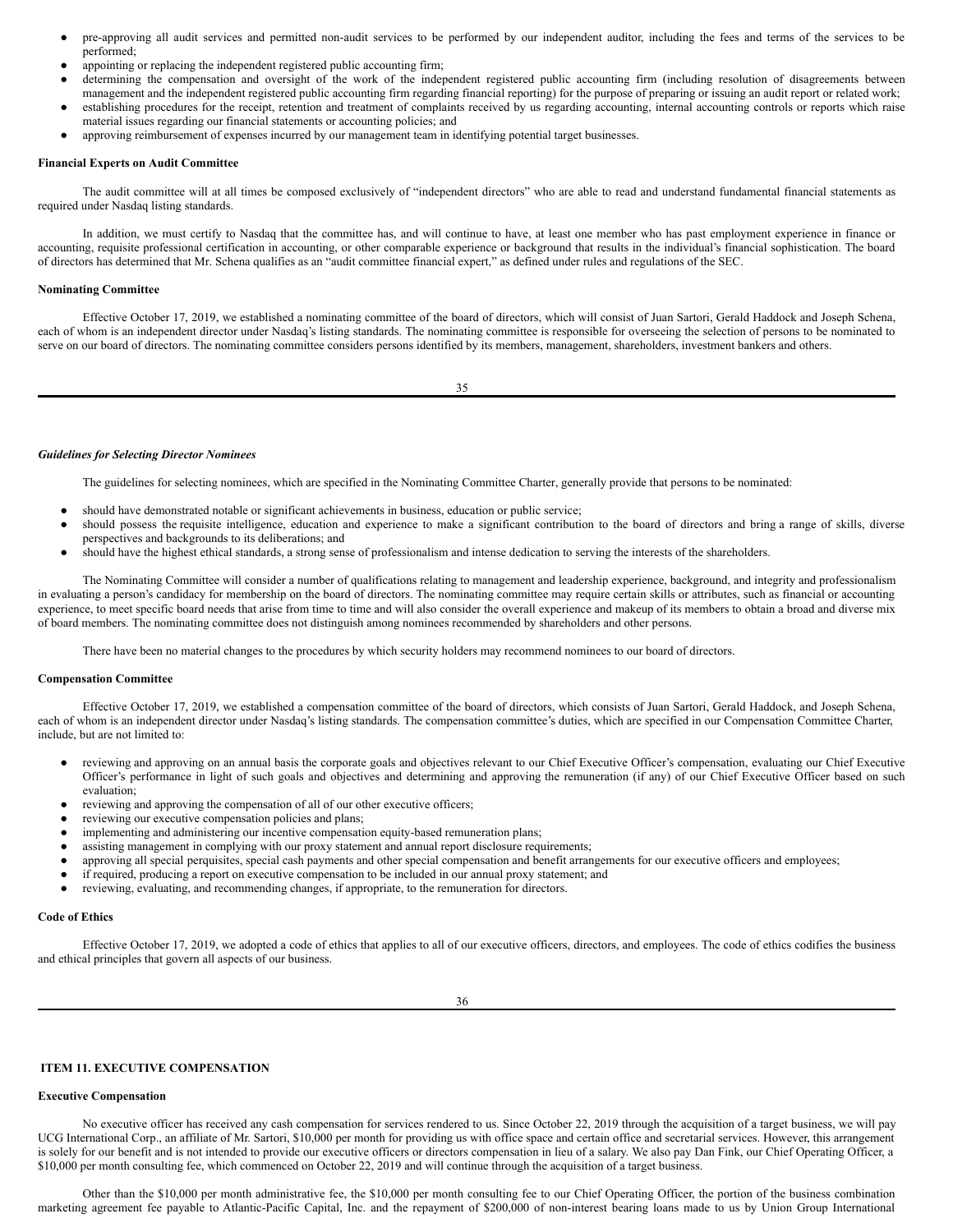Holdings Limited, one of our initial shareholders and an affiliate of Juan Sartori, our Non-Executive Chairman of the Board, no compensation or fees of any kind, including finder's, consulting fees, and other similar fees, will be paid to our initial shareholders, members of our management team, or their respective affiliates, for services rendered prior to or in connection with the consummation of our initial business combination (regardless of the type of transaction that it is). However, they will receive reimbursement for any out-of-pocket expenses incurred by them in connection with their performance of any duties on our behalf, such as identifying potential target businesses, performing business due diligence on suitable target businesses and business combinations as well as traveling to and from the offices, plants or similar locations of prospective target businesses to examine their operations. There is no limit on the amount of out-of-pocket expenses reimbursable by us.

After our initial business combination, members of our management team who remain with us may be paid consulting, management or other fees from the combined company with any and all amounts being fully disclosed to shareholders, to the extent then known, in the proxy solicitation materials furnished to our shareholders. The amount of such compensation may not be known at the time of a shareholder meeting held to consider an initial business combination, as it will be up to the directors of the postcombination business to determine executive and director compensation. In this event, such compensation will be publicly disclosed at the time of its determination in a Current Report on Form 8-K, as required by the SEC.

## <span id="page-19-0"></span>**ITEM 12. SECURITY OWNERSHIP OF CERTAIN BENEFICIAL OWNERS AND MANAGEMENT AND RELATED SHAREHOLDER MATTERS**

The following table sets forth information regarding the beneficial ownership of our ordinary shares by:

- each person known by us to be the beneficial owner of more than 5% of our outstanding ordinary shares;
- each of our officers and directors; and
- all of our officers and directors as a group.

Unless otherwise indicated, we believe that all persons named in the table have sole voting and investment power with respect to all ordinary shares beneficially owned by them. The following table does not reflect record of beneficial ownership of the warrants included in the units offered in the IPO or the Private Placement Warrants as these warrants are not exercisable within 60 days of the date hereof.

|                   | ۰. |
|-------------------|----|
|                   | ۰, |
| I<br>I<br>÷<br>۰. |    |

|                                                     | Amount and<br>Nature of<br><b>Beneficial</b> | Approximate<br>Percentage of<br>Outstanding |
|-----------------------------------------------------|----------------------------------------------|---------------------------------------------|
| Name and Address of Beneficial Owner <sup>(1)</sup> | Ownership                                    | <b>Shares</b>                               |
| Juan Sartori                                        | 2,352,500(2)                                 | 9.4%                                        |
| Kyle P. Bransfield                                  | 2,502,500(3)                                 | $10.0\%$                                    |
| Daniel W. Fink                                      | 75,000                                       | $\ast$                                      |
| Gerald W. Haddock                                   | 25,000                                       |                                             |
| Joseph J. Schena                                    | 25,000                                       | $\ast$                                      |
| Union Group International Holdings Limited          | 2,352,500                                    | $9.4\%$                                     |
| Union Acquisition Associates II, LLC                | 2,352,500                                    | 9.4%                                        |
| All directors and executive officers as a group     |                                              |                                             |
| (five individuals)                                  | 4,980,000                                    | 19.9%                                       |
| <b>Five Percent Holders:</b>                        |                                              |                                             |
| Siu Min Wong $(4)$                                  | 1,500,000                                    | $6.0\%$                                     |
| HGC Investment Management Inc. <sup>(5)</sup>       | 1,295,000                                    | 5.18%                                       |
| Polar Asset Management Partners Inc. <sup>(6)</sup> | 1,500,000                                    | $6.0\%$                                     |
| Hudson Bay Capital Management LP <sup>(7)</sup>     | 1,300,000                                    | 5.2%                                        |

Less than  $1\%$ 

- (1) Unless otherwise indicated, the business address of each of the individuals is 1425 Brickell Ave., #57B, Miami, FL 33131.
- (2) Represents shares held by Union Group International Holdings Limited, an entity controlled by Mr. Sartori.
- (3) Includes shares held by Union Acquisition Associates II, LLC, an entity controlled by Mr. Bransfield, and PENSCO Trust Company, which holds shares for Mr. Bransfield as beneficiary.
- (4) The business address of Mr. Wong is 590 Madison Avenue, 15th Floor, New York, New York 10022. Represents shares held for the account of Linden Capital L.P. ("Linden Capital") and one or more separately managed accounts (the "Managed Accounts"). Linden GP is the general partner of Linden Capital and, in such capacity, may be deemed to beneficially own the shares held by Linden Capital. Linden Advisors is the investment manager of Linden Capital and trading advisor or investment advisor for the Managed Accounts. Mr. Wong is the principal owner and controlling person of Linden Advisors and Linden GP. In such capacities, Linden Advisors and Mr. Wong may each be deemed to beneficially own the shares held by each of Linden Capital and the Managed Accounts. The foregoing information was derived from a Schedule 13G filed on November 1, 2019.
- (5) The business address of HGC Investment Management Inc. is 366 Adelaide, Suite 601, Toronto, Ontario M5V 1R9, Canada. Represents shares held for the account of HGC Arbitrage Fund LP (the "Fund"). HGC Investment Management Inc. serves as the investment manager to the Fund.
- (6) The business address of Polar Asset Management Partners Inc. ("Polar") is 401 Bay Street, Suite 1900, PO Box 19, Toronto, Ontario M5H 2Y4, Canada. Represents shares held by Polar Multi-Strategy Master Fund, to which Polar serves as an investment advisor.
- (7) The business address of Hudson Bay Capital Management LP ("Hudson Bay") is 777 Third Avenue, 30<sup>th</sup> Floor, New York, NY 10017. Represents shares held by Tech Opportunities LLC, which is controlled by Hudson Bay Master Fund Ltd. Hudson Bay serves as investment manager to Hudson Bay Master Fund Ltd.

All of the founders' shares outstanding prior to our IPO have been placed in escrow with Continental Stock Transfer & Trust Company, as escrow agent, until the earlier of one year after the date of the consummation of our initial business combination and the date on which the closing price of our ordinary shares equals or exceeds \$12.00 per share (as adjusted for share splits, share capitalizations, reorganizations and recapitalizations) for any 20 trading days within any 30-trading day period commencing 150 days after our initial business combination, or earlier if, subsequent to our initial business combination, we consummate a liquidation, merger, stock exchange or other similar transaction which results in all of our shareholders having the right to exchange their ordinary shares for cash, securities or other property.

During the escrow period, the holders of these shares will not be able to sell or transfer their securities except for transfers, assignments or sales (i) to our initial shareholders, officers, directors, consultants or their affiliates, (ii) to an initial shareholder's members upon its liquidation, (iii) to relatives and trusts for estate planning purposes, (iv) by virtue of the laws of descent and distribution upon death, (v) pursuant to a qualified domestic relations order, (vi) to us for no value for cancellation in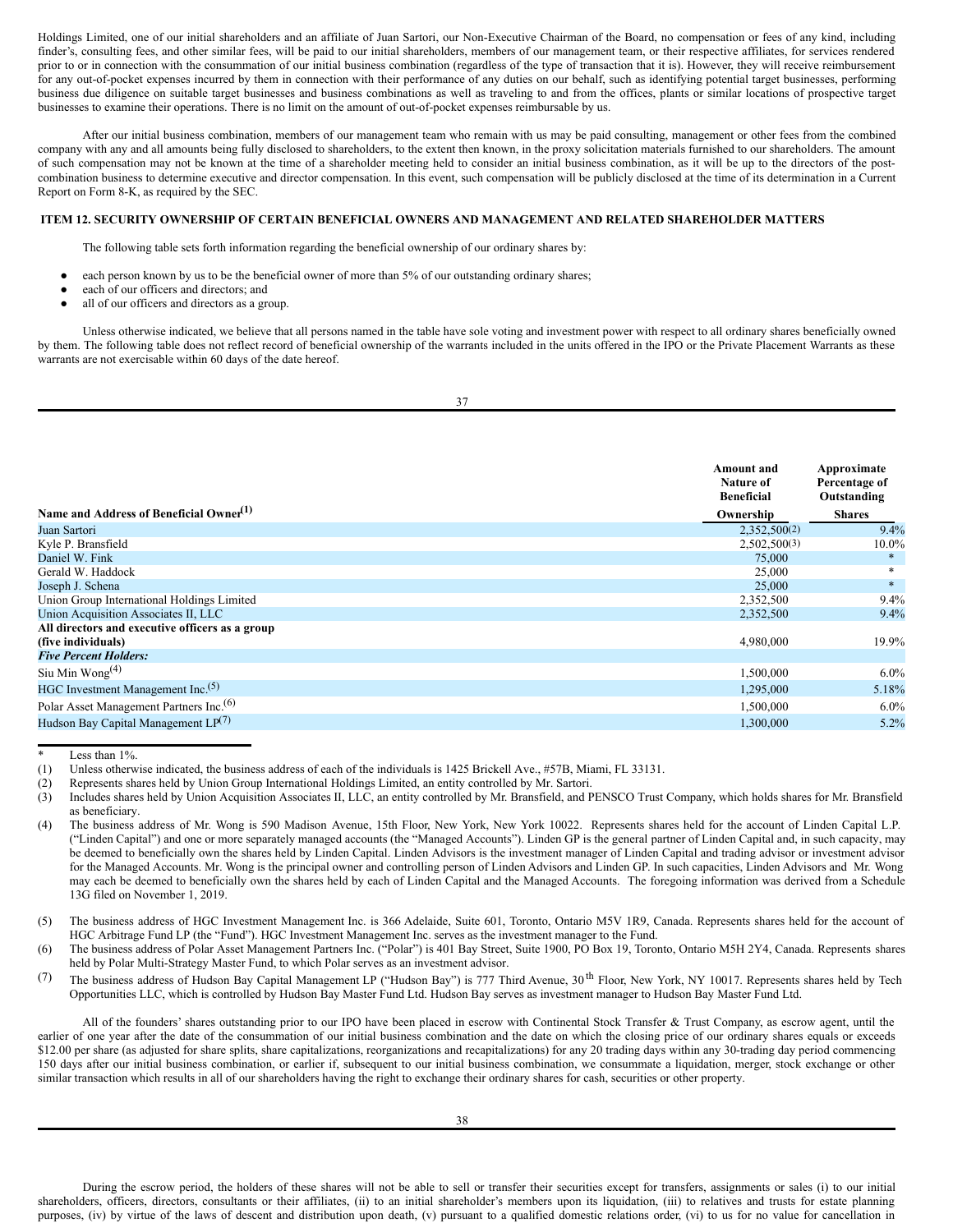connection with the consummation of our initial business combination, or (vii) in connection with the consummation of our initial business combination, by private sales at prices no greater than the price at which the shares were originally purchased, in each case (except for clause (vi) or with our prior consent) where the transferee agrees to the terms of the escrow agreement and to be bound by these transfer restrictions, but will retain all other rights as our shareholders, including, without limitation, the right to vote their ordinary shares and the right to receive cash dividends, if declared. If dividends are declared and payable in ordinary shares, such dividends will also be placed in escrow. If we are unable to effect a business combination and liquidate, there will be no liquidation distribution with respect to the founders' shares.

Our executive officers and directors, and Union Group International Holdings Limited and*Union Acquisition Associates II, LLC*, each affiliates of our Chairman and Chief Executive Officer, respectively, are our "promoters," as that term is defined under the federal securities laws.

#### **Equity Compensation Plans**

As of September 30, 2020, we had no compensation plans (including individual compensation arrangements) under which equity securities of the registrant were authorized for issuance.

#### <span id="page-20-0"></span>**ITEM 13. CERTAIN RELATIONSHIPS AND RELATED TRANSACTIONS, AND DIRECTOR INDEPENDENCE**

For a complete discussion regarding certain relationships and related transactions, see the section titled "Certain Transactions" contained in our prospectus dated October 17, 2019, incorporated by reference herein.

## <span id="page-20-1"></span>**ITEM 14. PRINCIPAL ACCOUNTING FEES AND SERVICES.**

The firm of WithumSmith+Brown, PC acts as our independent registered public accounting firm. The following is a summary of fees paid to WithumSmith+Brown, PC for services rendered.

## **Audit Fees**

For the fiscal year ended September 30, 2020 and for the period from December 6, 2018 (inception) through September 30, 2019, fees for our independent registered public accounting firm were approximately \$82,400 and \$97,500, respectively, for the services Withum performed in connection with our Initial Public Offering and the audit of our September 30, 2020 and 2019 financial statements included in this Annual Report on Form 10-K.

#### **Audit-Related Fees**

For the fiscal year ended September 30, 2020 and for the period from December 6, 2018 (inception) through September 30, 2019, our independent registered public accounting firm did not render assurance and related services related to the performance of the audit or review of financial statements.

| I      | ¢<br>۰.<br>۰. |
|--------|---------------|
| I      | ۰,            |
| $\sim$ | ٧             |
|        |               |

#### **Tax Fees**

For the fiscal year ended September 30, 2020 and for the period from December 6, 2018 (inception) through September 30, 2019, our independent registered public accounting firm did not render services to us for tax compliance, tax advice and tax planning.

#### **All Other Fees**

For the year ended September 30, 2020 and for the period from December 6, 2018 (inception) through September 30, 2019, there were no fees billed for products and services provided by our independent registered public accounting firm other than those set forth above.

#### **Audit Committee Approval**

Because our audit committee was not formed until October 17, 2019, the audit committee did not pre-approve all of the foregoing services, although any services rendered prior to the formation of our audit committee were approved by our board of directors. However, in accordance with Section 10A(i) of the Exchange Act, before we engage our independent registered public accounting firm to render audit or non-audit services on a going-forward basis, the engagement will be approved by our audit committee.

#### <span id="page-20-2"></span>**ITEM 15. EXHIBITS, FINANCIAL STATEMENTS, AND SCHEDULES**

(a) The following documents are filed as part of this report:

(1) Financial Statements:

**Description**

(2) Financial Statement Schedules:

None.

40

#### (b) The following Exhibits are filed as part of this report:

| Exhibit No. | <b>Description</b>                                                                        |
|-------------|-------------------------------------------------------------------------------------------|
|             | Amended and Restated Memorandum and Articles of Association.*                             |
| $-4.1$      | <b>Specimen Unit Certificate.**</b>                                                       |
| 4.2         | Specimen Ordinary Share Certificate.**                                                    |
| -4.3        | Specimen Warrant Certificate.**                                                           |
| 4.4         | Warrant Agreement between Continental Stock Transfer & Trust Company and the Registrant.* |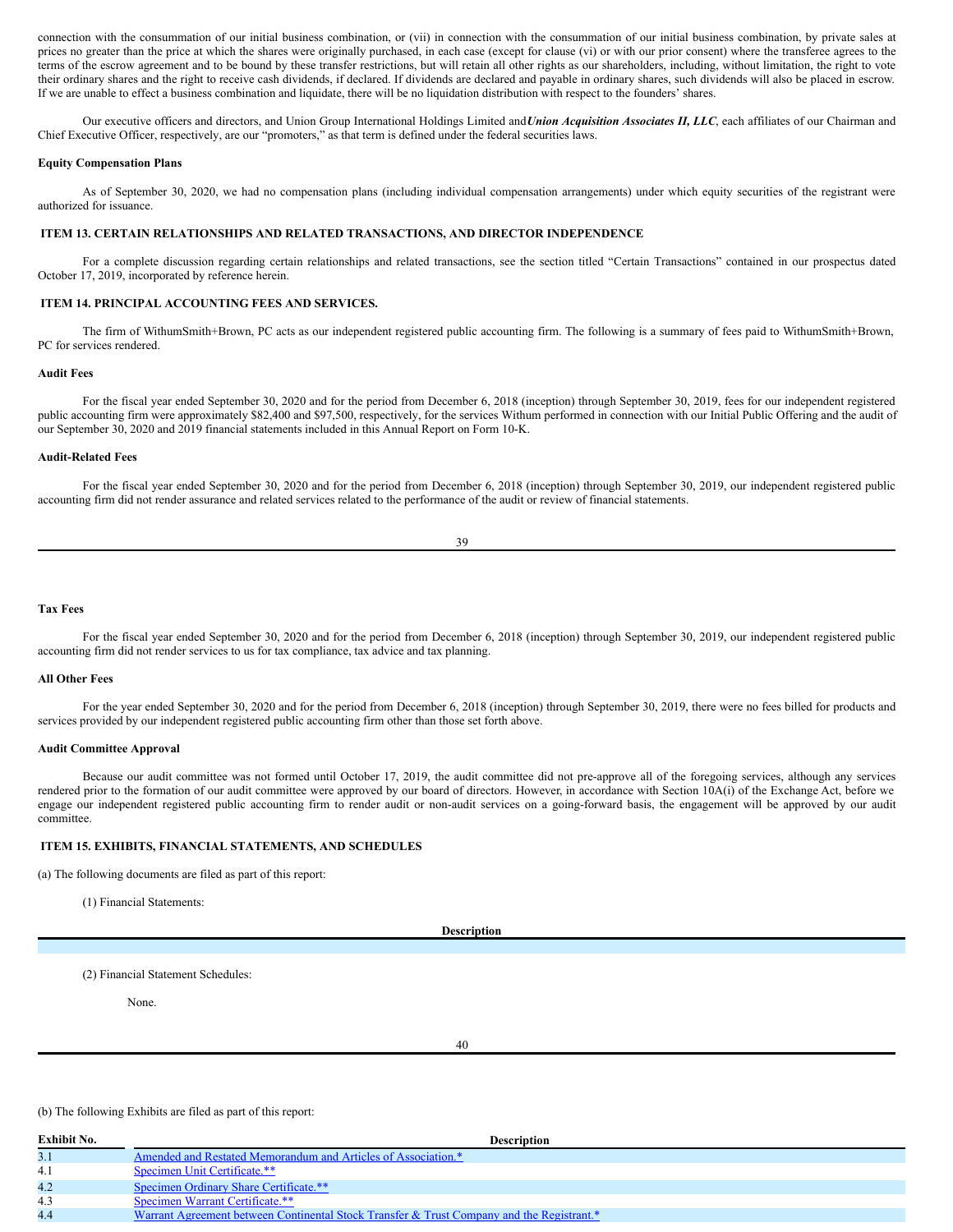| 10.1    | Form of Letter Agreement from each of the Registrant's initial shareholders, officers and directors.**                                                 |
|---------|--------------------------------------------------------------------------------------------------------------------------------------------------------|
| 10.2    | Investment Management Trust Agreement between Continental Stock Transfer & Trust Company and the Registrant.*                                          |
| 10.3    | <b>Registration Rights Agreement*</b>                                                                                                                  |
| 10.4    | <b>Share Escrow Agreement*</b>                                                                                                                         |
| 10.5    | <b>Administrative Services Agreement*</b>                                                                                                              |
| 10.6    | Consulting Agreement*                                                                                                                                  |
| 14      | Code of Ethics.**                                                                                                                                      |
| 31.1    | Certification of Principal Executive Officer and Principal Financial and Accounting Officer pursuant to Section 302 of the Sarbanes-Oxley Act of 2002. |
| 32      | Certification pursuant to Section 906 of the Sarbanes-Oxley Act of 2002.                                                                               |
| 101.INS | <b>XBRL</b> Instance Document                                                                                                                          |
| 101.SCH | XBRL Taxonomy Extension Schema                                                                                                                         |
| 101.CAL | <b>XBRL Taxonomy Calculation Linkbase</b>                                                                                                              |
| 101.DEF | <b>XBRL Definition Linkbase Document</b>                                                                                                               |
| 101.LAB | XBRL Taxonomy Label Linkbase                                                                                                                           |
| 101.PRE | <b>XBRL Definition Linkbase Document</b>                                                                                                               |

Incorporated by reference to the Registrant's Current Report on Form 8-K filed on October 21, 2019

Incorporated by reference to the Registrant's Registration Statement on Form S-1 (SEC File No. 333-233988).

#### <span id="page-21-0"></span>**Item 16. FORM 10-K SUMMARY**

None.

41

## **UNION ACQUISITION CORP. II**

#### **INDEX TO FINANCIAL STATEMENTS**

| Report of Independent Registered Public Accounting Firm | F-2             |
|---------------------------------------------------------|-----------------|
| <b>Financial Statements:</b>                            |                 |
| <b>Balance Sheets</b>                                   | F-3             |
| <b>Statements of Operations</b>                         | $F-4$           |
| <b>Statements of Changes in Shareholders' Equity</b>    | $F-5$           |
| <b>Statements of Cash Flows</b>                         | F-6             |
| <b>Notes to Financial Statements</b>                    | $F-7$ to $F-14$ |
|                                                         |                 |

F-1

# <span id="page-21-1"></span>**REPORT OF INDEPENDENT REGISTERED PUBLIC ACCOUNTING FIRM**

To the Shareholders and the Board of Directors of Union Acquisition Corp. II

#### **Opinion on the Financial Statements**

We have audited the accompanying balance sheets of Union Acquisition Corp. II (the "Company") as of September 30, 2020 and 2019, and the related statements of operations, changes in shareholders' equity and cash flows, for the year ended September 30, 2020 and for the period from December 6, 2018 (inception) through September 30, 2019, and the related notes (collectively referred to as the "financial statements"). In our opinion, the financial statements present fairly, in all material respects, the financial position of the Company as of September 30, 2020 and 2019, and the results of its operations and its cash flows for the year ended September 30, 2020 and for the period from December 6, 2018 (inception) through September 30, 2019, in conformity with accounting principles generally accepted in the United States of America.

#### **Going Concern**

The accompanying financial statements have been prepared assuming that the Company will continue as a going concern. As discussed in Note 1 to the financial statements, if the Company is unable to raise additional funds to alleviate liquidity needs as well as complete a Business Combination by the close of business on April 22, 2021, then the Company will cease all operations except for the purpose of liquidating. This date for mandatory liquidation and subsequent dissolution raises substantial doubt about the Company's ability to continue as a going concern. The financial statements do not include any adjustments that might result from the outcome of this uncertainty.

#### **Basis for Opinion**

These financial statements are the responsibility of the Company's management. Our responsibility is to express an opinion on the Company's financial statements based on our audits. We are a public accounting firm registered with the Public Company Accounting Oversight Board (United States) ("PCAOB") and are required to be independent with respect to the Company in accordance with the U.S. federal securities laws and the applicable rules and regulations of the Securities and Exchange Commission and the PCAOB.

We conducted our audits in accordance with the standards of the PCAOB. Those standards require that we plan and perform the audits to obtain reasonable assurance about whether the financial statements are free of material misstatement, whether due to error or fraud. The Company is not required to have, nor were we engaged to perform, an audit of its internal control over financial reporting. As part of our audits we are required to obtain an understanding of internal control over financial reporting but not for the purpose of expressing an opinion on the effectiveness of the Company's internal control over financial reporting. Accordingly, we express no such opinion.

Our audits included performing procedures to assess the risks of material misstatement of the financial statements, whether due to error or fraud, and performing procedures that respond to those risks. Such procedures included examining, on a test basis, evidence regarding the amounts and disclosures in the financial statements. Our audits also included evaluating the accounting principles used and significant estimates made by management, as well as evaluating the overall presentation of the financial statements. We believe that our audits provides a reasonable basis for our opinion.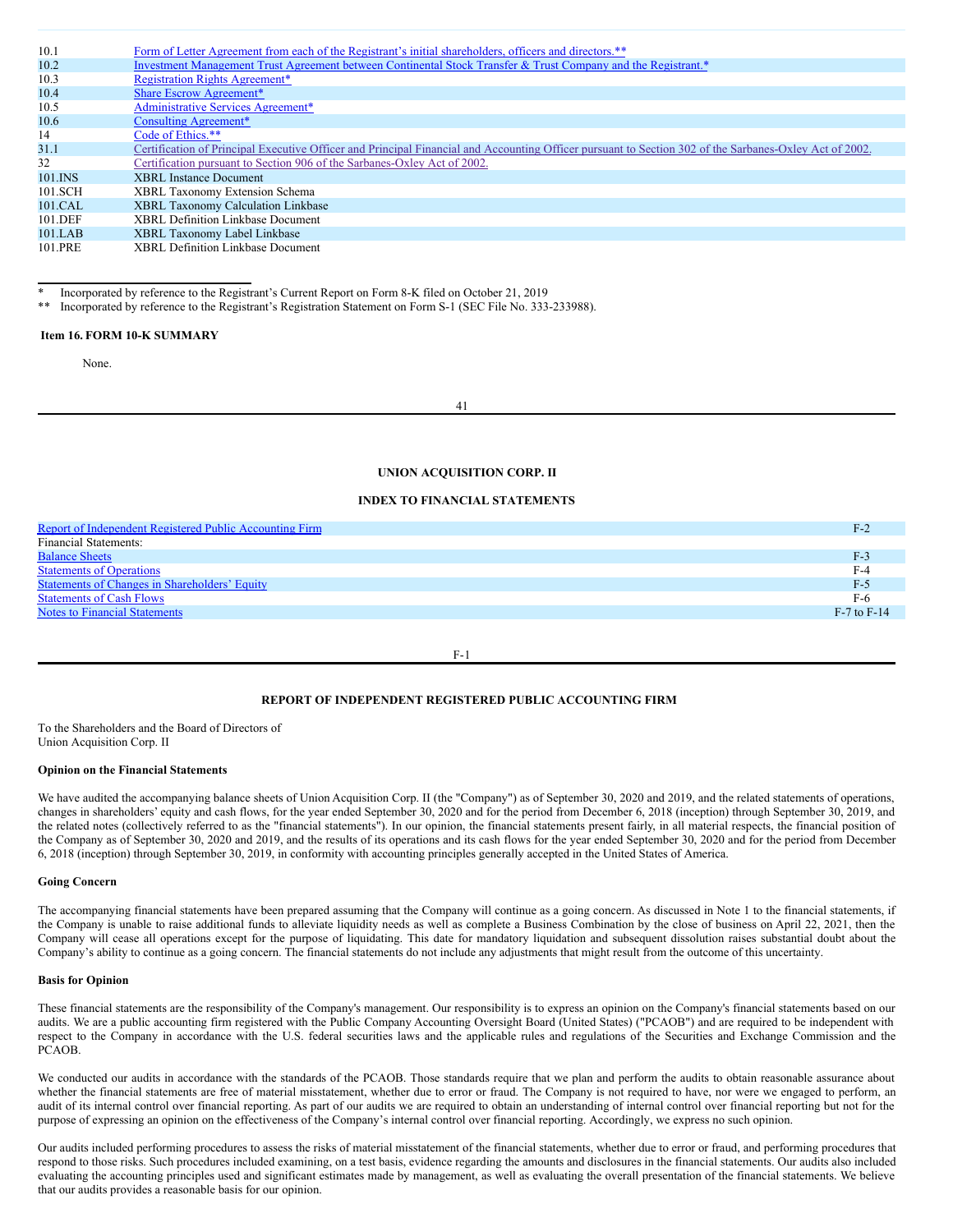We have served as the Company's auditor since 2019.

New York, New York December 29, 2020

# <span id="page-22-0"></span>**UNION ACQUISITION CORP. II BALANCE SHEETS**

|                                                                                                                                                                                                                                                               | September 30,<br>2020 |             | September 30,<br>2019 |           |
|---------------------------------------------------------------------------------------------------------------------------------------------------------------------------------------------------------------------------------------------------------------|-----------------------|-------------|-----------------------|-----------|
| <b>ASSETS</b>                                                                                                                                                                                                                                                 |                       |             |                       |           |
| <b>Current Assets</b>                                                                                                                                                                                                                                         |                       |             |                       |           |
| Cash                                                                                                                                                                                                                                                          | $\mathbb{S}$          | 955,800     | <sup>\$</sup>         | 27,831    |
| Prepaid expenses                                                                                                                                                                                                                                              |                       | 96,472      |                       |           |
| <b>Total Current Assets</b>                                                                                                                                                                                                                                   |                       | 1,052,272   |                       | 27,831    |
| Deferred offering costs                                                                                                                                                                                                                                       |                       |             |                       | 213,307   |
| Cash and marketable securities held in Trust Account                                                                                                                                                                                                          |                       | 201,323,339 |                       |           |
| <b>TOTAL ASSETS</b>                                                                                                                                                                                                                                           |                       | 202,375,611 |                       | 241,138   |
|                                                                                                                                                                                                                                                               |                       |             |                       |           |
| <b>LIABILITIES AND SHAREHOLDERS' EQUITY</b>                                                                                                                                                                                                                   |                       |             |                       |           |
| Current liabilities                                                                                                                                                                                                                                           |                       |             |                       |           |
| Accrued expenses                                                                                                                                                                                                                                              | \$                    | 144,541     | -S                    |           |
| Accrued offering costs                                                                                                                                                                                                                                        |                       |             |                       | 56,313    |
| Promissory note – related party                                                                                                                                                                                                                               |                       |             |                       | 175,000   |
| <b>Total Current Liabilities</b>                                                                                                                                                                                                                              |                       | 144,541     |                       | 231,313   |
| <b>Commitments and Contingencies</b>                                                                                                                                                                                                                          |                       |             |                       |           |
| Ordinary shares subject to possible redemption, \$0.0001 par value, 19,723,106 and 0 shares at redemption value at \$10.00 per share at<br>September 30, 2020 and 2019, respectively                                                                          |                       | 197,231,060 |                       |           |
|                                                                                                                                                                                                                                                               |                       |             |                       |           |
| Shareholders' Equity<br>Preference shares, \$0.0001 par value, 1,000,000 shares authorized; no shares issued and outstanding                                                                                                                                  |                       |             |                       |           |
|                                                                                                                                                                                                                                                               |                       |             |                       |           |
| Ordinary shares, \$0.0001 par value, 150,000,000 shares authorized; 5,276,894 and 5,031,250 <sup>(1)</sup> shares issued and outstanding<br>(excluding 19,723,106 and -0- shares subject to possible redemption) at September 30, 2020 and 2019, respectively |                       | 528         |                       | 503       |
| Additional paid-in capital                                                                                                                                                                                                                                    |                       | 4,514,190   |                       | 24,497    |
| Retained earnings/(Accumulated deficit)                                                                                                                                                                                                                       |                       | 485,292     |                       | (15, 175) |
| Total Shareholders' Equity                                                                                                                                                                                                                                    |                       | 5,000,010   |                       | 9,825     |
| TOTAL LIABILITIES AND SHAREHOLDERS' EQUITY                                                                                                                                                                                                                    |                       | 202,375,611 |                       | 241,138   |

(1) Share count at September 30, 2019 included 656,250 shares subject to forfeiture. As a result of the underwriters' election to partially exercise their over-allotment option, 31,250 shares were forfeited and 625,000 shares are no longer subject to forfeiture (see Note 4).

The accompanying notes are an integral part of the financial statements.

## F-3

# <span id="page-22-1"></span>**UNION ACQUISITION CORP. II STATEMENTS OF OPERATIONS**

|                                                                   | <b>Year Ended</b><br>September 30,<br>2020 | For the<br>period from<br>December 6,<br>2018<br>(inception)<br>through<br>September 30,<br>2019 |
|-------------------------------------------------------------------|--------------------------------------------|--------------------------------------------------------------------------------------------------|
| Formation and operating costs                                     | 867,455                                    | 15,175<br>S                                                                                      |
| Loss from operations                                              | (867, 455)                                 | (15, 175)                                                                                        |
| Other income:                                                     |                                            |                                                                                                  |
| Interest earned on marketable securities held in Trust Account    | 1,367,922                                  |                                                                                                  |
|                                                                   |                                            |                                                                                                  |
| Net income (loss)                                                 | 500,467                                    | (15, 175)                                                                                        |
|                                                                   |                                            |                                                                                                  |
| Weighted average shares outstanding of redeemable ordinary shares | 20,000,000                                 |                                                                                                  |
| Basic and diluted net income per share                            | 0.07                                       | 0.00                                                                                             |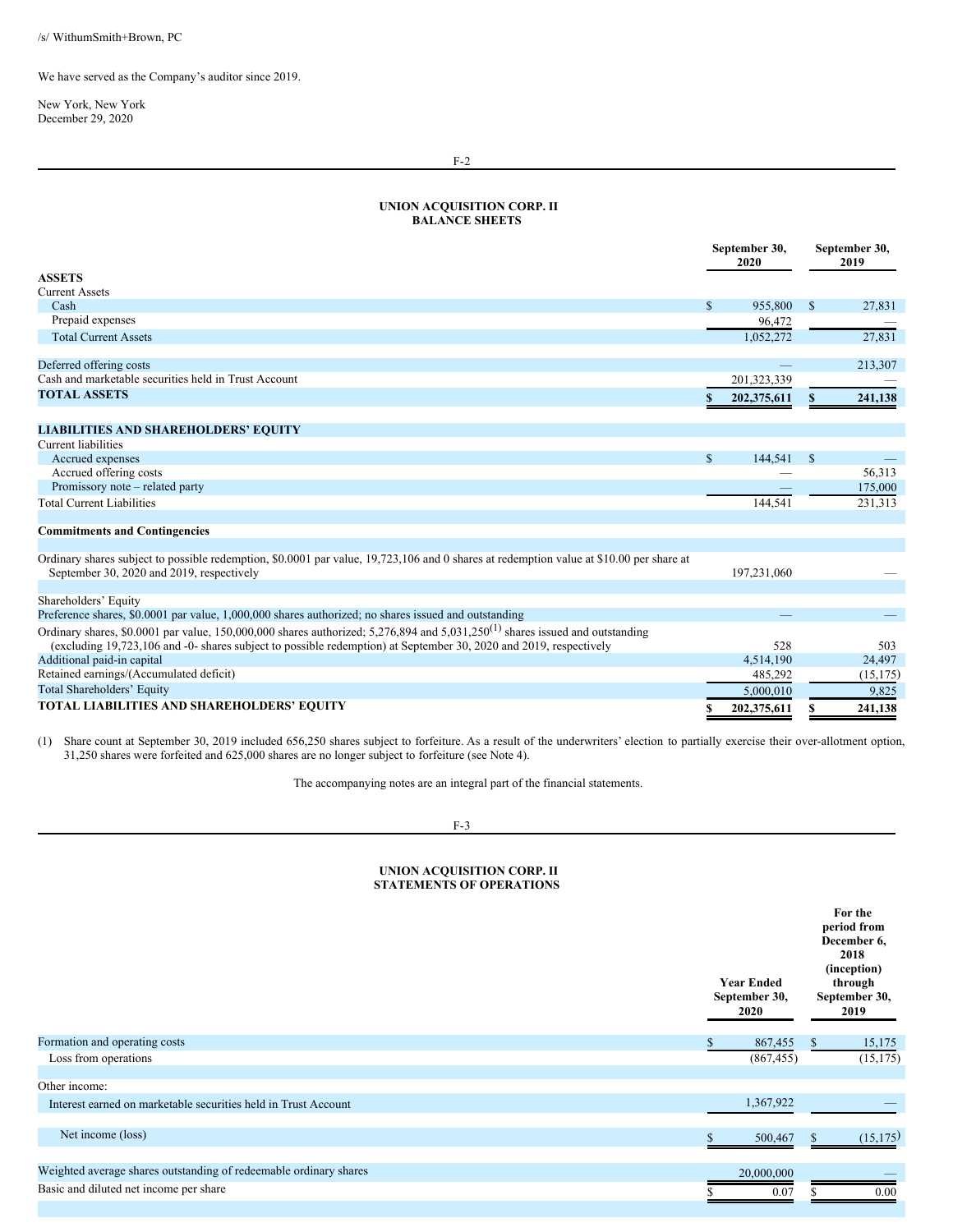| Weighted average shares outstanding of non-redeemable ordinary shares <sup>(1)</sup> | .000.000 | 375.000 |
|--------------------------------------------------------------------------------------|----------|---------|
| Basic and diluted net loss per share                                                 | (0, 1)   | (0.00)  |

(1) Share count at September 30, 2019 excluded 656,250 shares subject to forfeiture. As a result of the underwriters' election to partially exercise their over-allotment option, 31,250 shares were forfeited and 625,000 shares are no longer subject to forfeiture (see Note 4).

The accompanying notes are an integral part of the financial statements.

# F-4

# **UNION ACQUISITION CORP. II STATEMENTS OF CHANGES IN SHAREHOLDERS' EQUITY**

# <span id="page-23-0"></span>**YEAR ENDED SEPTEMBER 30, 2020**

|                                                                      |                        |         |                   | (Accumulated |              |                 |
|----------------------------------------------------------------------|------------------------|---------|-------------------|--------------|--------------|-----------------|
|                                                                      |                        |         | <b>Additional</b> | Deficit)/    |              | Total           |
|                                                                      | <b>Ordinary Shares</b> |         | Paid in           | Retained     |              | Shareholders'   |
|                                                                      | <b>Shares</b>          | Amount  | Capital           | Earnings     |              | Equity          |
| Balance – October 1, 2019                                            | 5,031,250              | 503     | 24,497            | (15, 175)    | <sup>S</sup> | 9,825           |
|                                                                      |                        |         |                   |              |              |                 |
| Forfeiture of Founders Shares                                        | (31,250)               | (3)     | 3                 |              |              |                 |
|                                                                      |                        |         |                   |              |              |                 |
| Sale of 20,000,000 Units, net of underwriting discounts and offering |                        |         |                   |              |              |                 |
| costs                                                                | 20,000,000             | 2,000   | 195,468,778       |              |              | 195,470,778     |
|                                                                      |                        |         |                   |              |              |                 |
| Sale of 6,250,000 Private Placement Warrants                         |                        |         | 6,250,000         |              |              | 6,250,000       |
|                                                                      |                        |         |                   |              |              |                 |
| Ordinary shares subject to possible redemption                       | (19, 723, 106)         | (1,972) | (197, 229, 088)   |              |              | (197, 231, 060) |
|                                                                      |                        |         |                   |              |              |                 |
| Net income                                                           |                        |         |                   | 500,467      |              | 500,467         |
| Balance – September 30, 2020                                         | 5,276,894              | 528     | 4,514,190         | 485,292      |              | 5,000,010       |
|                                                                      |                        |         |                   |              |              |                 |

# **FOR THE PERIOD FROM DECEMBER 6, 2018 (INCEPTION) THROUGH SEPTEMBER 30, 2019**

|                                                              | <b>Ordinary Shares</b> |        | <b>Additional</b><br>Paid in | Accumulated              | <b>Total</b><br>Shareholders' |
|--------------------------------------------------------------|------------------------|--------|------------------------------|--------------------------|-------------------------------|
|                                                              | <b>Shares</b>          | Amount | Capital                      | Deficit                  | <b>Equity</b>                 |
| Balance – December 6, 2018 (inception)                       | $-$                    | $-$    | $\overline{\phantom{a}}$     | $\overline{\phantom{a}}$ |                               |
|                                                              |                        |        |                              |                          |                               |
| Ordinary shares issued to Initial shareholder <sup>(1)</sup> | 5,031,250              | 503    | 24.497                       |                          | 25,000                        |
|                                                              |                        |        |                              |                          |                               |
| Net loss                                                     |                        |        |                              | (15, 175)                | (15, 175)                     |
| Balance – September 30, 2019                                 | 5,031,250              | 503    | 24.497                       | (15, 175)                | 9,825                         |

(1) Included up to 656,250 shares subject to forfeiture if the over-allotment option was not exercised in full or in part by the underwriters (see Note 4). On October 22, 2019, as a result of the underwriters' election to partially exercise their over-allotment option, 31,250 shares were forfeited.

The accompanying notes are an integral part of the financial statements.

# F-5

## <span id="page-23-1"></span>**UNION ACQUISITION CORP. II STATEMENTS OF CASH FLOWS**

| <b>Cash Flows from Operating Activities:</b>                                         | <b>Year Ended</b><br>September 30,<br><b>2020</b> | For the<br><b>Period From</b><br>December 6,<br>2018<br>(Inception)<br>Through<br>September 30,<br>2019 |
|--------------------------------------------------------------------------------------|---------------------------------------------------|---------------------------------------------------------------------------------------------------------|
| Net income (loss)                                                                    | $\mathbb{S}$<br>500,467                           | (15, 175)<br>-S                                                                                         |
| Adjustments to reconcile net income (loss) to net cash used in operating activities: |                                                   |                                                                                                         |
| Interest earned on marketable securities held in Trust Account                       | (1,367,922)                                       |                                                                                                         |
| Fees charged on Trust Account                                                        | 44,583                                            |                                                                                                         |
| Changes in operating assets and liabilities:                                         |                                                   |                                                                                                         |
| Prepaid expenses                                                                     | (96, 472)                                         |                                                                                                         |
| Accrued expenses                                                                     | 144,541                                           |                                                                                                         |
| Net cash used in operating activities                                                | (774, 803)                                        | (15, 175)                                                                                               |
|                                                                                      |                                                   |                                                                                                         |
| <b>Cash Flows from Investing Activities:</b>                                         |                                                   |                                                                                                         |
| Investment of cash in Trust Account                                                  | (200,000,000)                                     |                                                                                                         |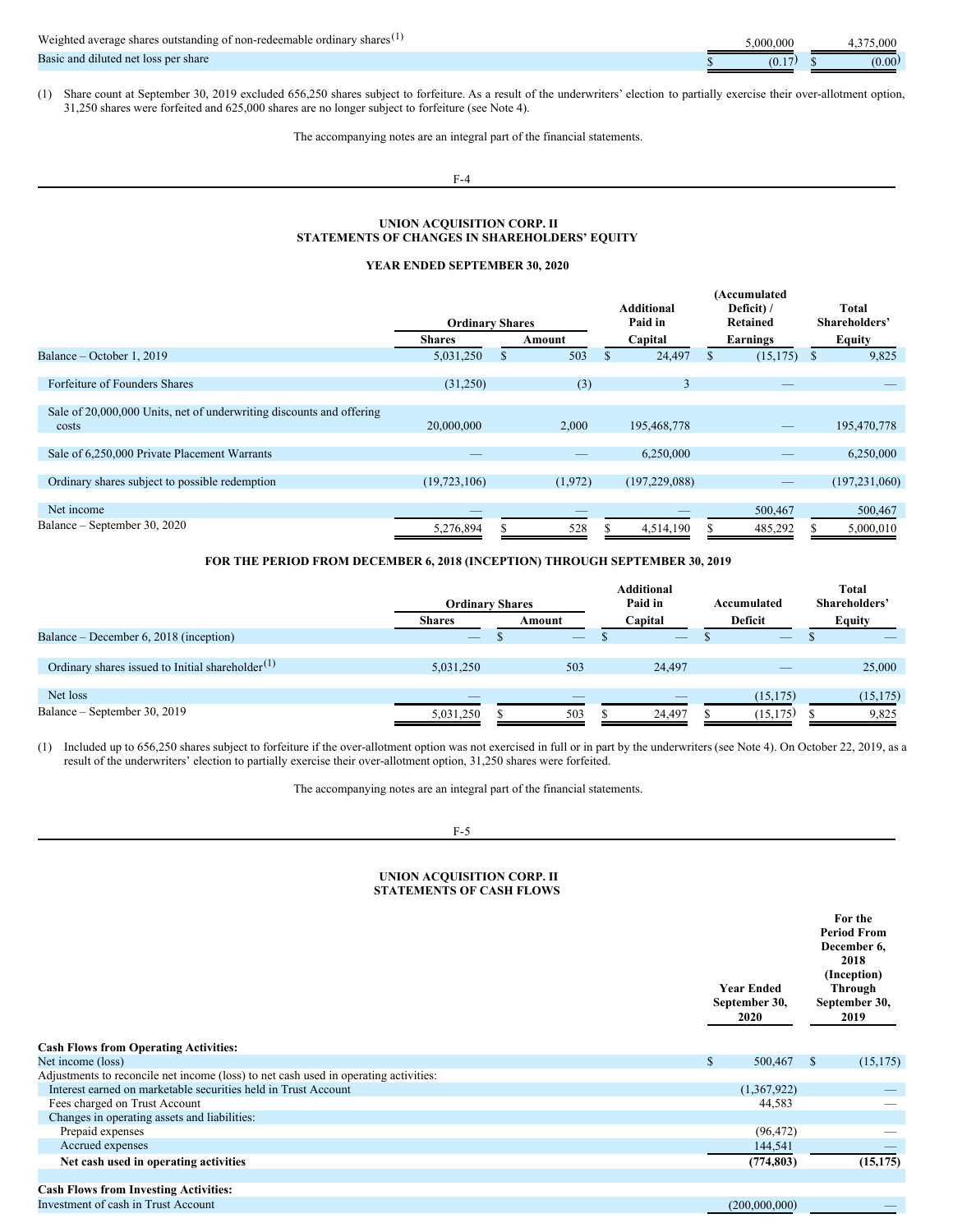| Net cash used in investing activities                                    | (200,000,000) |            |
|--------------------------------------------------------------------------|---------------|------------|
|                                                                          |               |            |
| <b>Cash Flows from Financing Activities:</b>                             |               |            |
| Proceeds from issuance of ordinary shares                                |               | 25,000     |
| Proceeds from sale of Units, net of underwriting discounts paid          | 196,000,000   |            |
| Proceeds from sale of Private Placement Warrants                         | 6,250,000     |            |
| Proceeds from promissory note - related party                            |               | 175,000    |
| Repayment of promissory note – related party                             | (175,000)     |            |
| Payments of offering costs                                               | (372, 228)    | (156, 994) |
| Net cash provided by financing activities                                | 201,702,772   | 43,006     |
| <b>Net Change in Cash</b>                                                | 927,969       | 27,831     |
| $Cash - Beginning$                                                       | 27,831        |            |
| $Cash - Ending$                                                          | 955,800       | 27,831     |
| <b>Non-Cash Investing and Financing Activities:</b>                      |               |            |
| Initial classification of ordinary shares subject to possible redemption | 196,730,600   |            |
| Change in value of ordinary shares subject to possible redemption        | 500,460       |            |
| Offering costs included in accrued offering costs                        |               | 56,313     |

The accompanying notes are an integral part of the financial statements.

F-6

## <span id="page-24-0"></span>**UNION ACQUISITION CORP. II NOTES TO FINANCIAL STATEMENTS**

#### **NOTE 1 — ORGANIZATION AND PLAN OF BUSINESS OPERATIONS**

Union Acquisition Corp. II (the "Company") is a blank check company incorporated as a Cayman Islands exempted company on December 6, 2018. The Company was formed for the purpose of effecting a merger, share exchange, asset acquisition, share purchase, recapitalization, reorganization or other similar business combination with one or more businesses or entities that the Company has not yet identified (a "Business Combination").

The Company's efforts to identify a prospective target business will not be limited to a particular industry or geographic region, although the Company intends to focus its search for a target business located in Latin America. The Company is an emerging growth company and, as such, the Company is subject to all of the risks associated with emerging growth companies.

At September 30, 2020, the Company had not yet commenced any operations. All activity through September 30, 2020 relates to the Company's formation, the initial public offering (the "Initial Public Offering"), which is described below, and, after the Initial Public Offering, identifying a target company for a Business Combination. The Company will not generate any operating revenues until after the completion of its initial Business Combination, at the earliest. The Company generates non-operating income in the form of interest income from the proceeds derived from the Initial Public Offering. The Company has selected September 30 as its fiscal year end.

The registration statement for the Company's Initial Public Offering was declared effective on October 17, 2019. On October 22, 2019, the Company consummated the Initial Public Offering of 20,000,000 units (the "Units" and, with respect to the ordinary shares included in the Units being offered, the "Public Shares"), which includes the partial exercise by the underwriters of their over-allotment option in the amount of 2,500,000 Units, at \$10.00 per Unit, generating gross proceeds of \$200,000,000 which is described in Note 3.

Simultaneously with the closing of the Initial Public Offering, the Company consummated the sale of 6,250,000 warrants (the "Private Placement Warrants") at a price of \$1.00 per warrant in a private placement to two of the Company's shareholders, generating gross proceeds of \$6,250,000, which is described in Note 4.

Transaction costs amounted to \$4,529,222, consisting of \$4,000,000 of underwriting fees and \$529,222 of other offering costs. In addition, as of September 30, 2020, cash of \$955,800 was held outside of the Trust Account (as defined below) and is available for working capital purposes.

Following the closing of the Initial Public Offering on October 22, 2019, an amount of \$200,000,000 (\$10.00 per Unit) from the net proceeds of the sale of the Units in the Initial Public Offering and the sale of the Private Placement Warrants was placed in a trust account (the "Trust Account") and invested in U.S. government treasury bills with a maturity of 185 days or less or in money market funds meeting certain conditions under Rule 2a-7 under the Investment Company Act of 1940, as amended, or the Investment Company Act, which invest only in direct U.S. government treasury obligations, until the earlier of (i) the consummation of the Business Combination or (ii) the distribution of the Trust Account, as described below.

The Company's management has broad discretion with respect to the specific application of the net proceeds of the Initial Public Offering and the sale of the Private Placement Warrants, although substantially all of the net proceeds are intended to be applied generally toward consummating a Business Combination. The Company's initial Business Combination must be with one or more target businesses that together have a fair market value equal to at least 80% of the balance in the Trust Account (excluding taxes payable on the income earned on the funds held in trust) at the time of the signing of an agreement to enter into a Business Combination. The Company will only complete a Business Combination if the post-Business Combination company owns or acquires 50% or more of the outstanding voting securities of the target or otherwise acquires a controlling interest in the target sufficient for it not to be required to register as an investment company under the Investment Company Act. There is no assurance that the Company will be able to successfully effect a Business Combination.

The Company will provide the holders of the public shares (the "Public Shareholders") with the opportunity to redeem all or a portion of their Public Shares upon the completion of a Business Combination, either (i) in connection with a shareholder meeting called to approve the Business Combination or (ii) by means of a tender offer. The decision as to whether the Company will seek shareholder approval of a Business Combination or conduct a tender offer will be made by the Company, solely in its discretion. The Public Shareholders will be entitled to redeem their Public Shares for a pro rata portion of the aggregate amount then on deposit in the Trust Account. There will be no redemption rights upon the completion of a Business Combination with respect to the Company's warrants.

The Company will proceed with a Business Combination only if it has net tangible assets of at least \$5,000,001 upon consummation of the Business Combination and, in the case of a shareholder vote, a majority of the outstanding ordinary shares voted are voted in favor of the Business Combination. Notwithstanding the foregoing, if the Company seeks shareholder approval of the Business Combination and the Company does not conduct redemptions pursuant to the tender offer rules, a Public Shareholder, together with any affiliate of such shareholder or any other person with whom such shareholder is acting in concert or as a "group" (as defined in Section 13(d)(3) of the Securities Exchange Act of 1934, as amended (the "Exchange Act"), will be restricted from redeeming its shares with respect to more than an aggregate of 15% of the Public Shares. In connection with any initial Business Combination, the holders of the Company's ordinary shares issued prior to the Initial Public Offering (the "Initial Shareholders") and officers and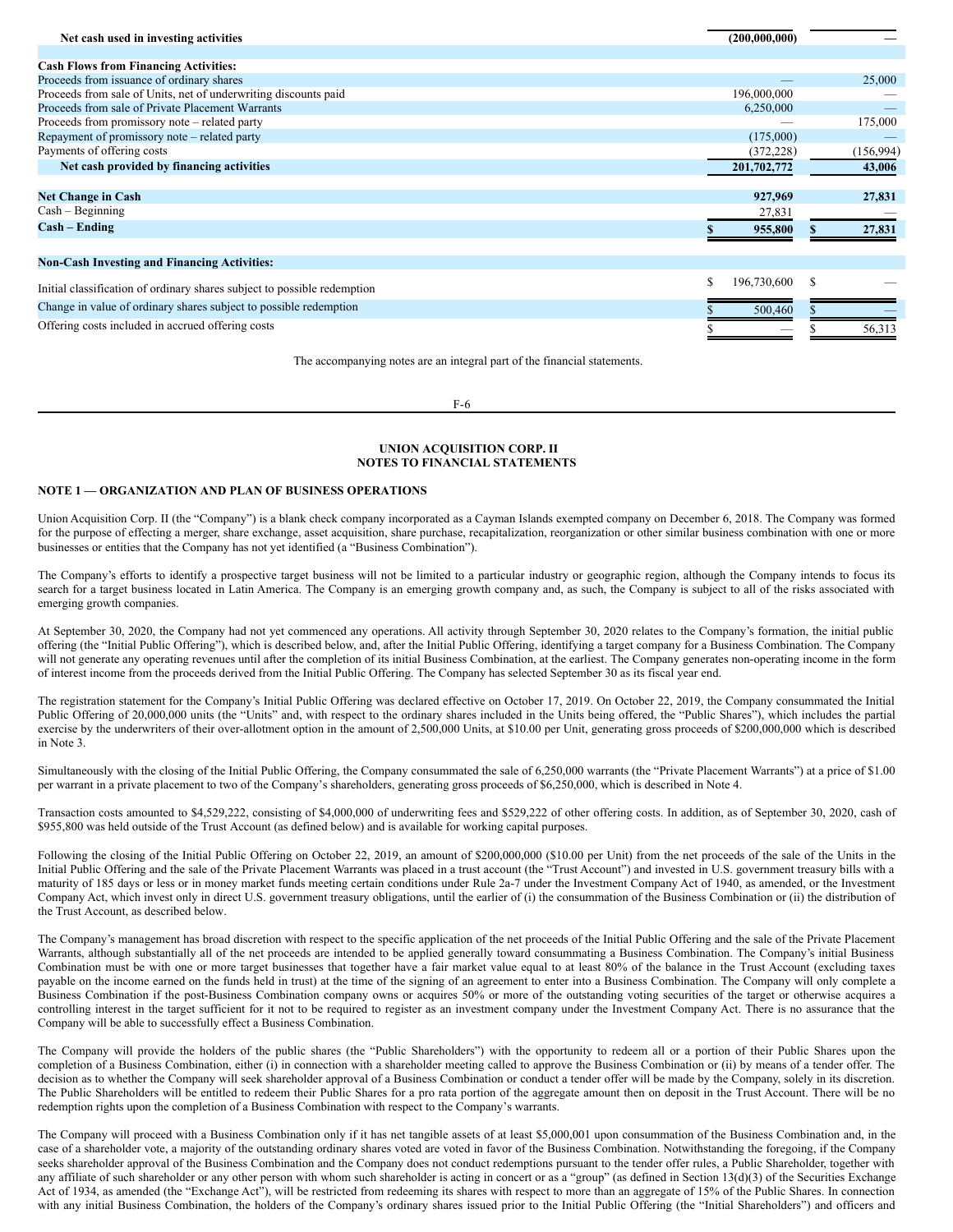directors and their affiliates have agreed (i) to vote any ordinary shares owned by them in favor of a Business Combination if a vote is held to approve the Business Combination, (ii) not to redeem any of their ordinary shares in connection therewith or any amendment to the Company's charter documents prior to the consummation of a Business Combination and (iii) not to sell any of their ordinary shares to the Company in a tender offer.

## **UNION ACQUISITION CORP. II NOTES TO FINANCIAL STATEMENTS**

The Company will have until April 22, 2021 to complete a Business Combination (the "Combination Period"). If the Company has not completed a Business Combination within the Combination Period (and shareholders have not amended the Company's amended and restated memorandum and articles of association to extend such date), the Company will (i) cease all operations except for the purpose of winding up, (ii) as promptly as reasonably possible but not more than ten business days thereafter, redeem 100% of the Public Shares, at a per-share price, payable in cash, equal to the aggregate amount then on deposit in the Trust Account, including interest (which interest shall be net of taxes payable, and less up to \$100,000 of interest to pay liquidation expenses) divided by the number of then outstanding Public Shares, which redemption will completely extinguish the rights of the Public Shareholders as shareholders (including the right to receive further liquidation distributions, if any), subject to applicable law, and (iii) as promptly as reasonably possible following such redemption, subject to the approval of the Company's remaining shareholders and its Board of Directors, dissolve and liquidate, subject in each case to the Company's obligations under Cayman Islands law to provide for claims of creditors and the requirements of other applicable law. The proceeds deposited in the Trust Account could, however, become subject to claims of creditors. Therefore, the actual per-share redemption amount could be reduced.

In the event of a liquidation, the Public Shareholders will be entitled to receive a full pro rata interest in the Trust Account (less up to \$100,000 of interest to pay liquidation expenses and which interest shall be net of taxes payable). There will be no redemption rights or liquidating distributions with respect to the Public Warrants (as defined in Note 3), the Founder Shares (as defined in Note 4) or the Private Placement Warrants, which will expire worthless if the Company fails to complete a Business Combination within the Combination Period.

In order to protect the amounts held in the Trust Account, Union Group International Holdings Limited ("Union Group"), one of the Company's initial shareholders and an affiliate of a director of the Company, has agreed to be liable to the Company if and to the extent any claims by a vendor for services rendered or products sold to the Company, or a prospective target business with which the Company has discussed entering into a transaction agreement, reduce the amount of funds in the Trust Account. This liability will not apply with respect to any claims by a third party who executed a waiver of any right, title, interest or claim of any kind in or to any monies held in the Trust Account or to any claims under the Company's indemnity of the underwriters of the Initial Public Offering against certain liabilities, including liabilities under the Securities Act of 1933, as amended (the "Securities Act"). Moreover, in the event that an executed waiver is deemed to be unenforceable against a third party, Union Group will not be responsible to the extent of any liability for such third-party claims. The Company will seek to reduce the possibility that Union Group will have to indemnify the Trust Account due to claims of creditors by endeavoring to have all vendors, service providers (except the Company's independent registered public accounting firm), prospective target businesses or other entities with which the Company does business, execute agreements with the Company waiving any right, title, interest or claim of any kind in or to monies held in the Trust Account.

# **NOTE 2 — SUMMARY OF SIGNIFICANT ACCOUNTING POLICIES**

## **Basis of Presentation**

The accompanying financial statements are presented in U.S. dollars and have been prepared in accordance with accounting principles generally accepted in the United States of America ("U.S. GAAP") and pursuant to the accounting and disclosure rules and regulations of the Securities and Exchange Commission (the "SEC").

## **Going Concern**

In connection with the Company's assessment of going concern considerations in accordance with Financial Accounting Standard Board's Accounting Standards Update ("ASU") 2014-15, "Disclosures of Uncertainties about an Entity's Ability to Continue as a Going Concern," management has determined that the mandatory liquidation and subsequent dissolution, should the Company be unable to complete a business combination, raises substantial doubt about the Company's ability to continue as a going concern. No adjustments have been made to the carrying amounts of assets or liabilities should the Company be required to liquidate after April 22, 2021.

#### **Emerging Growth Company**

The Company is an "emerging growth company," as defined in Section 2(a) of the Securities Act, as modified by the Jumpstart Our Business Startups Act of 2012 (the "JOBS Act"), and it may take advantage of certain exemptions from various reporting requirements that are applicable to other public companies that are not emerging growth companies including, but not limited to, not being required to comply with the independent registered public accounting firm attestation requirements of Section 404 of the Sarbanes-Oxley Act, reduced disclosure obligations regarding executive compensation in its periodic reports and proxy statements, and exemptions from the requirements of holding a nonbinding advisory vote on executive compensation and shareholder approval of any golden parachute payments not previously approved.

F-8

## **UNION ACQUISITION CORP. II NOTES TO FINANCIAL STATEMENTS**

Further, Section 102(b)(1) of the JOBS Act exempts emerging growth companies from being required to comply with new or revised financial accounting standards until private companies (that is, those that have not had a Securities Act registration statement declared effective or do not have a class of securities registered under the Exchange Act) are required to comply with the new or revised financial accounting standards. The JOBS Act provides that a company can elect to opt out of the extended transition period and comply with the requirements that apply to non-emerging growth companies but any such election to opt out is irrevocable. The Company has elected not to opt out of such extended transition period which means that when a standard is issued or revised and it has different application dates for public or private companies, the Company, as an emerging growth company, can adopt the new or revised standard at the time private companies adopt the new or revised standard. This may make comparison of the Company's financial statements with another public company which is neither an emerging growth company nor an emerging growth company which has opted out of using the extended transition period difficult or impossible because of the potential differences in accounting standards used.

#### **Use of Estimates**

The preparation of the financial statements in conformity with GAAP requires management to make estimates and assumptions that affect the reported amounts of assets and liabilities and disclosure of contingent assets and liabilities at the date of the financial statements and the reported amounts of revenues and expenses during the reporting periods.

Making estimates requires management to exercise significant judgment. It is at least reasonably possible that the estimate of the effect of a condition, situation or set of circumstances that existed at the date of the financial statements, which management considered in formulating its estimate, could change in the near term due to one or more future confirming events. Accordingly, the actual results could differ significantly from those estimates.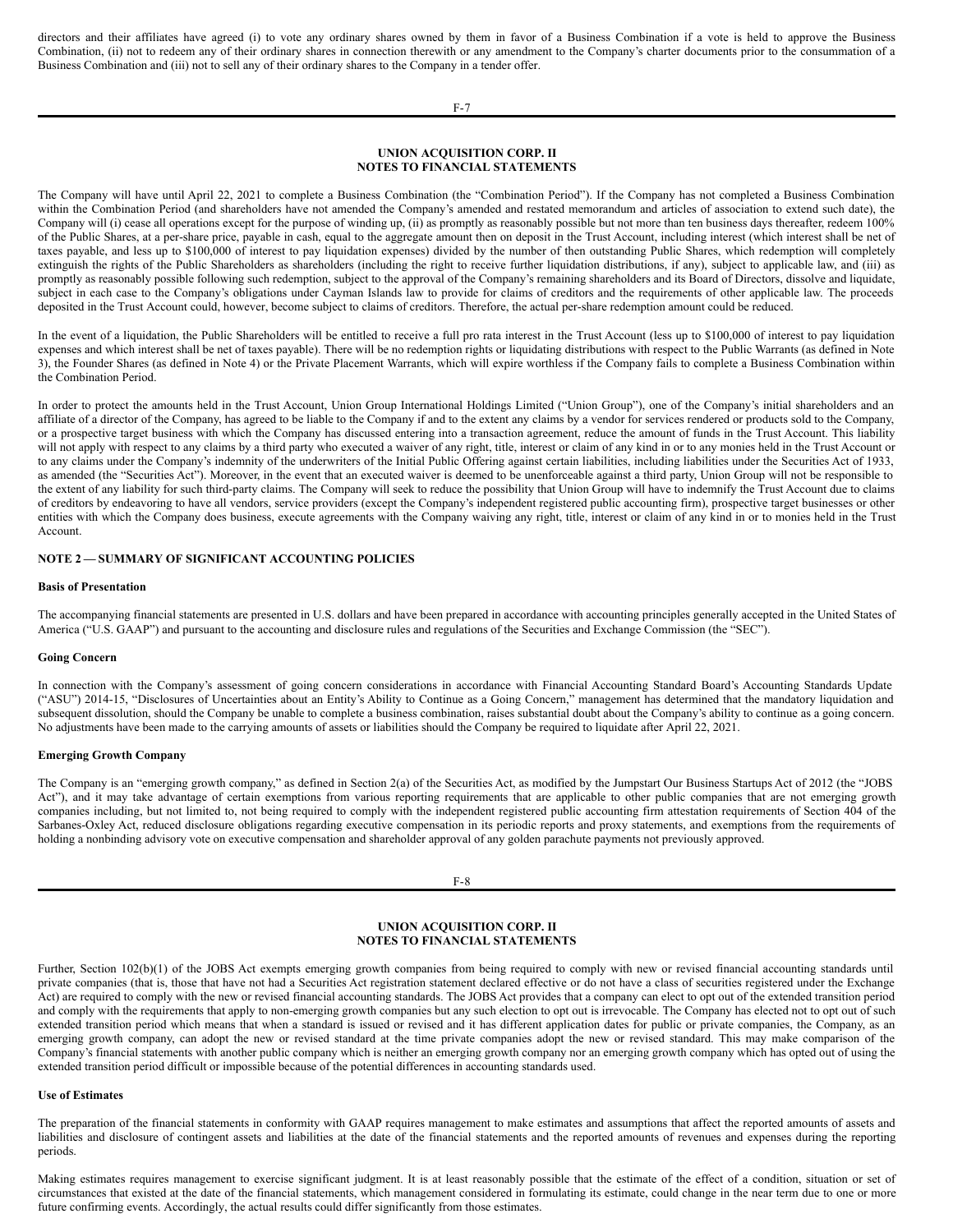#### **Ordinary Shares Subject to Possible Redemption**

The Company accounts for its ordinary shares subject to possible redemption in accordance with the guidance in Accounting Standards Codification ("ASC") Topic 480 "Distinguishing Liabilities from Equity." Ordinary shares subject to mandatory redemption is classified as a liability instrument and is measured at redemption value. Conditionally redeemable ordinary shares (including ordinary shares that features redemption rights that is either within the control of the holder or subject to redemption upon the occurrence of uncertain events not solely within the Company's control) is classified as temporary equity. At all other times, ordinary shares are classified as shareholders' equity. The Company's ordinary shares features certain redemption rights that are considered to be outside of the Company's control and subject to occurrence of uncertain future events. Accordingly, at September 30, 2020 and 2019, respectively, there are 19,723,106 and 0 ordinary shares subject to possible redemption presented as temporary equity, outside of the shareholders' equity section of the Company's balance sheets.

#### **Offering Costs**

Offering costs consist of underwriting, legal, accounting and other expenses incurred through the Initial Public Offering that are directly related to the Initial Public Offering. Offering costs amounting to \$4,529,222 were charged to shareholders' equity upon the completion of the Initial Public Offering.

#### **Income Taxes**

ASC Topic 740 prescribes a recognition threshold and a measurement attribute for the financial statement recognition and measurement of tax positions taken or expected to be taken in a tax return. For those benefits to be recognized, a tax position must be more-likely-than-not to be sustained upon examination by taxing authorities. The Company's management determined that the Cayman Islands is the Company's only major tax jurisdiction. The Company recognizes accrued interest and penalties related to unrecognized tax benefits as income tax expense. As of September 30, 2020 and 2019, there were no unrecognized tax benefits and no amounts accrued for interest and penalties. The Company is currently not aware of any issues under review that could result in significant payments, accruals or material deviation from its position. The Company is subject to income tax examinations by major taxing authorities since inception.

The Company's tax provision is zero because the Company is incorporated in the Cayman Islands with no connection to any other taxable jurisdiction. The Company is considered to be an exempted Cayman Islands company and is presently not subject to income taxes or income tax filing requirements in the Cayman Islands or the United States. As such, the Company has no deferred tax assets.

#### F-9

# **UNION ACQUISITION CORP. II NOTES TO FINANCIAL STATEMENTS**

## **Net Income (Loss) Per Ordinary Share**

Net income (loss) per ordinary share is computed by dividing net income (loss) by the weighted average number of ordinary shares outstanding for each of the periods. The calculation of diluted income (loss) per share does not consider the effect of the warrants issued in connection with the (i) Initial Public Offering, (ii) the exercise of the overallotment option and (iii) Private Placement Warrants since the exercise of the warrants are contingent upon the occurrence of future events and the inclusion of such warrants would be anti-dilutive. The warrants are exercisable to purchase 26,250,000 shares of ordinary shares in the aggregate.

The Company's statements of operations include a presentation of income (loss) per share for ordinary shares subject to possible redemption in a manner similar to the two-class method of income (loss) per share. Net income per share, basic and diluted, for redeemable ordinary shares is calculated by dividing the interest income earned on the Trust Account, by the weighted average number of redeemable ordinary shares outstanding since original issuance. Net loss per share, basic and diluted, for non-redeemable ordinary shares is calculated by dividing the net income (loss), adjusted for income attributable to redeemable ordinary shares, by the weighted average number of non-redeemable ordinary shares outstanding for the periods. Non-redeemable ordinary shares include the Founder Shares as these shares do not have any redemption features and do not participate in the income earned on the Trust Account.

The following table reflects the calculation of basic and diluted net income (loss) per ordinary share (in dollars, except per share amounts):

| Redeemable Ordinary Shares                                   |              | <b>Year Ended</b><br>September 30,<br><b>2020</b> |               | <b>For the Period</b><br>from<br>December 6,<br>2018<br>(inception)<br>Through<br>September 30,<br>2019 |
|--------------------------------------------------------------|--------------|---------------------------------------------------|---------------|---------------------------------------------------------------------------------------------------------|
| Numerator: Earnings allocable to Redeemable Ordinary Shares  |              |                                                   |               |                                                                                                         |
| Interest Income                                              | S.           | 1,367,922                                         | S             |                                                                                                         |
| Net Earnings                                                 | S            | 1,367,922                                         |               |                                                                                                         |
| Denominator: Weighted Average Redeemable Ordinary Shares     |              |                                                   |               |                                                                                                         |
| Redeemable Ordinary Shares, Basic and Diluted                |              | 20,000,000                                        |               |                                                                                                         |
| Earnings/Basic and Diluted Redeemable Ordinary Shares        | \$           | 0.07                                              |               |                                                                                                         |
|                                                              |              |                                                   |               |                                                                                                         |
| Non-Redeemable Ordinary Shares                               |              |                                                   |               |                                                                                                         |
| Numerator: Net Income minus Redeemable Net Earnings          |              |                                                   |               |                                                                                                         |
| Net Income (Loss)                                            | $\mathbb{S}$ | 500,467                                           | <sup>\$</sup> | (15, 175)                                                                                               |
| <b>Redeemable Net Earnings</b>                               | ς            | (1,367,922)                                       | S.            |                                                                                                         |
| Non-Redeemable Net Loss                                      |              | (867, 455)                                        | <sup>\$</sup> | (15, 175)                                                                                               |
| Denominator: Weighted Average Non-Redeemable Ordinary Shares |              |                                                   |               |                                                                                                         |
| Non-Redeemable Ordinary Shares, Basic and Diluted            |              | 5,000,000                                         |               | 5,031,250                                                                                               |
| Loss/Basic and Diluted Non-Redeemable Ordinary Shares        | \$           | (0.17)                                            | <sup>\$</sup> | (0.00)                                                                                                  |

Note: As of September 30, 2020 and 2019, basic and diluted shares are the same as there are no securities that are dilutive to the shareholders.

## **Concentration of Credit Risk**

Financial instruments that potentially subject the Company to concentrations of credit risk consist of a cash account in a financial institution, which, at times, may exceed the Federal Depository Insurance Coverage of \$250,000. At September 30, 2020 and 2019, the Company has not experienced losses on this account and management believes the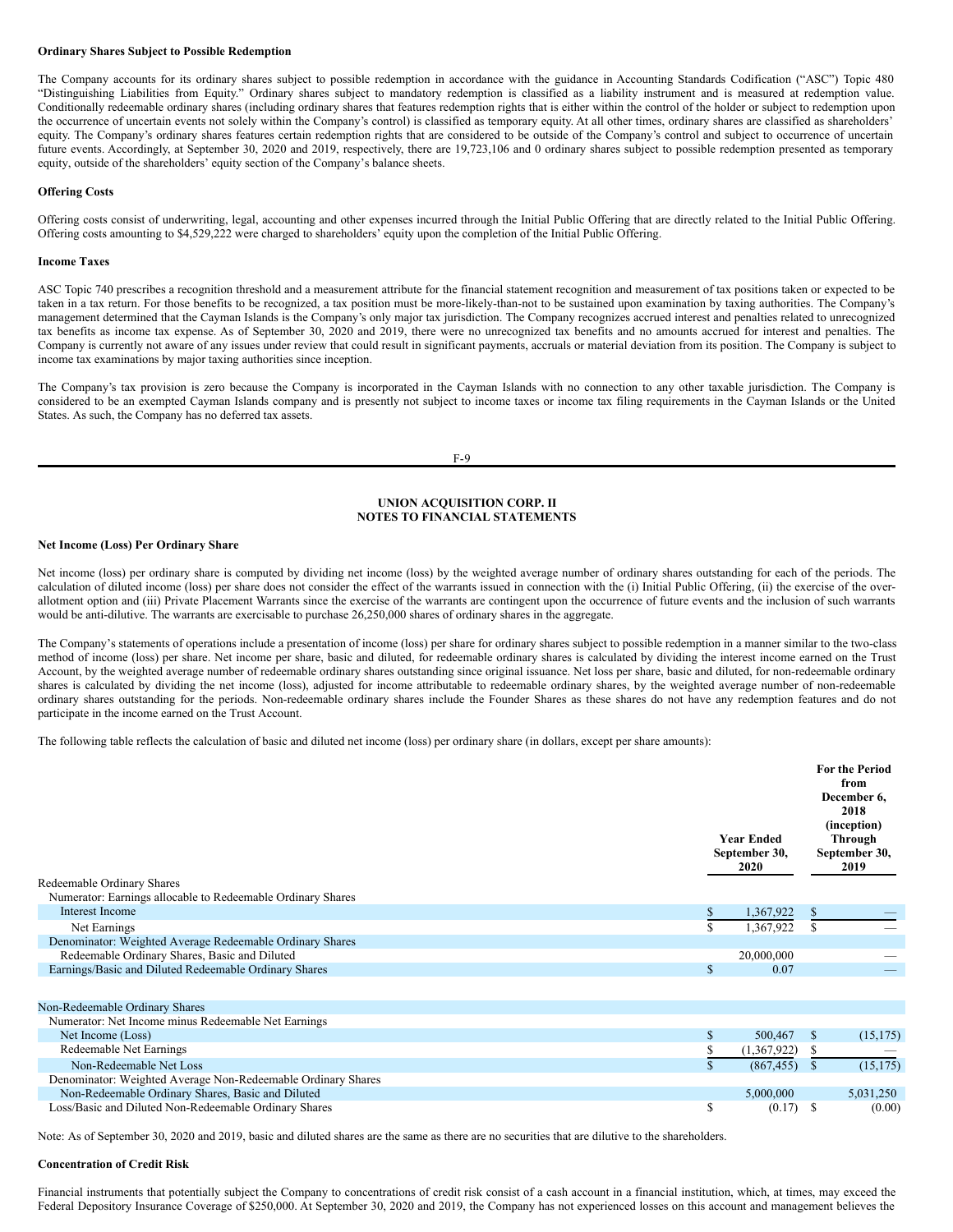Company is not exposed to significant risks on such account.

## **Fair Value of Financial Instruments**

The fair value of the Company's assets and liabilities, which qualify as financial instruments under ASC Topic 820, "Fair Value Measurement," approximates the carrying amounts represented in the accompanying financial statements, primarily due to their short-term nature.

## **Recent Accounting Standards**

Management does not believe that any recently issued, but not yet effective, accounting standards, if currently adopted, would have a material effect on the Company's financial statements.

## **UNION ACQUISITION CORP. II NOTES TO FINANCIAL STATEMENTS**

## **NOTE 3 — INITIAL PUBLIC OFFERING**

Pursuant to the Initial Public Offering, the Company sold 20,000,000 Units, at a purchase price of \$10.00 per Unit, which includes the partial exercise by the underwriters of their over-allotment option in the amount of 2,500,000 Units at \$10.00 per Unit. Each Unit consists of one ordinary share and one redeemable warrant ("Public Warrant"). Each Public Warrant entitles the holder to purchase one ordinary share at a price of \$11.50 per share (see Note 6).

## **NOTE 4 — RELATED PARTY TRANSACTIONS**

## **Founder Shares**

In December 2018, the Company issued an aggregate of 4,312,500 ordinary shares ("Founder Shares") for an aggregate purchase price of \$25,000. In August 2019, the Company effected a share capitalization pursuant to which the Company issued an additional 718,750 ordinary shares. All share and per-share amounts have been retroactively restated to reflect the share capitalization. As a result, there were 5,031,250 shares outstanding, of which an aggregate of up to 656,250 shares were subject to forfeiture by the Initial Shareholders to the extent that the underwriters' over-allotment was not exercised in full or in part, so that the Initial Shareholders would own 20% of the Company's issued and outstanding shares after the Initial Public Offering. As a result of the underwriters' election to partially exercise their over-allotment option, 31,250 Founder Shares were forfeited and 625,000 Founder Shares are no longer subject to forfeiture. Thus, at October 22, 2019, there were 5,000,000 ordinary shares to the Initial Shareholders outstanding.

The Initial Shareholders have agreed, subject to limited exceptions, not to transfer, assign or sell any of the Founder Shares until the earlier of (i) one year after the date of the consummation of a Business Combination and (ii) the date on which the closing price of the Company's ordinary shares equals or exceeds \$12.50 price per share (as adjusted for share splits, share dividends, reorganizations and recapitalizations) for any 20 trading days within any 30-trading day period commencing 150 days after a Business Combination, or earlier if, subsequent to a Business Combination, the Company consummates a subsequent liquidation, merger, share exchange or other similar transaction which results in all of the Company's shareholders having the right to exchange their ordinary shares for cash, securities or other property.

#### **Private Placement**

Simultaneously with the closing of the Initial Public Offering, certain of the Initial Shareholders purchased an aggregate of 6,250,000 Private Placement Warrants at a price of \$1.00 Per Private Placement Warrant for an aggregate purchase price of \$6,250,000. Each Private Placement Warrant is exercisable to purchase one ordinary share at an exercise price of \$11.50. The proceeds from the Private Placement Warrants were added to the proceeds from the Initial Public Offering to be held in the Trust Account. If the Company does not complete a Business Combination within the Combination Period, the proceeds of the sale of the Private Placement Warrants will be used to fund the redemption of the Public Shares (subject to the requirements of applicable law) and the Private Placement Warrants will expire worthless. There will be no redemption rights or liquidating distributions from the Trust Account with respect to the Private Placement Warrants.

The Private Placement Warrants are identical to the Public Warrants underlying the Units sold in the Initial Public Offering, except that the Private Placement Warrants (i) will not be redeemable by the Company and (ii) may be exercised for cash or on a cashless basis, so long as they are held by the initial purchasers or any of their permitted transferees. If the Private Placement Warrants are held by holders other than the initial purchasers or any of their permitted transferees, the Private Placement Warrants will be redeemable by the Company and exercisable by the holders on the same basis as the Public Warrants. In addition, the Private Placement Warrants may not be transferable, assignable or salable until 30 days after the consummation of a Business Combination, subject to certain limited exceptions.

## **Promissory Note — Related Party**

The Company issued an unsecured promissory note to Union Group on December 19, 2018, pursuant to which the Company may borrow up to aggregate principal amount of \$200,000 (the "Promissory Note"). The Promissory Note was non-interest bearing and payable on the earlier of (i) December 31, 2019, (ii) the consummation of the Initial Public Offering or (iii) the date on which the Company determined not to proceed with the Initial Public Offering. The outstanding balance as of September 30, 2019 of \$175,000 under the Promissory Note was repaid on December 5, 2019.

#### **Support Services**

The Company entered into an agreement, commencing on October 17, 2019 through the earlier of the consummation of a Business Combination or the Company's liquidation, to pay an affiliate of one of the Company's directors a monthly fee of \$10,000 for office space, utilities and administrative support. For the year ended September 30, 2020, the Company incurred \$115,000 in fees for these services, of which \$115,000 is included in accrued expenses in the accompanying balance sheet as of September 30, 2020.

The Company also pays its Chief Operating Officer a \$10,000 per month consulting fee, commencing on October 17, 2019 through the earlier of the consummation of a Business Combination or the Company's liquidation. For the year ended September 30, 2020, the Company incurred and paid \$120,000 in fees for these services. No fees were paid as of September 30, 2019.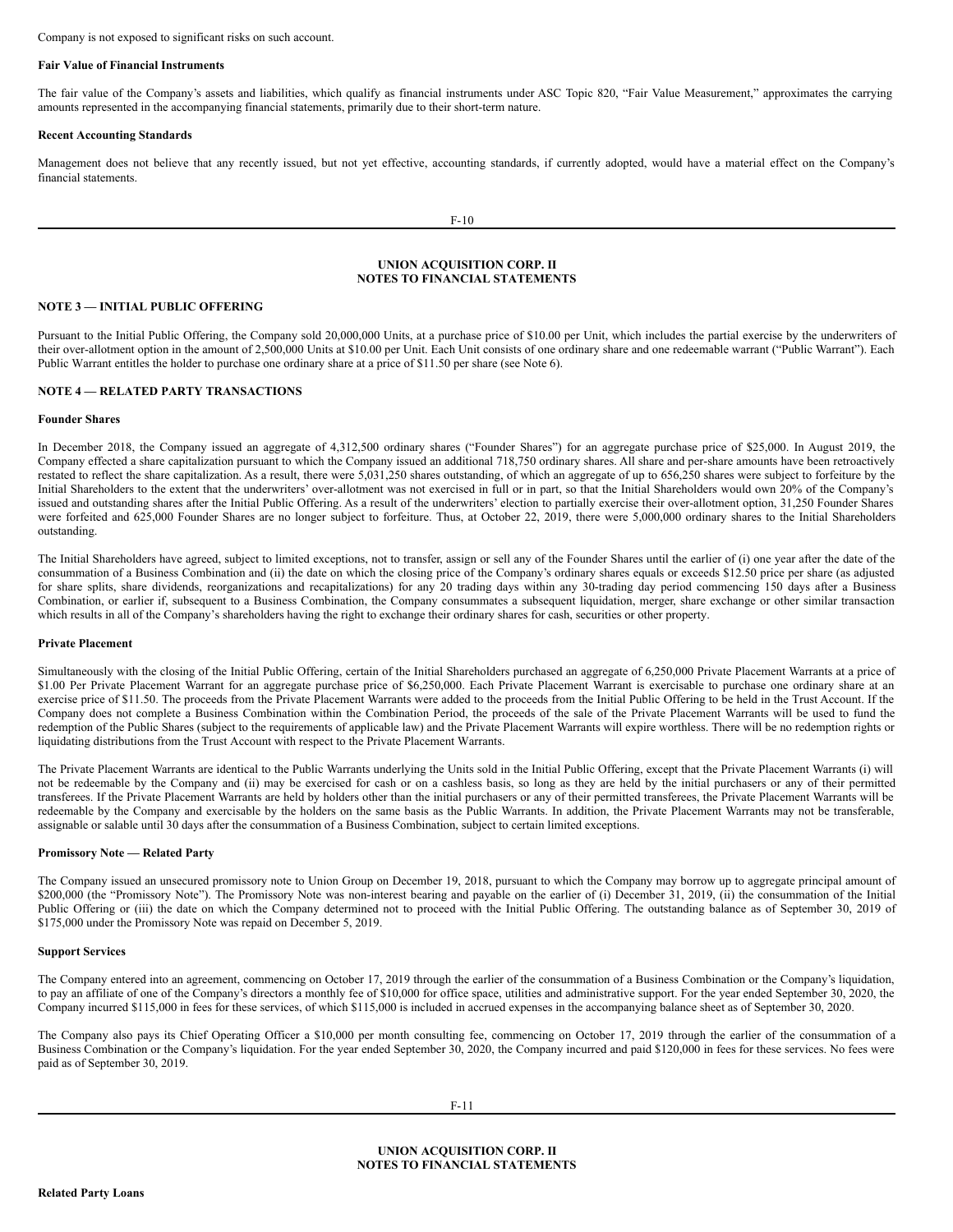In order to finance transaction costs in connection with a Business Combination, the Initial Shareholders, the Company's officers, directors or their affiliates may, but are not obligated to, loan the Company funds, from time to time or at any time, as may be required ("Working Capital Loans"). Each Working Capital Loan would be evidenced by a promissory note. The Working Capital Loans would either be paid upon consummation of a Business Combination, without interest, or, at the holder's discretion, up to \$1,500,000 of the Working Capital Loans may be converted into warrants at a price of \$1.00 per warrant. The warrants would be identical to the Private Placement Warrants. In the event that a Business Combination does not close, the Company may use a portion of the working capital held outside the Trust Account to repay such loaned amounts, but no proceeds from the Trust Account would be used for such repayment. There are no borrowings under the working capital loans to date. As of September 30, 2020 and 2019, no Working Capital Loans were outstanding.

## **NOTE 5 — COMMITMENTS AND CONTINGENCIES**

#### **Risks and Uncertainties**

Management continues to evaluate the impact of the COVID-19 pandemic on the industry and has concluded that while it is reasonably possible that the virus could have a negative effect on the Company's financial position, results of its operations and/or search for a target company, the specific impact is not readily determinable as of the date of these financial statements. The financial statements do not include any adjustments that might result from the outcome of this uncertainty.

#### **Registration Rights**

Pursuant to a registration rights agreement entered into on October 17, 2019, the holders of the Founder Shares, the Private Placement Warrants (and their underlying securities) and the warrants that may be issued upon conversion of the Working Capital Loans (and their underlying securities) are entitled to registration rights. The holders of a majority of these securities will be entitled to make up to two demands that the Company register such securities. The holders of the majority of the Founder Shares can elect to exercise these registration rights at any time commencing three months prior to the date on which these ordinary shares are to be released from escrow. The holders of a majority of the Private Placement Warrants and warrants issued in payment of Working Capital Loans made to the Company (or underlying securities) can elect to exercise these registration rights at any time after the Company consummates a Business Combination. In addition, the holders will have certain "piggy-back" registration rights with respect to registration statements filed subsequent to the completion of a Business Combination. The Company will bear the expenses incurred in connection with the filing of any such registration statements.

# **Underwriting Agreement**

The Company granted the underwriters a 45-day option to purchase up to 2,625,000 additional Units to cover over-allotments at the Initial Public Offering price, less the underwriting discounts and commissions. In connection with the closing of the Initial Public Offering on October 22, 2019, the underwriters elected to partially exercise their over-allotment option to purchase 2,500,000 Units at a purchase price of \$10.00 per Unit.

#### **Business Combination Marketing Agreement**

The Company intends to engage the representative of the underwriters in the Initial Public Offering as an advisor in connection with a Business Combination to assist the Company in holding meetings with its shareholders to discuss the potential Business Combination and the target business' attributes, introduce the Company to potential investors that are interested in purchasing the Company's securities in connection with a Business Combination, assist the Company in obtaining shareholder approval for the Business Combination and assist the Company with its press releases and public filings in connection with the Business Combination. The Company will pay this entity an aggregate cash fee for such services upon the consummation of a Business Combination in an amount equal to \$4,200,000 (exclusive of any applicable finders' fees which might become payable).

## **NOTE 6 — SHAREHOLDERS' EQUITY**

#### **Preference Shares**

The Company is authorized to issue 1,000,000 preference shares with a par value of \$0.0001 per share with such designation, rights and preferences as may be determined from time to time by the Company's Board of Directors. At September 30, 2020 and 2019, there were no preference shares issued or outstanding.

#### F-12

#### **UNION ACQUISITION CORP. II NOTES TO FINANCIAL STATEMENTS**

#### **Ordinary Shares**

The Company is authorized to issue 150,000,000 ordinary shares, with a par value of \$0.0001 per share. Holders of the ordinary shares are entitled to one vote for each ordinary share. At September 30, 2020 and 2019, there were 5,276,894 and 5,031,250 ordinary shares issued and outstanding, excluding 19,723,106 and -0- ordinary shares subject to possible redemption, respectively.

#### **Warrants**

The Public Warrants will become exercisable on the later of (a) the completion of a Business Combination or (b) 12 months from the closing of the Initial Public Offering. Each Public Warrant entitles the holder to purchase one ordinary share at a price of \$11.50 per share. In addition, if (x) the Company issues additional ordinary shares or equity-linked securities for capital raising purposes in connection with the closing of an initial Business Combination at an issue price or effective issue price of less than \$9.20 per share (with such issue price or effective issue price to be determined in good faith by the Company's board of directors and, in the case of any such issuance to the Company's Initial Shareholders or their affiliates, without taking into account any founders' shares held by the Initial Shareholders or their affiliates, as applicable, prior to such issuance) (the "Newly Issued Price"), (y) the aggregate gross proceeds from such issuances represent more than 60% of the total equity proceeds, and interest thereon, available for the funding of the initial Business Combination on the date of the consummation of the initial Business Combination (net of redemptions), and (z) the volume weighted average trading price of the ordinary shares during the 20 trading day period starting on the trading day prior to the day on which the Company consummates its initial Business Combination (such price, the "Market Value") is below \$9.20 per share, the exercise price of the warrants will be adjusted (to the nearest cent) to be equal to 115% of the higher of the Market Value and the Newly Issued Price, and the \$18.00 per share redemption trigger price described below will be adjusted (to the nearest cent) to be equal to 180% of the higher of the Market Value and the Newly Issued Price.

No Public Warrants will be exercisable for cash unless the Company has an effective and current registration statement covering the ordinary shares issuable upon exercise of the Public Warrants and a current prospectus relating to such ordinary shares. Notwithstanding the foregoing, if a registration statement covering the ordinary shares issuable upon exercise of the Public Warrants is not effective within a specified period following the consummation of a Business Combination, warrant holders may, until such time as there is an effective registration statement and during any period when the Company shall have failed to maintain an effective registration statement, exercise warrants on a cashless basis pursuant to the exemption provided by Section 3(a)(9) of the Securities Act, provided that such exemption is available. If that exemption, or another exemption, is not available, holders will not be able to exercise their warrants on a cashless basis. The Public Warrants will expire five years after the completion of a Business Combination or earlier upon redemption or liquidation.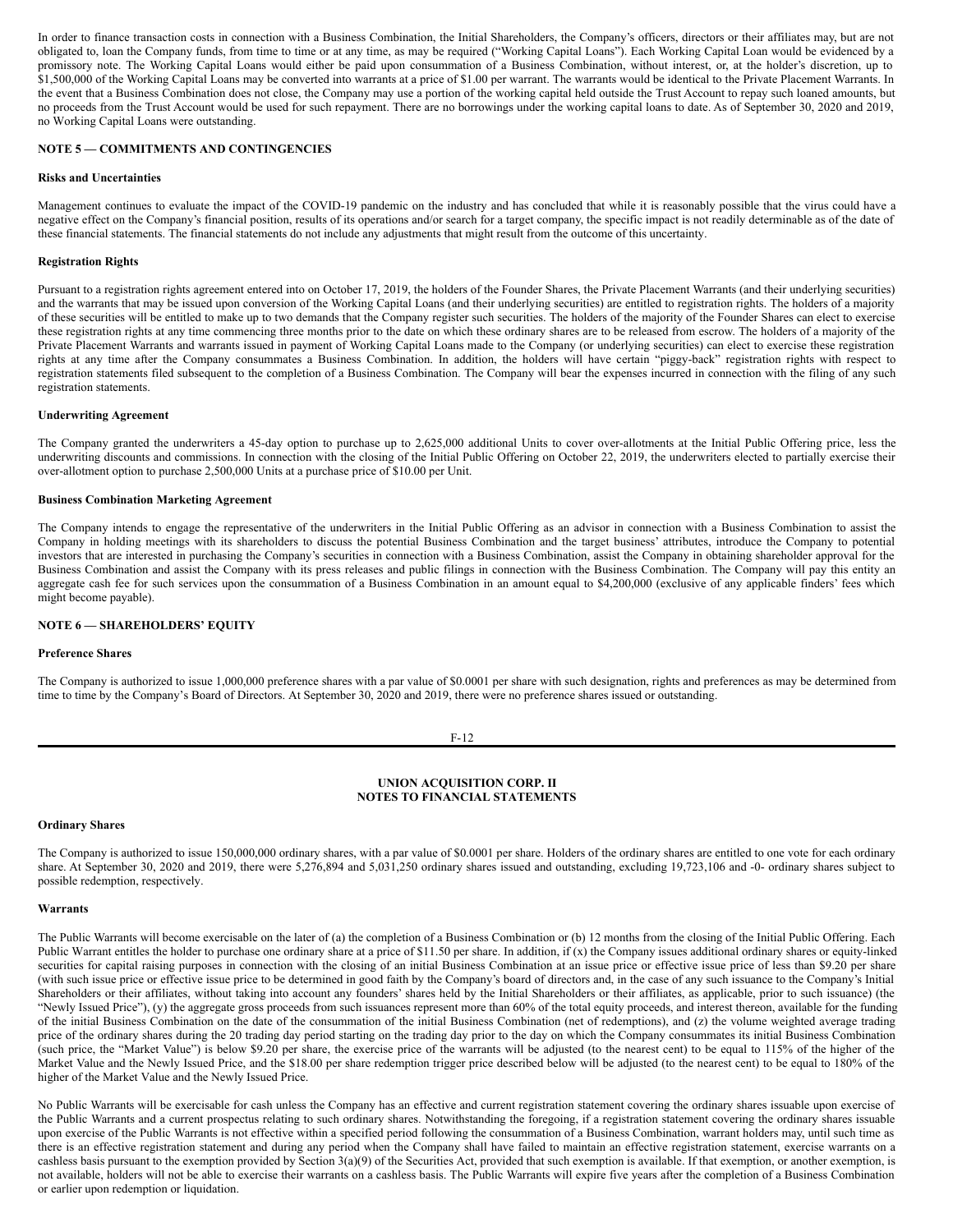The Company may redeem the Public Warrants:

- in whole and not in part;
- at a price of \$0.01 per warrant;
- at any time after the warrants become exercisable;
- upon not less than 30 days' prior written notice of redemption;
- if, and only if, the reported last sale price of the Company's ordinary shares equals or exceeds \$18.00 per share (subject to adjustment) for any 20 trading days within a 30-trading day period ending on the third business day prior to the notice of redemption to the warrant holders; and
- if, and only if, there is a current registration statement in effect with respect to the ordinary shares underlying such warrants and a current prospectus relating to those shares is available throughout the 30-day redemption period.

If the Company calls the Public Warrants for redemption, management will have the option to require all holders that wish to exercise the Public Warrants to do so on a "cashless basis," as described in the warrant agreement.

The exercise price and number of ordinary shares issuable upon exercise of the warrants may be adjusted in certain circumstances including in the event of a share dividend, extraordinary dividend or recapitalization, reorganization, merger or consolidation. However, the warrants will not be adjusted for issuance of ordinary shares at a price below its exercise price. The Company has agreed to use its best efforts to have declared effective a prospectus relating to the ordinary shares issuable upon exercise of the warrants and keep such prospectus current until the expiration of the warrants. However, if the Company does not maintain a current prospectus relating to the ordinary shares issuable upon exercise of the warrants, holders will be unable to exercise their warrants for cash and the Company will not be required to net cash settle or cash settle the warrant exercise. There will be no redemption rights upon the completion of a Business Combination with respect to the Company's warrants. If the Company is unable to complete a Business Combination within the Combination Period and the Company liquidates the funds held in the Trust Account, holders of warrants will not receive any of such funds with respect to their warrants, nor will they receive any distribution from the Company's assets held outside of the Trust Account with the respect to such warrants. Accordingly, the warrants may expire worthless.

F-13

## **UNION ACQUISITION CORP. II NOTES TO FINANCIAL STATEMENTS**

#### **NOTE 7 — FAIR VALUE MEASUREMENTS**

The Company classifies its U. S. Treasury and equivalent securities as held-to-maturity in accordance with ASC 320 "Investments - Debt and Equity Securities." Held-tomaturity securities are those securities which the Company has the ability and intent to hold until maturity. Held-to-maturity treasury securities are recorded at amortized cost on the accompanying balance sheets and adjusted for the amortization or accretion of premiums or discounts.

At September 30, 2020, assets held in the Trust Account were comprised of \$46,650 in cash and \$201,276,689 in U.S. Treasury Bills.

The gross holding losses and fair value of held-to-maturity securities at September 30, 2020 are presented below. The following table also presents information about the Company's assets that are measured at fair value on a recurring basis at September 30, 2020 and indicates the fair value hierarchy of the valuation inputs the Company utilized to determine such fair value:

|                    |                                                 | Gross<br>Holding |  |                       |  |         |  |                   |  |
|--------------------|-------------------------------------------------|------------------|--|-----------------------|--|---------|--|-------------------|--|
|                    | <b>Held-To-Maturity</b>                         | Level            |  | <b>Amortized Cost</b> |  | Loss    |  | <b>Fair Value</b> |  |
| September 30, 2020 | U.S. Treasury Securities (Mature on 10/22/2020) |                  |  | 26,298,490            |  | 195     |  | 26,298,685        |  |
| September 30, 2020 | U.S. Treasury Securities (Mature on 10/29/2020) |                  |  | 24,998,590            |  | (340)   |  | 24,998,250        |  |
| September 30, 2020 | U.S. Treasury Securities (Mature on 11/5/2020)  |                  |  | 49.994.033            |  | 1.967   |  | 49,996,000        |  |
| September 30, 2020 | U.S. Treasury Securities (Mature on 11/27/2020) |                  |  | 49.993.862            |  | (1,362) |  | 49,992,500        |  |
| September 30, 2020 | U.S. Treasury Securities (Mature on 12/10/2020) |                  |  | 49.991.714            |  | (714)   |  | 49,991,000        |  |
|                    |                                                 |                  |  | 201.276.689           |  | (254)   |  | 201.276.435       |  |

The fair value of the Company's financial assets and liabilities reflects management's estimate of amounts that the Company would have received in connection with the sale of the assets or paid in connection with the transfer of the liabilities in an orderly transaction between market participants at the measurement date. In connection with measuring the fair value of its assets and liabilities, the Company seeks to maximize the use of observable inputs (market data obtained from independent sources) and to minimize the use of unobservable inputs (internal assumptions about how market participants would price assets and liabilities). The following fair value hierarchy is used to classify assets and liabilities based on the observable inputs and unobservable inputs used in order to value the assets and liabilities:

- Level 1: Ouoted prices in active markets for identical assets or liabilities. An active market for an asset or liability is a market in which transactions for the asset or liability occur with sufficient frequency and volume to provide pricing information on an ongoing basis.
- Level 2: Observable inputs other than Level 1 inputs. Examples of Level 2 inputs include quoted prices in active markets for similar assets or liabilities and quoted prices for identical assets or liabilities in markets that are not active.

Level 3: Unobservable inputs based on our assessment of the assumptions that market participants would use in pricing the asset or liability.

# **NOTE 8 — SUBSEQUENT EVENTS**

The Company evaluated subsequent events and transactions that occurred after the balance sheet date up to the date that the financial statements were issued. Based upon this review, the Company did not identify any subsequent events that would have required adjustment or disclosure in the financial statements.

F-14

# **SIGNATURES**

Pursuant to the requirements of the Section 13 or 15 or 15(d) of the Securities Exchange Act of 1934, the registrant has duly caused this report to be signed on its behalf by the undersigned, thereunto duly authorized on the 30th day of December, 2020.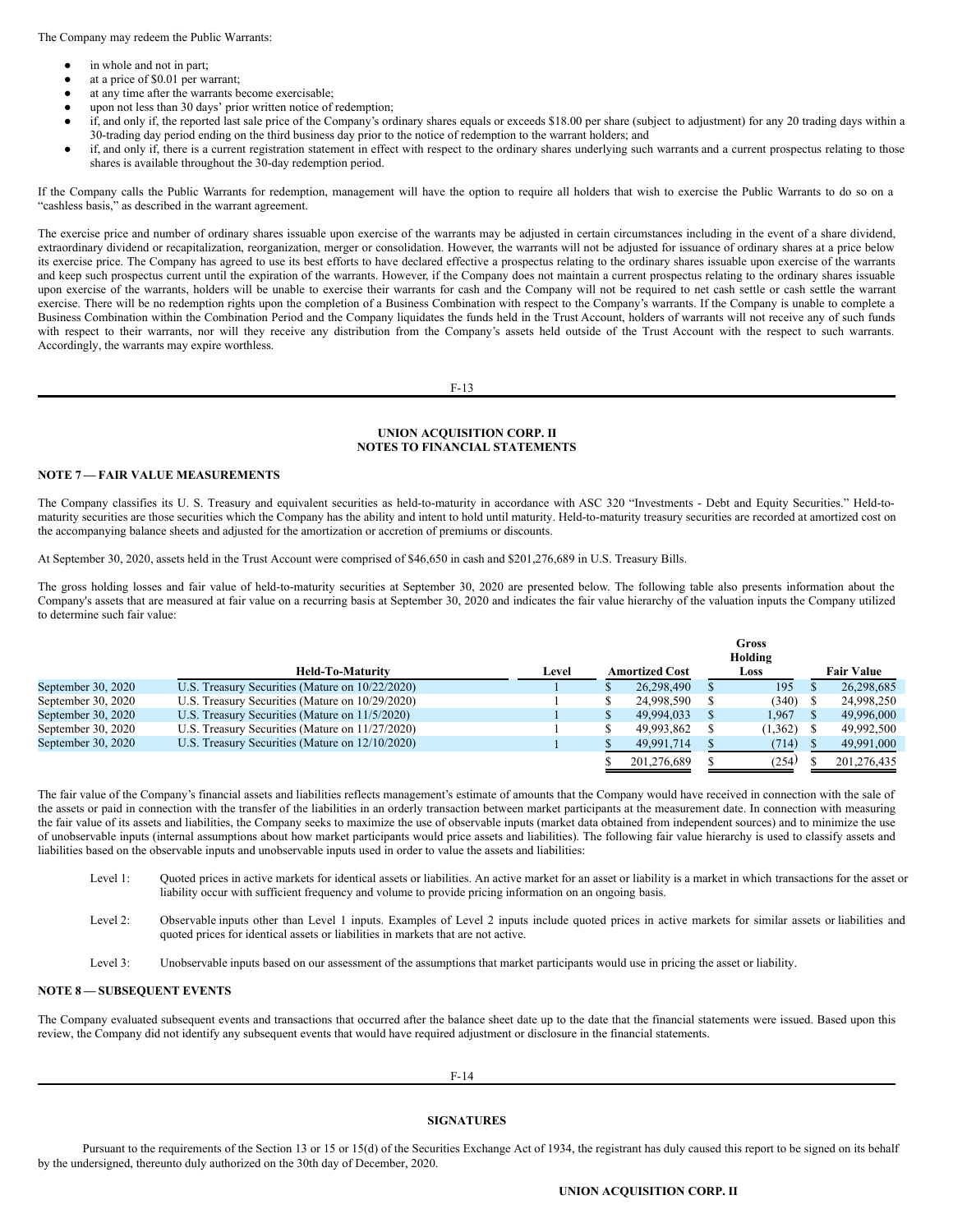By: /s/ Kyle P. Bransfield

Kyle P. Bransfield Chief Executive Officer

In accordance with the Securities Exchange Act of 1934, this report has been signed below by the following persons on behalf of the registrant and in the capacities and on the dates indicated.

| Name                                         | Title                                                                                                                | Date              |
|----------------------------------------------|----------------------------------------------------------------------------------------------------------------------|-------------------|
| /s/ Juan Sartori<br>Juan Sartori             | Non-Executive Chairman of the Board                                                                                  | December 30, 2020 |
| /s/ Kyle P. Bransfield<br>Kyle P. Bransfield | Chief Executive Officer and Director (Principal executive officer and<br>principal financial and accounting officer) | December 30, 2020 |
| /s/ Daniel W. Fink<br>Daniel W. Fink         | Chief Operating Officer and Director                                                                                 | December 30, 2020 |
| /s/ Gerald W. Haddock<br>Gerald W. Haddock   | Director                                                                                                             | December 30, 2020 |
| /s/ Joseph J. Schena<br>Joseph J. Schena     | Director                                                                                                             | December 30, 2020 |

42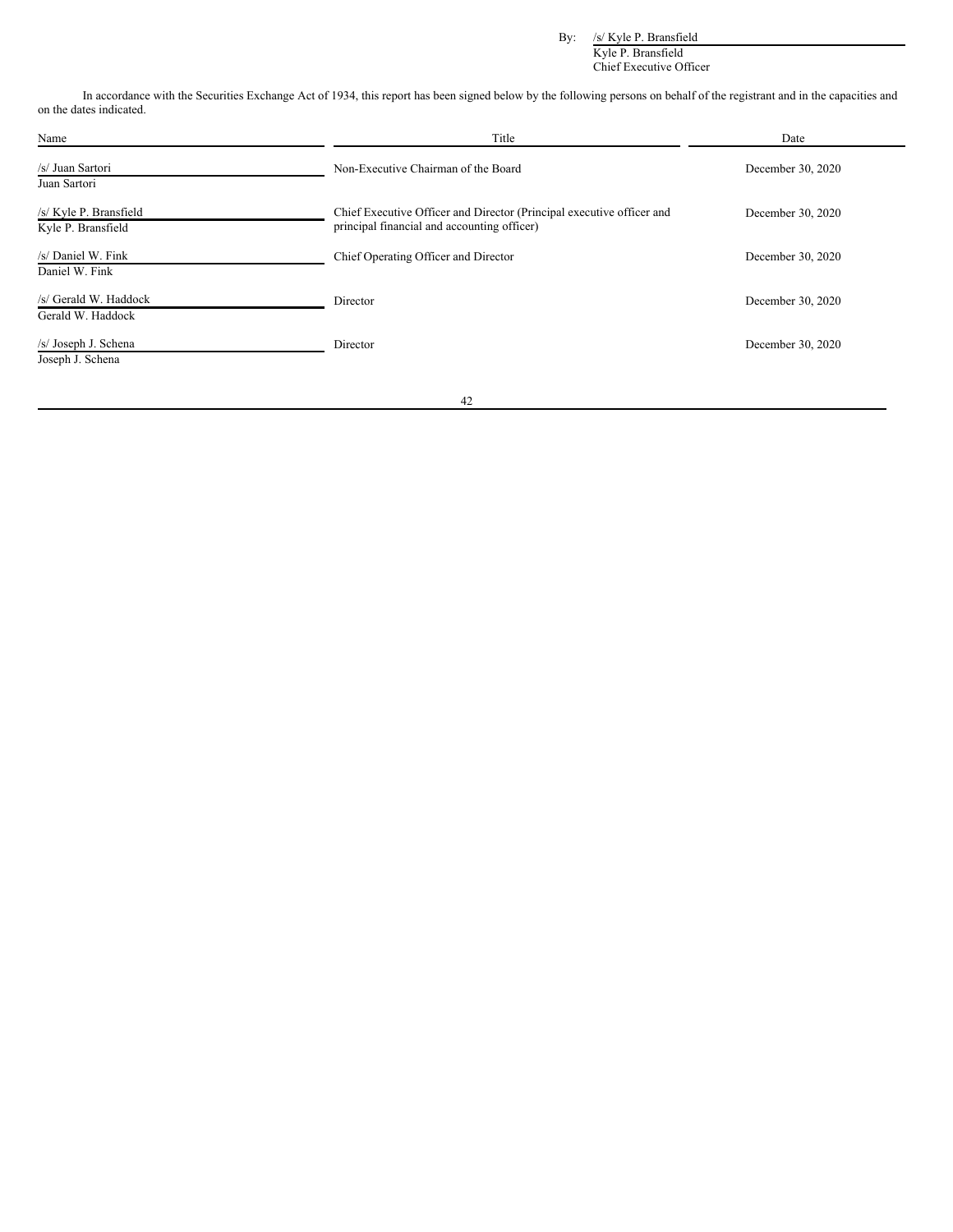## **CERTIFICATION OF CHIEF EXECUTIVE OFFICER PURSUANT TO SECTION 302 OF THE SARBANES-OXLEY ACT OF 2002**

<span id="page-31-0"></span>I, Kyle P. Bransfield, certify that:

- 1. I have reviewed this annual report on Form 10-K of Union Acquisition Corp. II;
- 2. Based on my knowledge, this report does not contain any untrue statement of a material fact or omit to state a material fact necessary to make the statements made, in light of the circumstances under which such statements were made, not misleading with respect to the period covered by this report;
- 3. Based on my knowledge, the financial statements, and other financial information included in this report, fairly present in all material respects the financial condition, results of operations and cash flows of the registrant as of, and for, the periods presented in this report;
- 4. I am responsible for establishing and maintaining disclosure controls and procedures (as defined in Exchange Act Rules 13a-15(e) and 15d-15(e)) and internal control over financial reporting (as defined in Exchange Act Rules 13a-15(f) and 15(d)-15(f)) for the registrant and have:
	- a) Designed such disclosure controls and procedures, or caused such disclosure controls and procedures to be designed under my supervision, to ensure that material information relating to the registrant, is made known to us by others within those entities, particularly during the period in which this report is being prepared; and
	- b) Designed such internal control over financial reporting, or caused such internal control over financial reporting to be designed under my supervision, to provide reasonable assurance regarding the reliability of financial reporting and the preparation of financial statements for external purposes in accordance with generally accepted accounting principles; and
	- c) Evaluated the effectiveness of the registrant's disclosure controls and procedures and presented in this report my conclusions about the effectiveness of the disclosure controls and procedures, as of the end of the period covered by this report based on such evaluation; and
	- d) Disclosed in this report any change in the registrant's internal control over financial reporting that occurred during the registrant's most recent fiscal quarter that has materially affected, or is reasonably likely to materially affect, the registrant's internal control over financial reporting; and
- 5. I have disclosed, based on our most recent evaluation of internal controls over financial reporting, to the registrant's auditors and the audit committee of the registrant's board of directors (or persons performing the equivalent functions):
	- a) All significant deficiencies and material weaknesses in the design or operation of internal control over financial reporting which are reasonably likely to adversely affect the registrant's ability to record, process, summarize and report financial information; and
	- b) Any fraud, whether or not material, that involves management or other employees who have a significant role in the registrant's internal control over financial reporting.

Date: December 30, 2020 /s/ Kyle P. Bransfield

Kyle P. Bransfield Chief Executive Officer (Principal executive officer and principal financial and accounting officer)